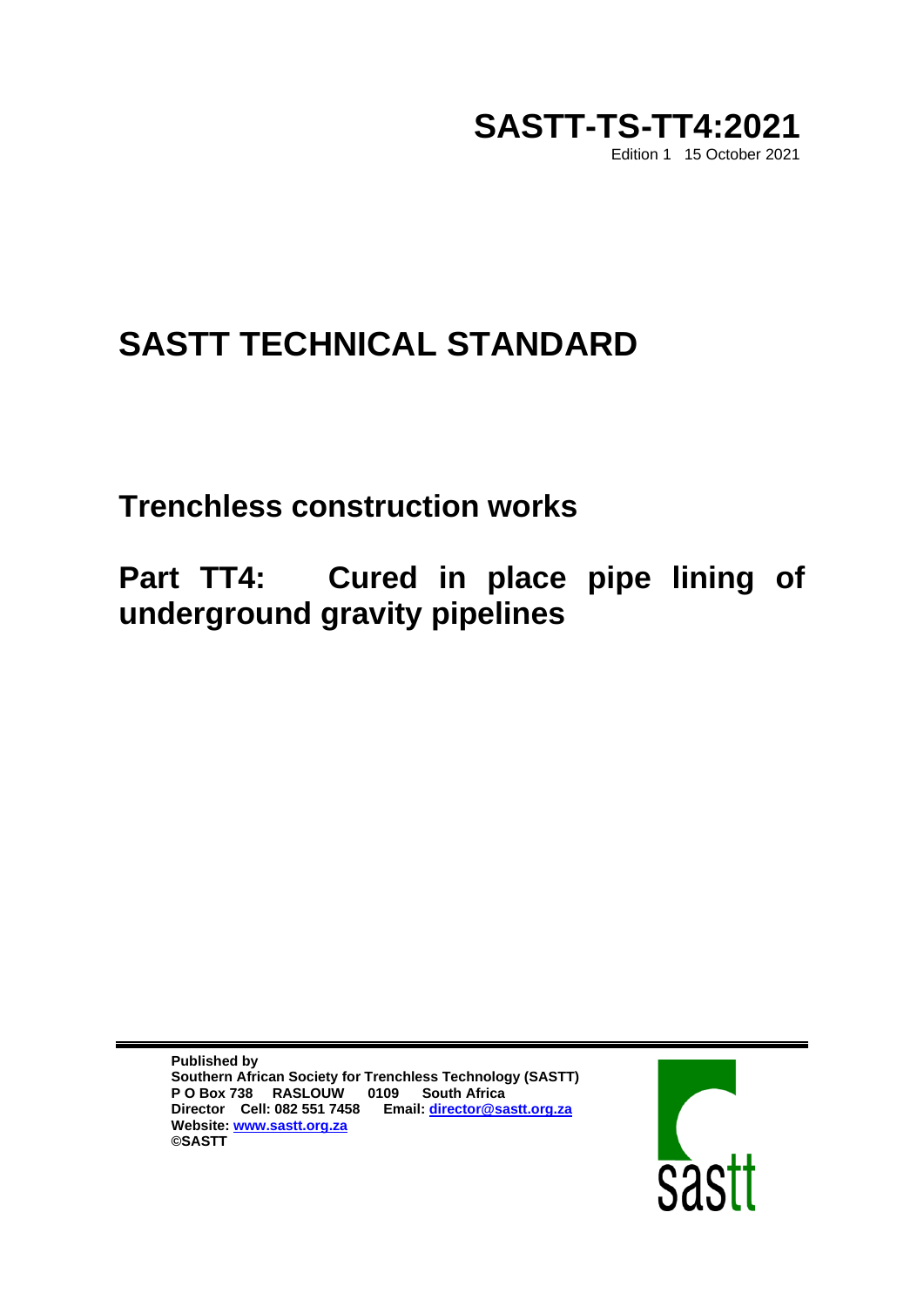# **Table of changes**

| <b>Change No.</b> | <b>Date</b> | <b>Scope</b> |
|-------------------|-------------|--------------|
|                   |             |              |
|                   |             |              |

# **Acknowledgement**

SMEC South Africa (Pty) Ltd was appointed by the Southern African Society for Trenchless Technology (SASTT) to prepare this standard for the trenchless rehabilitation of underground gravity pipelines by means of cured-in place-pipe (CIPP) lining. The standard was prepared by Mike King of SMEC South Africa and independently reviewed by Alaster Goyns of PIPES.

The standard is being posted on the SASTT website. Any comments will be put on record and these incorporated in future editions of this document.

# **Foreword**

This SASTT technical standard was approved by the Board of SASTT on 5 October 2021.

This document was published on 15 October 2021 and posted on the SASTT website.

SASTT-TS standards consist of a number of parts in various stages of preparation, under the general title *Trenchless construction works*.

Annex A forms an integral part of this document. Annexes B and C are for information only.

# **Introduction**

The different parts of SASTT-TS each address a specific category of trenchless construction works. The prime purpose of the production of these standards is to create a set of standards that are generally applicable to trenchless construction works and which can be readily modified so that they are applicable to developments in existing techniques or development of new techniques for trenchless works.

The SANS 2001 and SASTT-TS family of standards provides technical descriptions of the material and workmanship standards required in the execution or performance of the works when completed (or both). These standards do not make reference to the actions of those responsible for executing the works or the parties to a contract, i.e. to the constraints relating to the manner in which the construction is to be performed. Neither do they deal with the commercial arrangements of such contracts. These standards are suitable for use in any "in-house" construction work or in any engineering and construction works contracts, for example; design by employer; design and build; develop and construct construction management or management contracts.

Standard requirements pertaining to the manner in which works are constructed can be found in the SANS 1921 family of standards.

Attention is drawn to the possibility that certain content in this document might be the subject of patent rights. SASTT shall not be held responsible for identifying any or all such patent rights.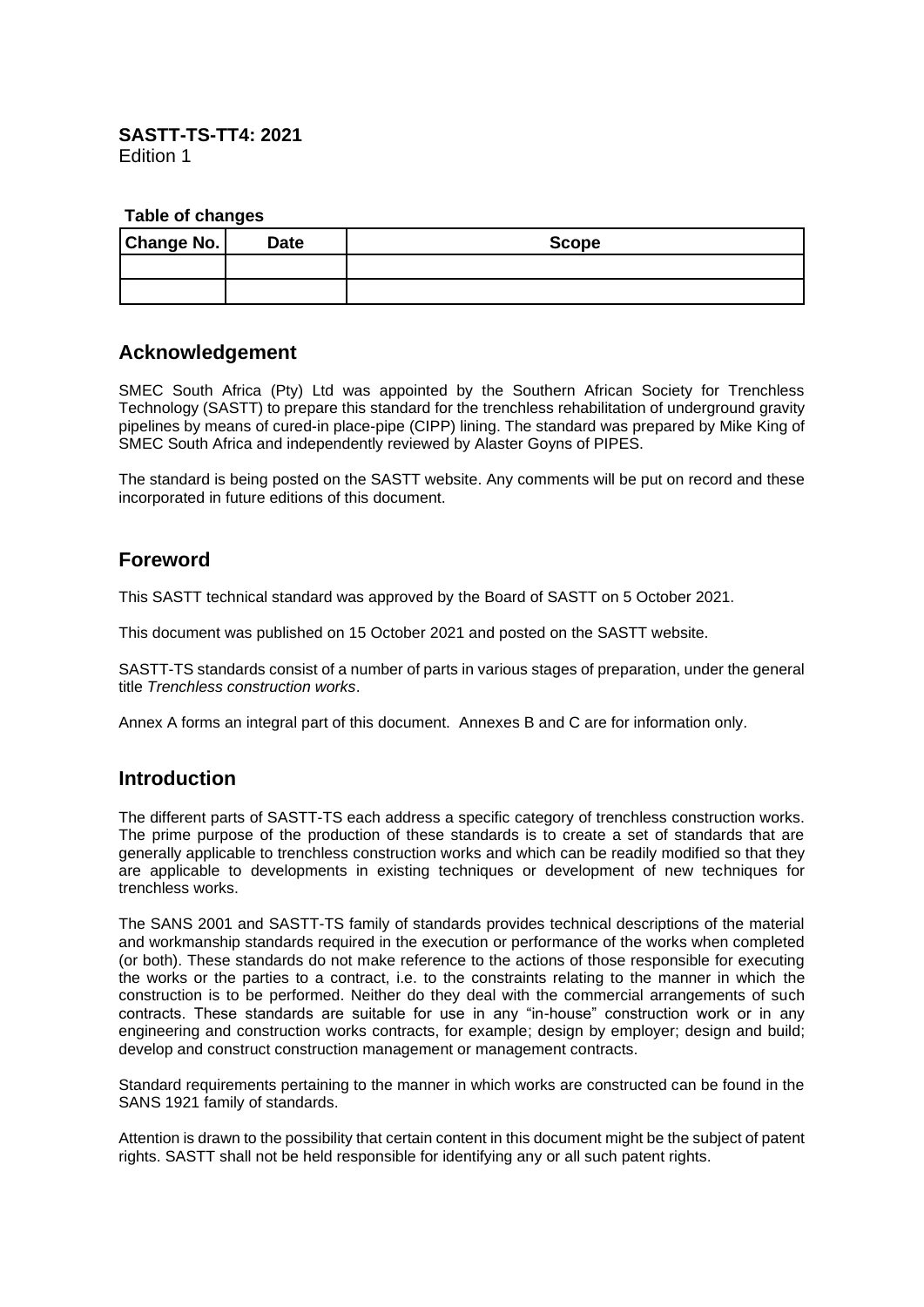# **Disclaimer**

Regarding this technical standard, SASTT and its sub-consultants, make no representations or warranties concerning the information or material, express, implied, statutory or otherwise, including, without limitation, warranties of accuracy, content, completeness, reliability, or the absence of errors, whether or not discoverable.

In no event will SASTT or its sub-consultants be liable on any legal theory (including contract, delict including negligence or gross negligence, or statutory claims), for any special, incidental, consequential, punitive or exemplary damages/losses arising out of the use of the information or material, even if SASTT has been advised of the possibility of such damages.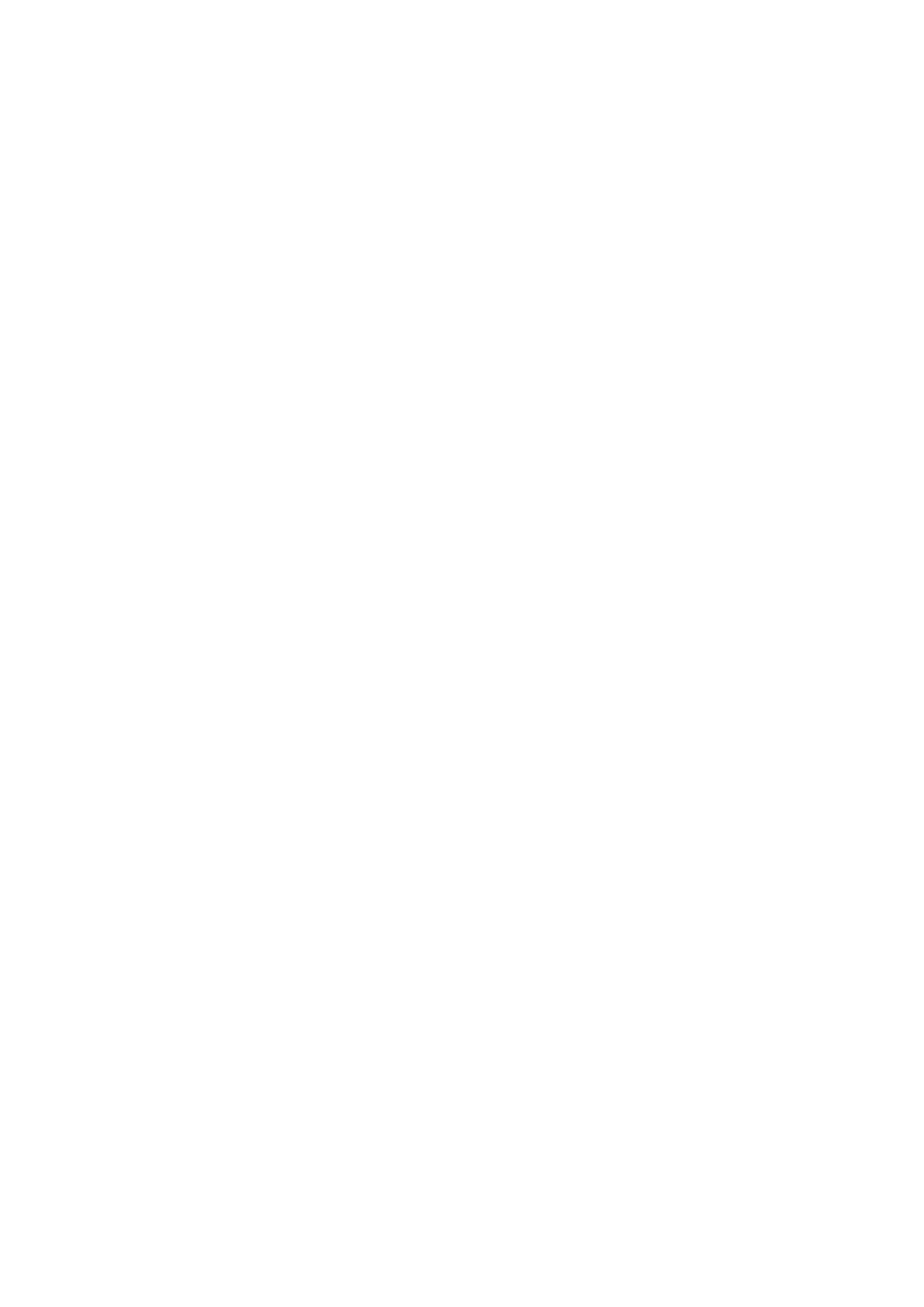# **Contents**

| Acknowledgement                                                                                     |                |
|-----------------------------------------------------------------------------------------------------|----------------|
| Foreword                                                                                            |                |
| Introduction                                                                                        |                |
| <b>Disclaimer</b>                                                                                   |                |
|                                                                                                     |                |
|                                                                                                     | $\overline{7}$ |
|                                                                                                     |                |
|                                                                                                     | 11             |
|                                                                                                     |                |
| <b>Annex A</b> (normative) Preparation of specification data associated with this part              |                |
| Annex B (informative) Notes on the application of<br>ASTM F1216 Appendix X1 - Design Considerations |                |
| Annex C (informative) Items that may be needed to cover measurement and payment                     | 44             |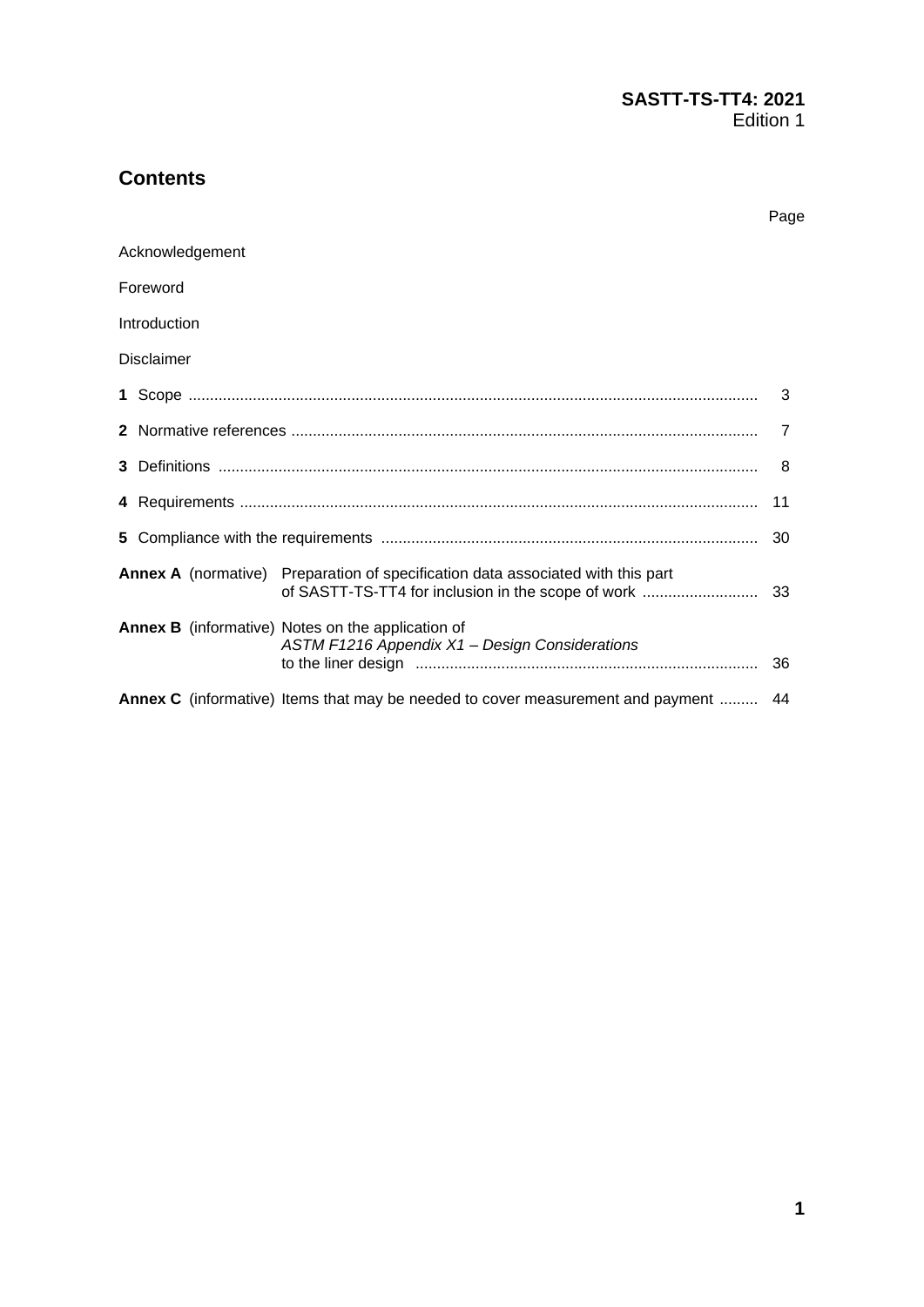**This page is intentionally left blank**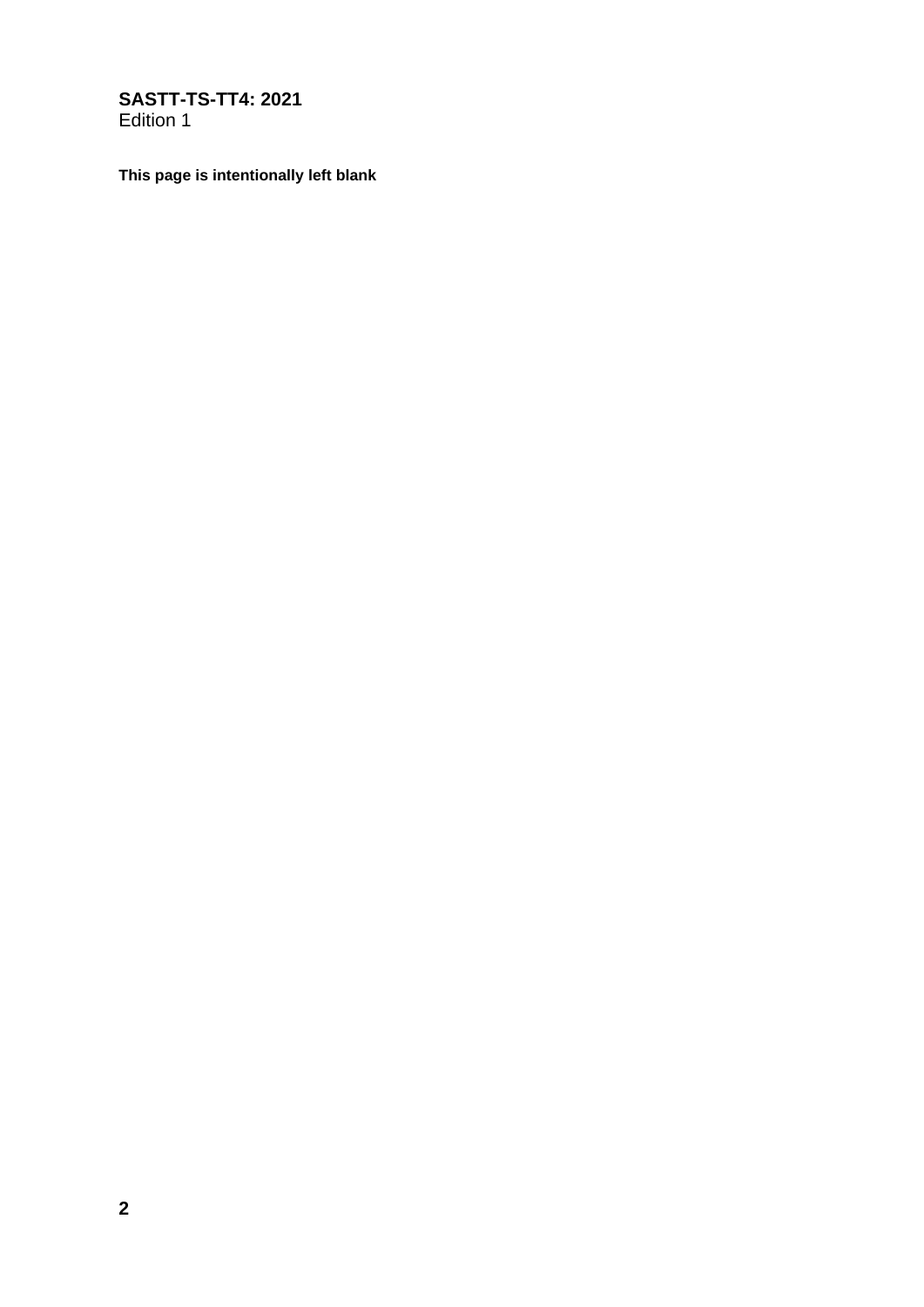# **Trenchless construction works**

# **Part TT4:**

Cured in place pipe lining of underground gravity pipelines

# **1 Scope**

# **1.1 General**

This cured in place pipe (CIPP) lining standard specification covers the rehabilitation of underground gravity pipelines by the installation of thermosetting resin liners. The scope is limited to non-pressure pipelines that flow by gravity (sewer and stormwater pipelines). The liner fabric tube can be woven, nonwoven and/or fibreglass reinforced. The resins are typically unsaturated isophthalic polyester but can be vinyl ester or epoxy resins. The flexible resin-impregnated tube is pulled or inverted into the pipeline and pressurised. The liner is then cured using the ambient air temperature, steam, circulating hot water or ultraviolet lights. The final product is a strong continuous liner with a smooth surface fitting tightly within the existing pipe. The liner extends the full length between manholes providing a continuous, structurally sound, jointless, watertight and tightfitting new pipe within a pipe.

Unsaturated isophthalic polyester resin is cost-effective, reliable, durable and has a proven track record over 4 decades. It is most commonly used for typical sewer and stormwater applications. Vinyl ester resin is used for pressure, industrial or special waste applications. Resins are chosen based on economics, chemical resistance, strength and potable water suitability.

Cured in place pipe liners protect the host pipe from further deterioration due to corrosion, erosion or loss of bedding caused by infiltration and exfiltration. The liners can stop infiltration and thereby reduce flow volumes into the pipeline system. Once installed the liners are structural and the pipeline can be considered as equivalent to a new pipeline.

The liners thicknesses are structurally designed for the physical characteristics of the existing pipe, the structural properties of the liner material and the loading conditions. The finished product is tested for conformity with the design wall thickness, diameter and the lining material structural properties.

CIPP is a trenchless technique to rehabilitate underground pipes with minimal excavations. It can be applied to pipes under roads, railways, structures, watercourses, landscaped areas, wetlands and other environmentally sensitive areas, without disturbing the surface, affecting other services, interfering with the normal flow of traffic or negatively impacting on the environment.

This standard has been prepared to cover the installation of all CIPP liners in sizes of pipes from 100 mm to 1200 mm diameter and larger. The larger the diameter, the greater are the logistical requirements for manufacture, transport, impregnation, insertion and curing of the bigger and heavier liners, together with associated risks.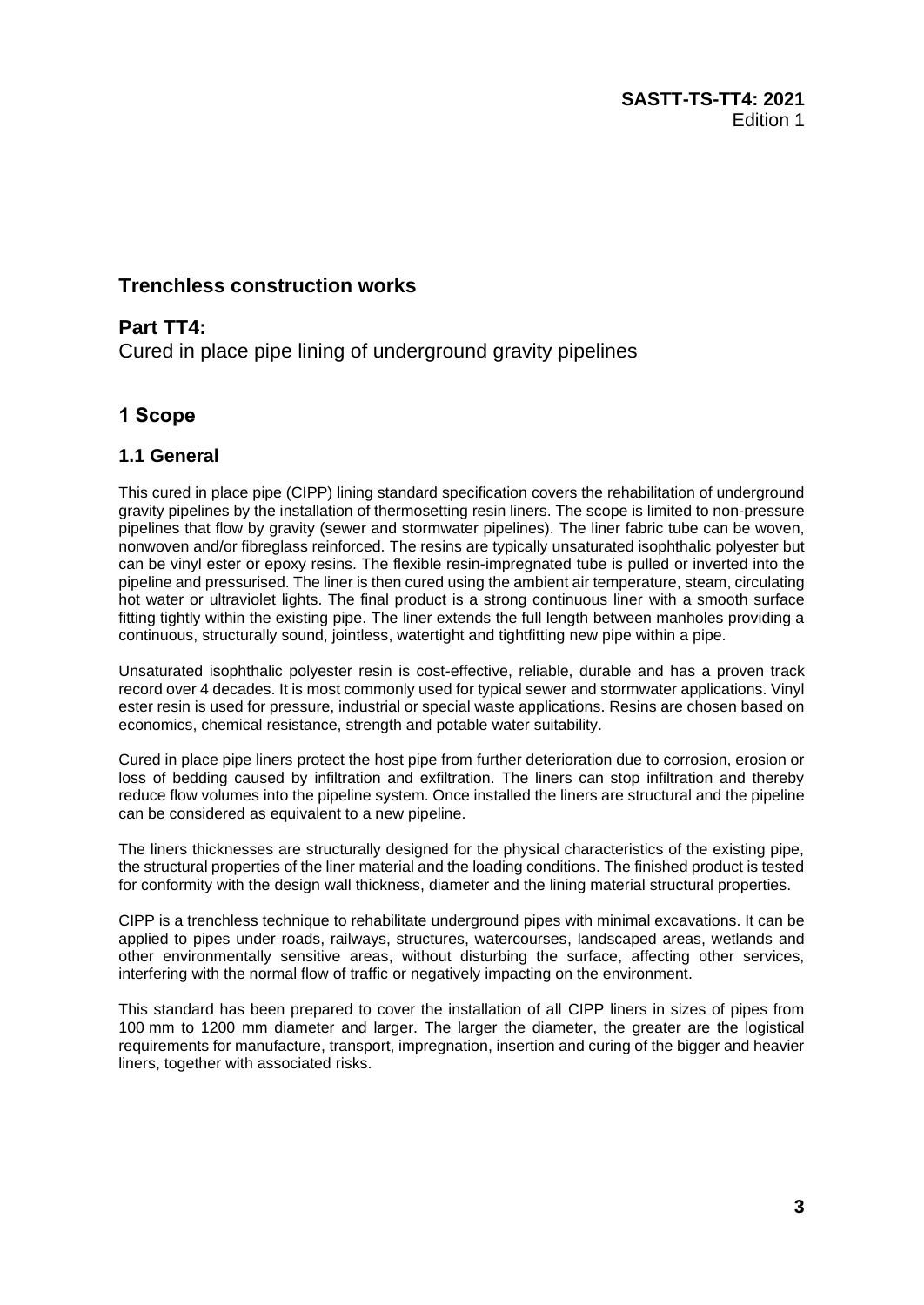# **SASTT-TS-TT4: 2021**

Edition 1

# **1.2 Typical installations**

CIPP liners can be categorised by the

curing method;

- o Hot water
- o Steam
- o Ambient air temperature
- o Ultraviolet lights

installation method

- o Inverted into place with a hydrostatic head or air pressure
- o Pulled into place

liner reinforcement

- o Unreinforced (felt)
- o Reinforced (glassfibre)

The following are illustrations of common combinations of the above that are found in practice.

## **a) Unreinforced liner inverted and cured with hot water**

A felt liner (without reinforcement referred to as an unreinforced liner) with only an outer membrane, that is impregnated with resin (usually unsaturated isophthalic polyester resin), is pulled through rollers to achieve the required thickness and installed by inversion with a water tower and then cured with circulating hot water. Since the liner turns inside out, the resin itself will end up against the host pipe wall, and a preliner is often used.



# KEY

1. Impregnated liner

- 2. Inversion water column
- 3. Water supply
- 4. Inversion face
- 5. Scaffold tower
- 6. Clamping collar
- 7. Water heater and pump
- 8. Hot water inflow
- 9. Hot water return
- 10. Curing water column
- 11. End brace

Step 1 Liner inversion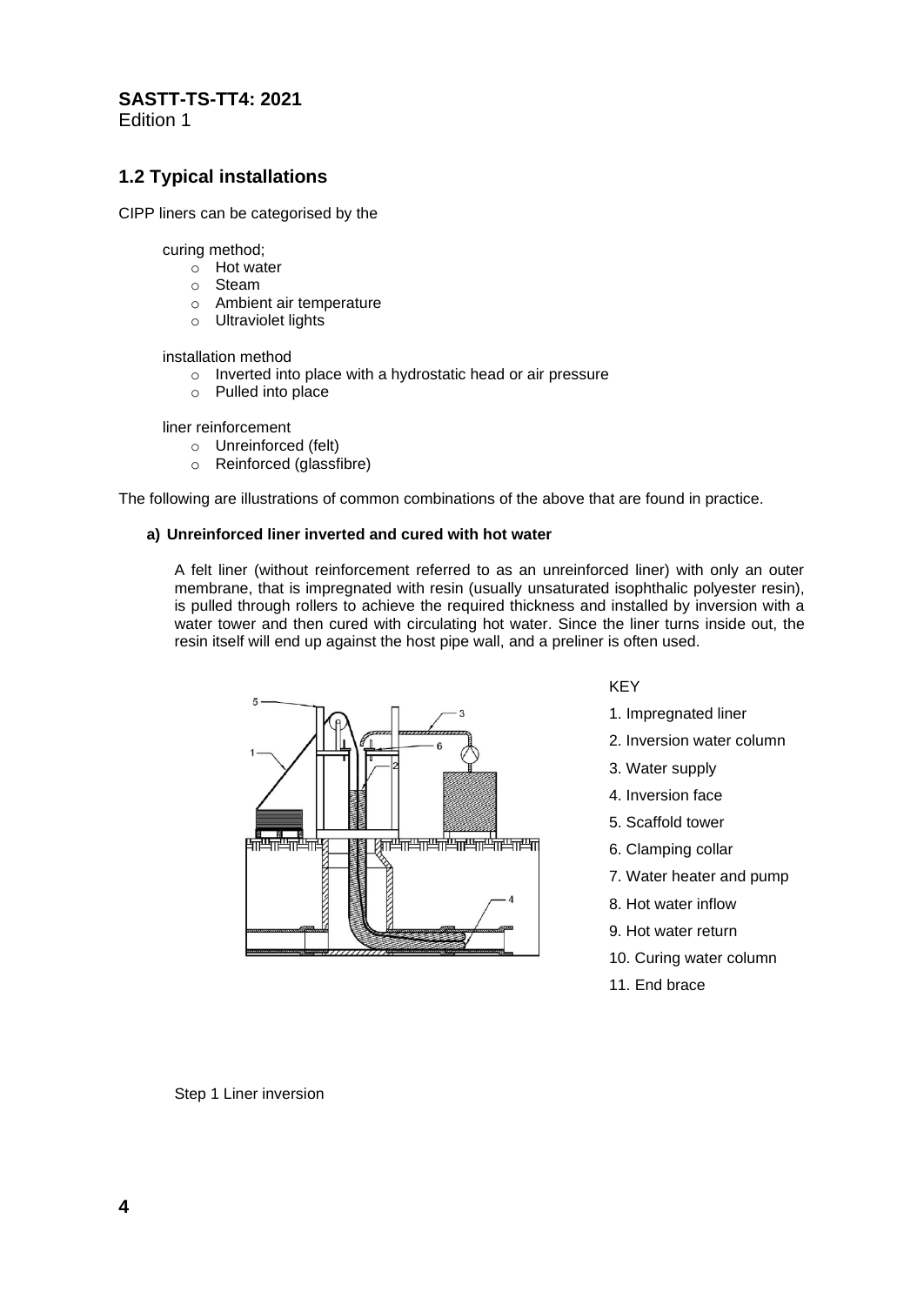

Step 2 Liner curing

# **Figure 1 Liner inversion and hot water curing**

# **b) Reinforced liner pulled in and cured with ultraviolet lights**

A liner, which includes fibreglass, (referred to as a reinforced liner) with both an inner and outer membrane, fabricated and impregnated with UV activated unsaturated isophthalic polyester resin by the manufacturer, installed by being pulled into the pipe usually on a plastic sliding foil, then inflated with air and cured by pulling a train of ultraviolet lights through the pipeline.



Step 1 Liner pulled in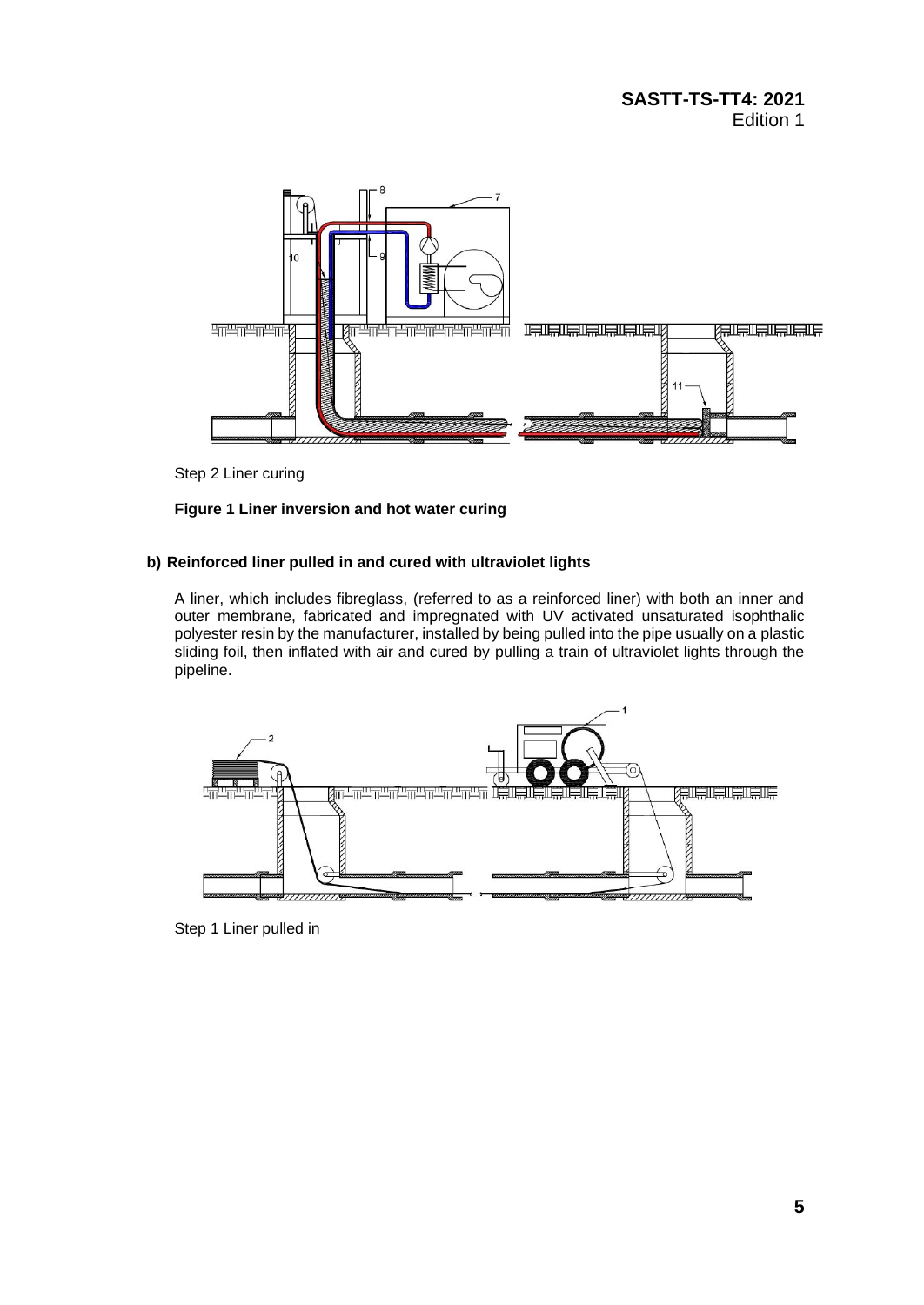

Step 2 Liner curing

- KEY
- 
- 3. Curing equipment controls and winch 4. Compressor
- 
- 1. Winch 2. Impregnated liner
	-
- 5. UV light train 6. Sealing end packers

## **Figure 2 Liner pulled in and cured with ultraviolet lights**

#### **c) Ambient curing**

A third approach to curing is to use a resin that cures in the ambient air temperature without heat being applied. Once the catalyst is added to the resin the curing commences and the liner must be impregnated and installed into position promptly. The liner may be inverted or pulled into place. Calibration hoses are typically used.

#### **d)Steam curing**

Some thermosetting resins can be cured by applying controlled steam. After insertion and pressurisation, suitable steam generating equipment is required to distribute steam throughout the liner raising the temperature to effect the cure of the liner.

# **1.3 Specialised applications**

This standard is intended for the lining of underground gravity pipelines between manholes, it should not be applied to specialised CIPP applications that include:

- a) CIPP short repair lining the lining of short lengths of pipeline using an inflatable bladder.
- b) CIPP lateral lining lining of lateral sewer connections from properties to the main sewer, including the junction.
- c) CIPP lining of piping in buildings the lining of sewer, stormwater and water services inside and under buildings.
- d) Pressurised pipelines and watermains.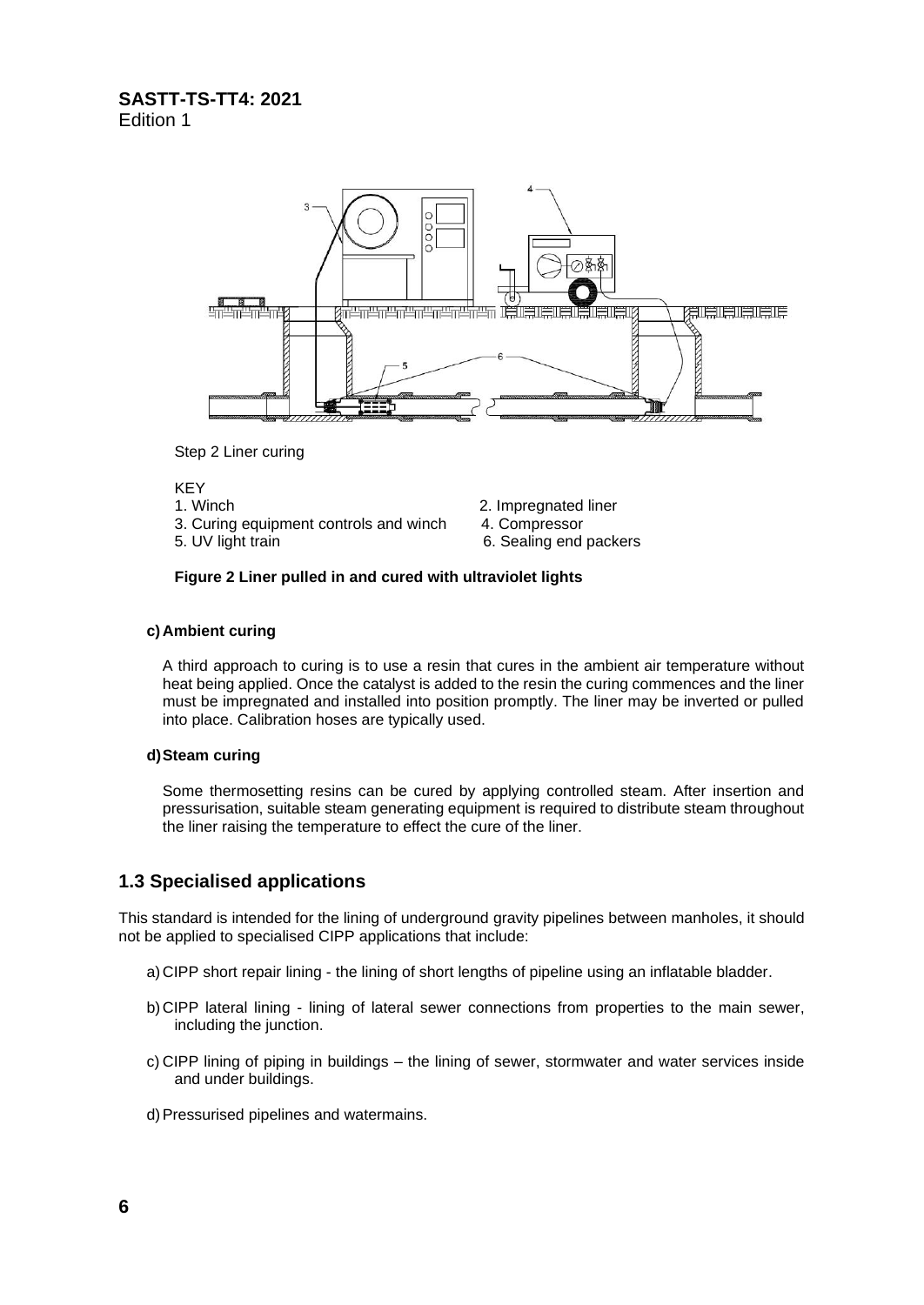# **2 Normative references**

The following referenced documents are indispensable for the application of this document. For dated references, only the edition cited applies. For undated references, the latest edition of the referenced document (including any amendments) applies. Information on currently valid national and international standards can be obtained from Standards South Africa.

## American Society for Testing and Materials

- ASTM F1216 *Standard Practice for Rehabilitation of Existing Pipelines and Conduits by the Inversion and Curing of a Resin-Impregnated Tube*
- ASTM F1743 *Standard Practice for Rehabilitation of Existing Pipelines and Conduits by Pulled-in-Place Installation of Cured-in-Place Thermosetting Resin Pipe (CIPP)*
- ASTM F2019 *Standard Practice for Rehabilitation of Existing Pipelines and Conduits by the Pulled in Place Installation of Glass Reinforced Plastic (GRP) Cured-in-Place Thermosetting Resin Pipe (CIPP)*
- ASTM D5813 *Standard Specification for Cured-In-Place Thermosetting Resin Sewer Piping Systems* ASTM D638 *Standard Test Method for Tensile Strength of Plastics*
- ASTM D790 *Standard Test Methods for Flexural Properties of Unreinforced and Reinforced Plastics and Electrical Insulating Materials*
- ASTM D2990 *Standard Test Methods for Tensile, Compressive, Flexural Creep and Creep-Rupture of Plastics*
- ASTM D3567 *Standard Practice for Determining Dimensions of "Fiberglass" (Glass-Fibre-Reinforced Thermosetting Resin) Pipe and Fittings*

South African National Standards

SANS 1200, *Standardized Specification for Civil Engineering Construction.*

SANS 2001, *Construction works.*

SANS 1921, *Construction and management requirements for works contracts*

SANS 10403, *Formatting and compilation of construction procurement documents.*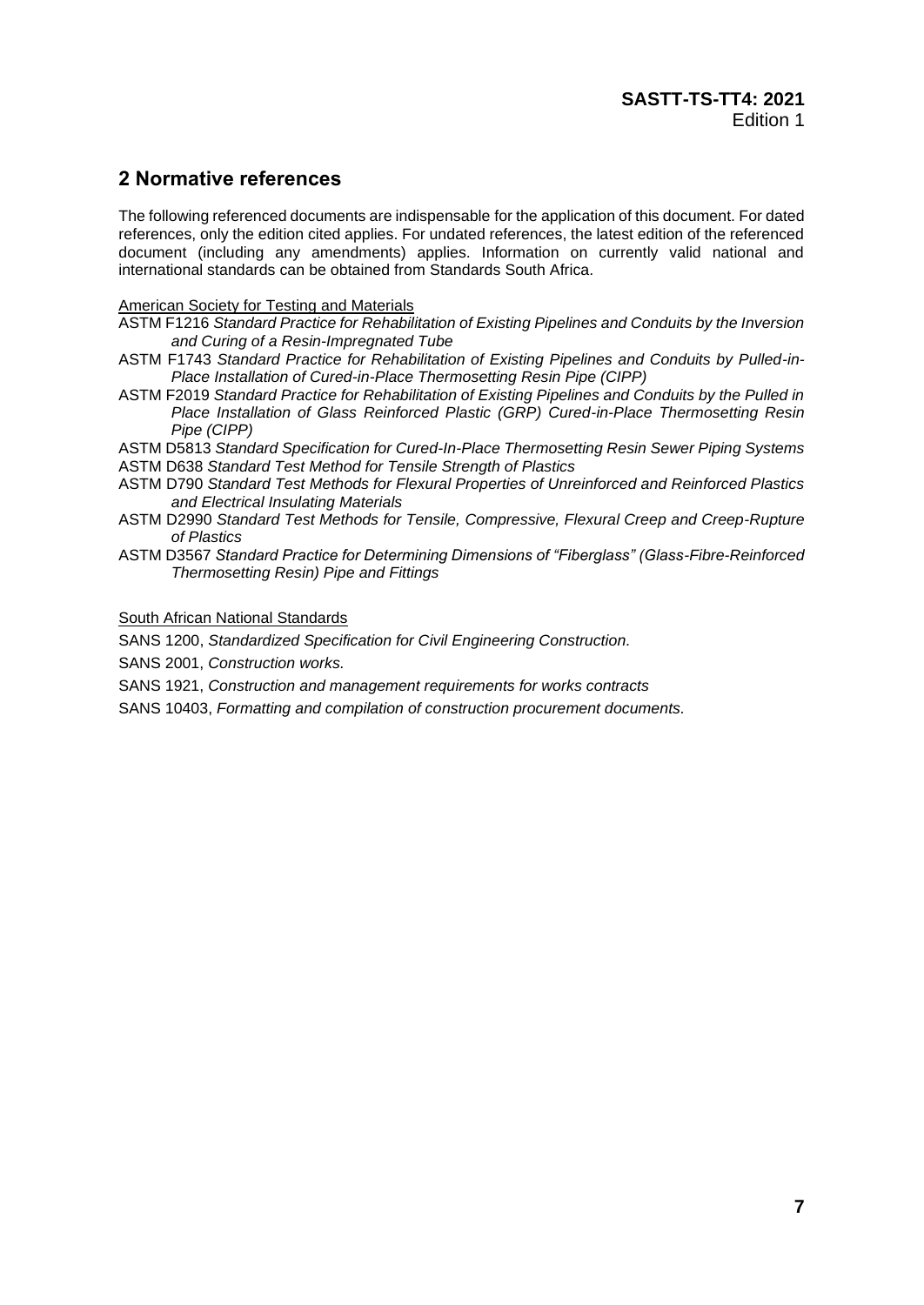# **SASTT-TS-TT4: 2021**

Edition 1

# **3 Definitions**

For the purposes of this document, the definitions given in SANS 10403 and the following additional definitions apply:

#### **calibration hose**

an impermeable tube which is inserted inside an already inserted CIPP tube, pressurised to make the liner a tight fit against the host pipe wall until the resin is cured with air, steam or ultraviolet light.

#### **catalysed resin**

resin that has been mixed with its catalyst or hardener.

## **CCTV inspections**

inspections using closed circuit television cameras to carry out internal inspections of pipelines with appropriate transport and lighting mechanisms to view the internal surfaces.

## **CIPP Contractor**

the CIPP Contractor is the specialist entity (contractor, subcontractor or in-house team) engaged by the Owner to implement the CIPP lining.

## **CIPP Designer**

the CIPP Designer who is the specialist (consultant, subconsultant, in-house designer) engaged by the Owner to be responsible for the CIPP design.

## **Cured in place pipe (CIPP) liner**

a fabric tube of woven and/or nonwoven material with or without fibreglass reinforcement, impregnated with thermosetting resin and cured to fit tightly within an existing pipe. Plastic inner and outer membranes (coatings/foils) may be included. The liner is formed within an existing pipe and takes the shape of and fits tightly in the pipe.

#### **curing**

the process of resin polymerisation, which may be initiated or accelerated by the use of heat or light.

#### **declared value**

a design parameter or a CIPP liner property that is declared in advance of the installation (by the CIPP Designer or CIPP Contractor).

#### **delamination**

a separation of the layers in the cured CIPP wall.

#### **design wall thickness**

the CIPP liner wall thickness determined by the structural design, agreed and made a declared value by the CIPP Designer and CIPP Contractor and substantiated by testing of the completed liner.

#### **design structural properties**

the structural properties of the liner, declared by the CIPP Contractor and used to calculate the design wall thickness and substantiated by testing the completed liner.

#### **dry spot**

an area of fabric in the CIPP wall which is deficient or devoid of resin.

#### **fabric tube**

a flexible tube of one or more layers of absorbent, woven or nonwoven felt fabric, felt/fibreglass or fibreglass, with or without inner or outer membranes (coatings/foils), capable of being saturated with and holding the resin during the installation and curing process.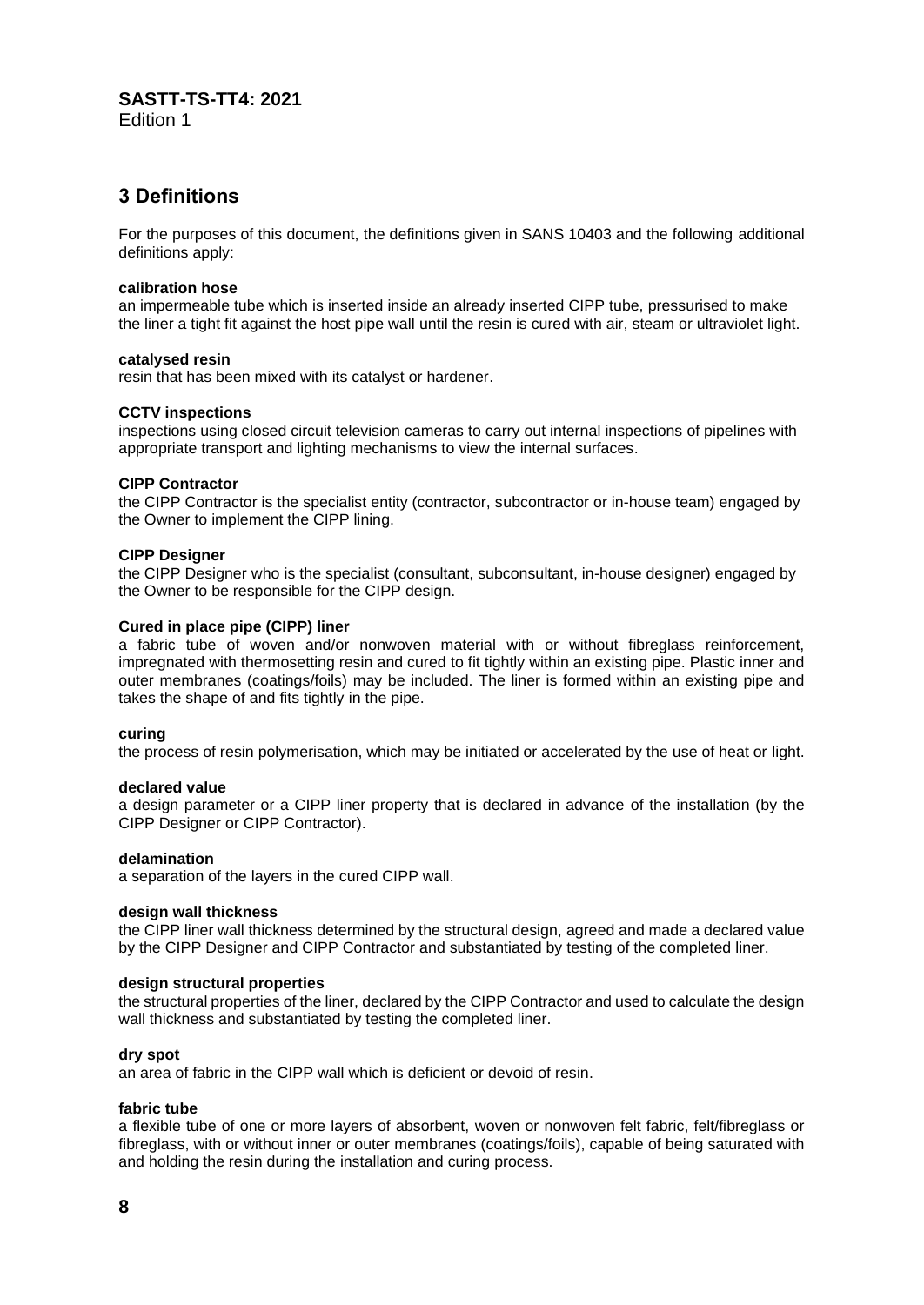#### **filler**

an additive which alters the thixotropic or physical properties of a resin.

#### **host pipe**

the existing pipe that is to be rehabilitated with a pipe liner.

#### **hydrophilic rubber seals**

if required in the specification data, are installed at the host pipeline ends and through which the CIPP liner is installed and cured. The seals are held in place with stainless steel retaining rings during the liner installation. Subsequently the rubber seals absorb water and swell, filling and sealing the annulus.

#### **informative**

a supplement that provides additional information intended to assist the understanding or use of the document.

#### **inversion**

the process of using a hydrostatic head of water or air pressure to turn a resin impregnated (or calibration) tube inside out and insert itself into position and tightly against the internal host pipe wall.

#### **lift**

a cured portion of CIPP that has pulled away from the existing pipe wall.

#### **membranes**

impermeable plastic inner or outer membrane tubes (coatings/foils) that are integral to the fabric tube and encompass the resin in the impregnated fabric.

#### **normative**

that with which it is necessary to conform in order to be able to claim compliance with the standard.

#### **ovality**

the ovality of circular pipe that has been distorted into an oval shape is determined by the formula ovality (%) = 100 x (maximum diameter – minimum diameter) / (maximum diameter + minimum diameter).

#### **overpumping**

the transportation of the pipeline flow around a specific section of pipeline that is being rehabilitated, comprising pumps and bypass pipelines.

#### **Owner**

the organisation that owns the pipeline that is being rehabilitated.

#### **preliner**

a thin protective polyethylene film tube inserted into the pipe to form a barrier between the host pipe and the liner.

#### **reinforced liner**

a liner that includes fibreglass to increase strength.

#### **resin**

a chemically resistant isophthalic based polyester, or vinyl ester thermoset resin and catalyst system or an epoxy resin and hardener, including curing agents and any fillers or extenders.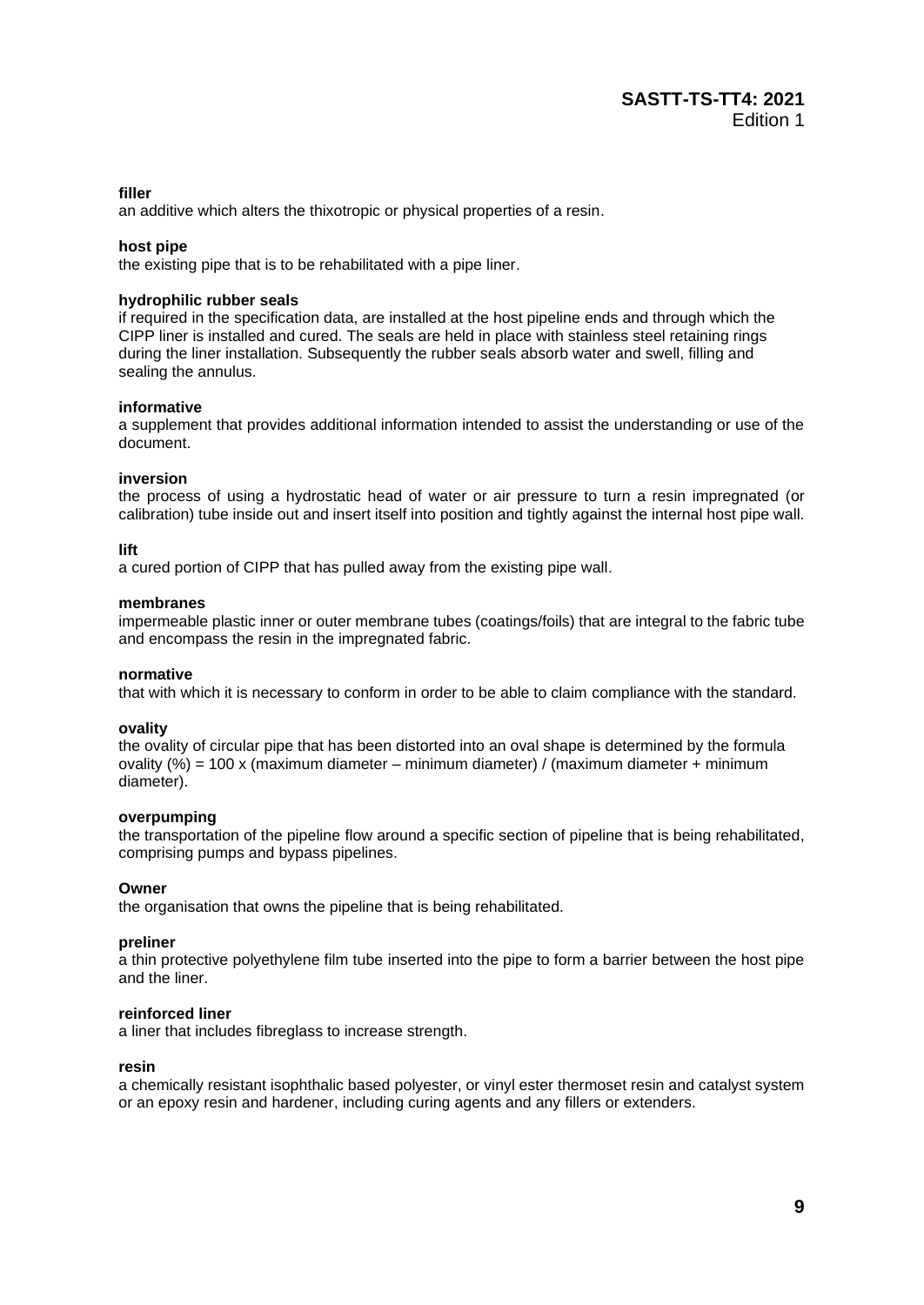# **SASTT-TS-TT4: 2021**

Edition 1

# **sliding foil**

a long plastic strip that is placed in the bottom of the existing pipe to reduce friction and protect the CIPP liner when being pulled in.

# **specification data**

is data, provisions and variations that make this standard applicable to a particular contract or works.

#### **suitable**

is capable of fulfilling or having fulfilled the intended function or fit for its intended purpose.

# **unreinforced liner**

a liner that contains felt without any fibreglass reinforcement.

## **wetting out**

refers to the impregnation of the fabric tube with catalysed resin.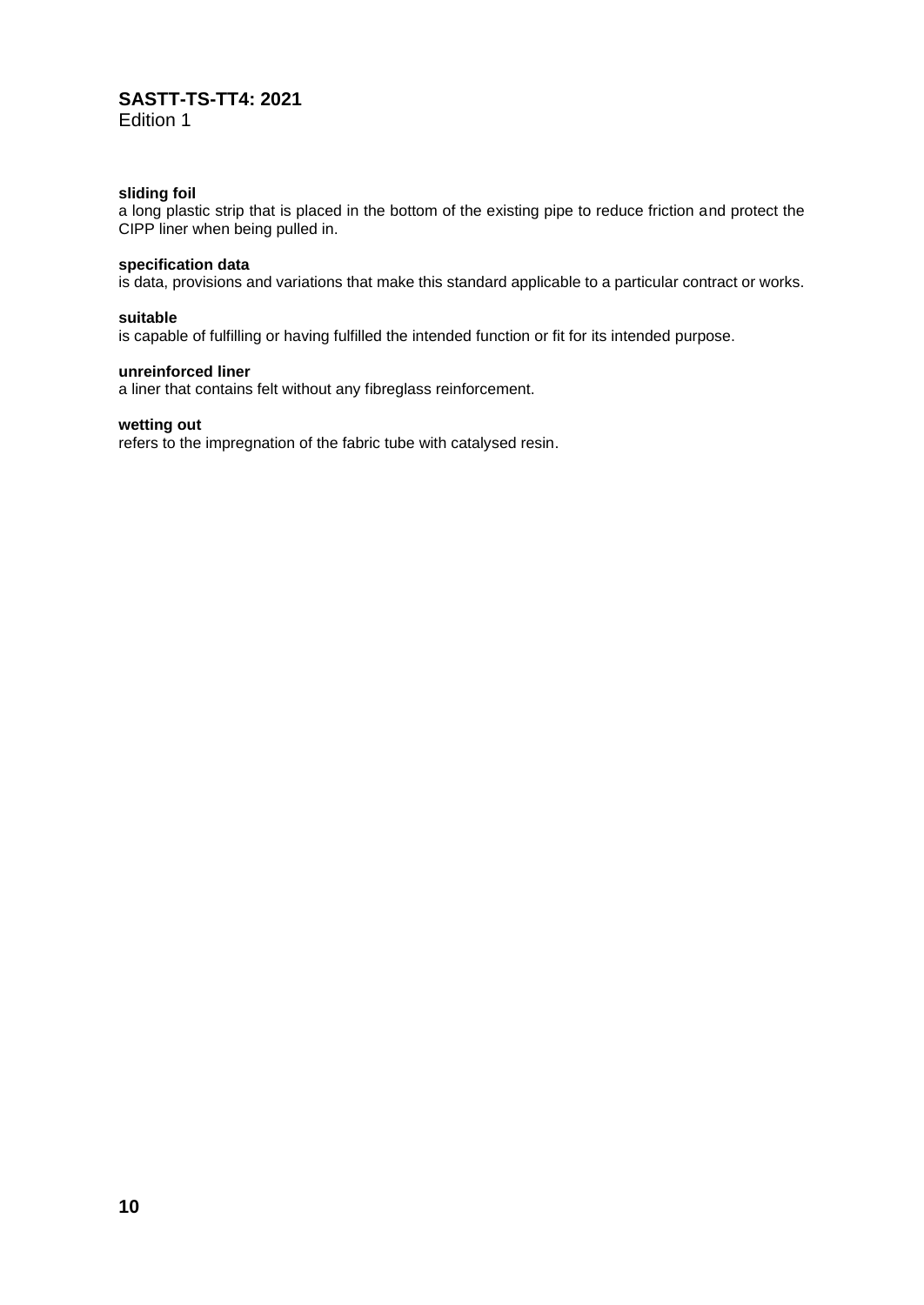# **4 Requirements**

# **4.1 Materials**

# **4.1.1 Fabric tube**

The fabric tube is a flexible tube of one or more layers of absorbent, woven or nonwoven felt fabric, felt/fibreglass or fibreglass, with or without inner or outer membranes (coatings/foils), capable of being saturated with and holding the resin during the installation and curing process. The inner membrane may be a calibration hose which is removed after the liner has cured. (See Figure 3).



#### Key

- $\mathbf{1}$ internal or temporary membrane
- $\overline{2}$ composite (resin in carrier material/reinforcement)
- $\mathbf{3}$ external membrane
- $\overline{4}$ existing pipeline

#### **Figure 3 Typical wall construction of fabric tube**

The felt fabric shall be of polymeric fibres (polyamide, polyacrylonitrile, polyethylene, polyethylene terephthalate or polypropylene).

Longitudinal and circumferential joints between multiple layers of a tube should be staggered to not overlap. Seams in the fabric tube shall be stronger than the un-seamed tube.

The tube shall be fabricated to fit its final in-place position in and length of the original pipe, with allowance for stretch as recommended by the fabric tube manufacturer and be able to meet or exceed the design wall thickness.

The fabric hose shall be of sufficient strength and dimensional stability, to withstand installation forces and pressures.

Particular requirements of the fabric tube shall be stated in the specification data.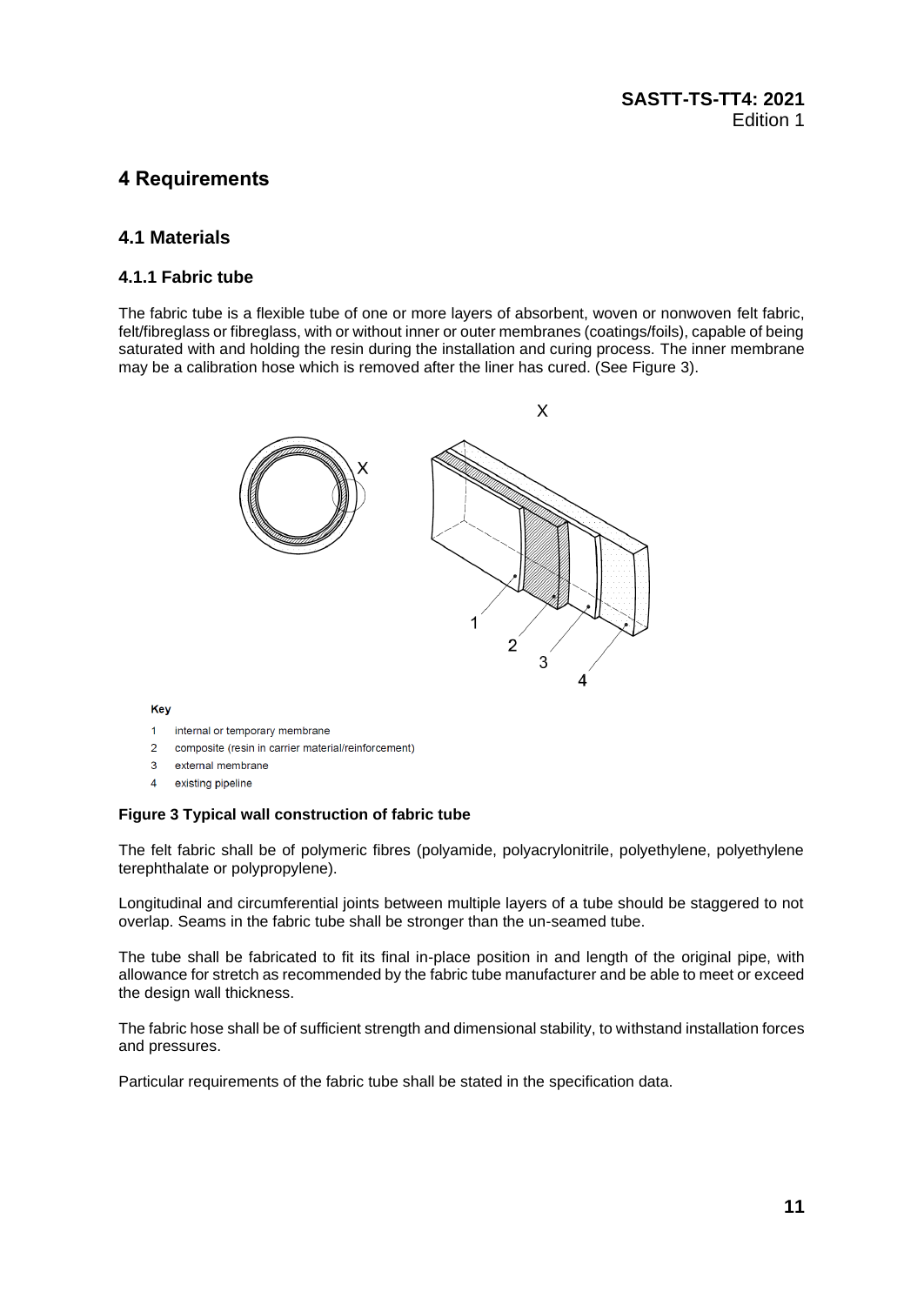# **4.1.2 Preliner**

A preliner is a thin protective polyethylene film tube (approx. 200 um). It is pulled or inverted into the host pipe prior to the liner installation in order to form a barrier between the host pipe wall and an inverted liner to prevent the resin from having direct contact with the host pipe. It also prevents styrene odours from entering connections.

Preliners are also used to protect liners in badly damaged pipes, where there is groundwater infiltration or where there is standing water in the pipe invert. The preliner is sized to fit tightly inside the host pipe.

Preliners are not usually used for pulled in liners commonly associated with ambient cured liners.

If required in the specification data, a preliner shall be supplied and installed as part of the liner installation process.

# **4.1.3 Sliding foil**

A sliding foil is a long plastic strip that is placed in the bottom of the existing pipe to reduce friction and protect the CIPP liner when being pulled in. It shall cover the lower third or up to half the circumference of the host pipe. The sliding foil shall be manufactured for the purpose and/or in accordance with the specification data.

# **4.1.4 Calibration hose**

If required in the specification data, a calibration hose shall be supplied and used in the installation of the liner.

A calibration hose is an impermeable tube which is introduced inside an already inserted CIPP tube, pressurised to make the liner a tight fit against the host pipe wall until the resin is cured with air, steam or ultraviolet light. It is usually removed after curing but can be designed to form an integral part of the liner.

Calibration hoses are typically used with ambient curing liners.

A calibration hose can also be used to install liners from a single access point.

The hose can be of reinforced PVC, silicon rubber, polyester, or high strength nylon fibre grid composite material which is assembled by slitting and heat welding the material to the required diameter of the liner to be installed.

Calibration hoses can be either pulled or inverted into the liner to provide a watertight barrier capable of withstanding the installation pressure and temperatures required to cure the liner. Calibration hoses help ensure the best possible liner finish.

# **4.1.5 Resins**

The thermosetting resin system shall be corrosion and chemical resistant, unsaturated isophthalic polyester or vinyl ester resin and catalyst system, or an epoxy resin and hardener system, which when cured shall form a hard impermeable material.

The resin and catalyst (cure initiator) mix ratio is crucial to produce the required strength and chemical resistance of the liner. The catalyst (or hardener) is required to start the curing process of transforming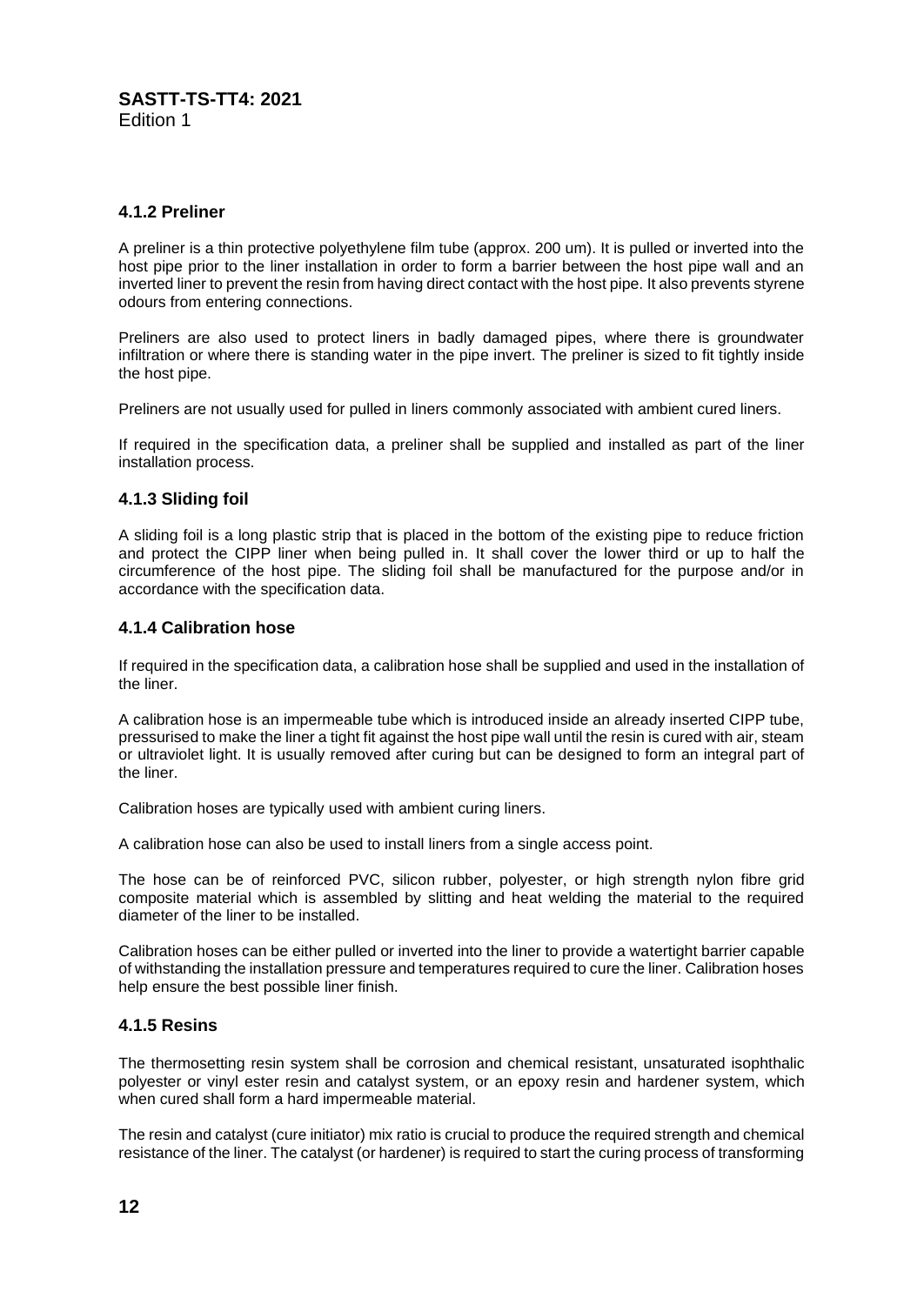the liquid resin into a thermoset solid. The resin and catalyst mix affects the strength, chemical and corrosion resistance, the resin liquid properties (for impregnation and distribution of the resin), the curing rate, the storage life and the catalysed life (pot life).

Catalysed resin will cure when exposed to heat in the case of thermal curing resins and light in the case of UV curing resins. The application of refrigeration or lightproofing, is extremely important to delay the onset of the curing process.

The resins may be thermal, ambient or ultraviolet (UV) light curing. (The specification data could modify the UV curing parts of this standard to apply to new resins that cure using blue light).

The resins shall be able to cure in the presence of water or shall be contained within impermeable flexible membranes.

Polyester and vinyl ester resins are dissolved in styrene to increase viscosity and assist in the polymerisation. Thickening agents, low profile additives, inert and reinforcing fillers are added to modify performance and initiators (photo initiators for UV curing), accelerators, inhibitors and other additives may be added to control the reaction.

The resin manufacturer shall give written confirmation of its suitability for application to inverted and pulled-in CIPP liners, stating physical properties, mixing instructions, curing process and additives used.

Particular requirements of the resins shall be stated in the specification data.

## **4.1.6 Styrene**

Polyester and vinyl ester resins are dissolved in styrene to increase viscosity and assist in the polymerisation. Styrene has a distinctive overwhelming odour, can be detected at low concentrations and is weakly toxic. The Hazardous Substances Regulations of the Occupational Health and Safety Act, stipulate the occupational 8 hour and short term exposure limits for styrene. Work areas must be well ventilated and good housekeeping practiced on the project and installation site.

Styrene odours should be minimised to avoid creating a nuisance to residents. This can be caused by release of odours into the open air or via sewer connections that vent into properties. The impact of styrene concentrations in the process water when discharged directly into a sewer collection system is insignificant, provided the water is at ambient temperature. In addition, the styrene concentration must be less than 25 ppm when discharging into stormwater systems.

#### **4.1.7 Lubricants**

Any lubricant used to reduce friction during installation shall be non-toxic, oil-based and shall have no detrimental effect on the liner, the host pipe, the boiler or the environment.

# **4.1.8 Hydrophilic seals**

Hydrophilic seals are used inside the ends of the host pipe to provide a seal between the host pipe and the outside of the cured liner to prevent groundwater from draining along the annulus between the liner and host pipe and discharging into the pipe system. Where high water tables and host pipe leakage occurs, hydrophilic seals may be required in the specification data.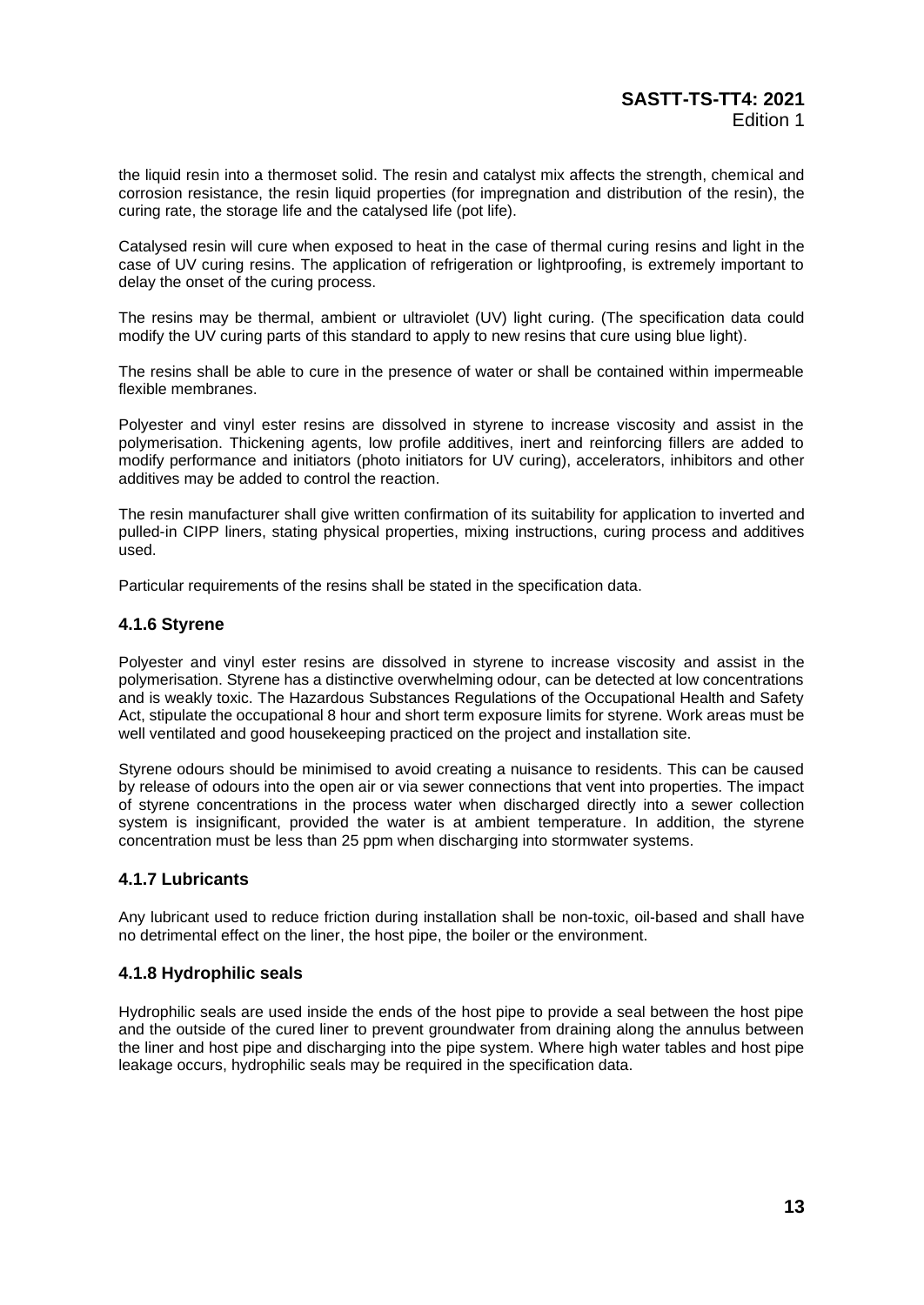# **SASTT-TS-TT4: 2021**

Edition 1

# **4.1.9 Cured liner**

# **4.1.9.1 Liner wall thickness design**

The liner wall thickness shall be designed in accordance with ASTM F1216 Appendix X1- Design Considerations.

The CIPP Designer shall specify the following design parameters:

- 1. Gravity pipe or pressure pipe.
- 2. Partially or fully deteriorated design condition.
- 3. Host pipe internal diameter.
- 4. Height of water table above the pipe invert.
- 5. Ovality or ovality reduction factor.
- 6. Poisson's ratio.
- 7. Enhancement factor (K).
- 8. Factor of safety.
- 9. The long term creep retention factor (50 year extrapolated) to be applied to the short term flexural modulus to get a long term flexural modulus, where it is not known.
- 10. Similarly, the long term creep retention factor to be applied to the short term flexural strength to get a long term flexural strength, where it is not known.

Plus, in the case of a fully deteriorated design condition.

- 11. Soil density.
- 12. Live load.
- 13. Height of water above top of pipe.
- 14. Height of soil above top of pipe.
- 15. Water buoyancy factor.
- 16. Coefficient of elastic support.
- 17. Modulus of soil reaction.

The CIPP Contractor shall state the structural properties of the proposed liner that shall be used for the design of the liner wall thickness.

The CIPP Contractor may state structural properties less than those stated by the liner and resin manufacturers, to cover construction risks. The structural properties stated by the manufacturers are often laboratory results, whereas field results might be lower and more applicable for design.

The CIPP Contractor shall submit certificates stating the structural properties of the liner.

The short term structural properties of liners shall not be less than:

|                          |             | Unreinforced liner | Reinforced liner |
|--------------------------|-------------|--------------------|------------------|
| Property                 | Test method | minimum value      | minimum value    |
| <b>Flexural Modulus</b>  | D790        | 1724 MPa           | 5000 MPa         |
| <b>Flexural Strength</b> | D790        | 31 MPa             | 45 MPa           |

The design wall thickness shall not be less than 1% of the liner outside diameter.

The application of the formulae in the accordance with ASTM F1216 Appendix X1, with the design parameters specified by the CIPP Designer and the design structural properties stated by the CIPP Contractor will result in a minimum design wall thickness for the liner. The CIPP Contractor may choose the next thicker liner from the manufacturer's catalogue of available sizes.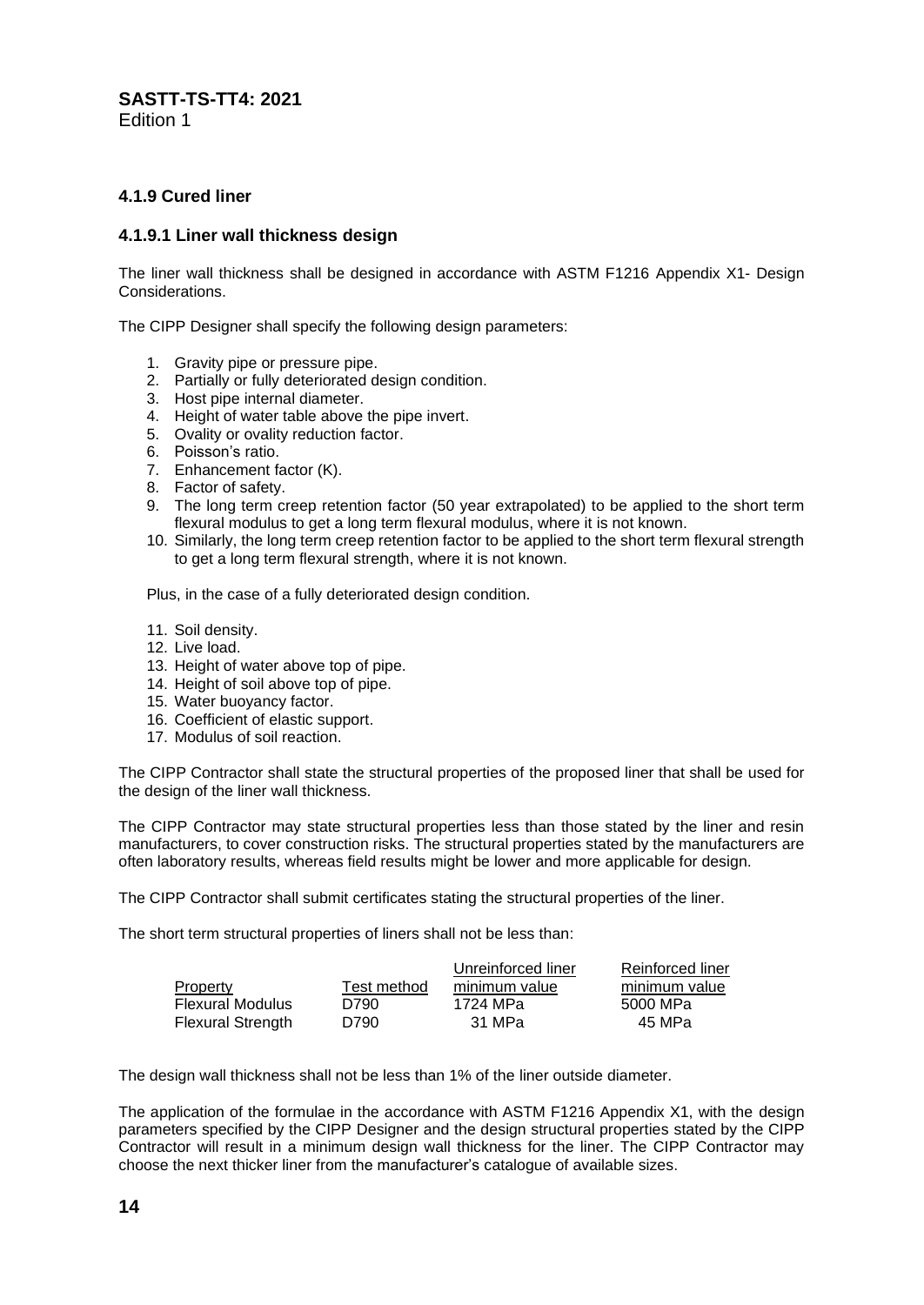Note that the wall thickness of the liner shall exclude any plastic coatings or membranes.

On conclusion of the design of the liner wall thickness, the CIPP Designer's design parameters, the CIPP Contractor's structural design properties and the resultant design wall thickness shall be agreed to be the declared values. The cured liner shall be tested to confirm that it meets the declared structural design properties and the declared liner wall thickness and outside diameter.

#### **4.1.9.2 Cured liner properties**

The cured liner shall have the declared wall thickness, diameter and structural properties.

For inspection purposes the cured liner shall be a light colour.

#### **4.1.9.3 Corrosion resistance**

The installed and cured liner shall be able to withstand corrosion due to internal exposure to normal domestic sewage (wastewater) liquids, gasses (hydrogen sulphide, carbon monoxide, carbon dioxide and methane) as well as acids such as sulphuric acid that may condense on the liner wall. In addition, the liner must withstand any external exposure to corrosive soils or water in the surrounding soil.

The specification data may prescribe any other specific corrosion resistance that the liner must withstand.

The resin manufacturer shall give written confirmation of its suitability for application in sewers and provide certified test results.

In considering the ability of the liner to withstand corrosion, the protection of any membranes shall be ignored, and any testing shall be performed on the cured liner without membranes.

The specification data may stipulate what corrosion or chemical resistance tests must be performed on the liner (typically ASTM F1216 Appendix X2 or ASTM F1743 Section 7.2).

# **4.2 Plant**

## **4.2.1 General**

Suitable plant and equipment shall be provided and shall comprise liner impregnation equipment, liner handling equipment, insertion equipment, pressurisation equipment and curing equipment.

Trained and competent personnel shall operate the plant and equipment.

All equipment shall be in a good and safe operating condition with sufficient fuel, supplies, materials and spare parts on hand to maintain the system in good working order for the duration of the work.

Figures 1 and 2 illustrate the equipment in position.

#### **4.2.2 Impregnation equipment**

#### **4.2.2.1 Thermal cured liner impregnation**

A wet-out table is normally used to impregnate thermal cured liners, which can be unreinforced or reinforced. The operation should be performed in a controlled environment indoors near to the installation site.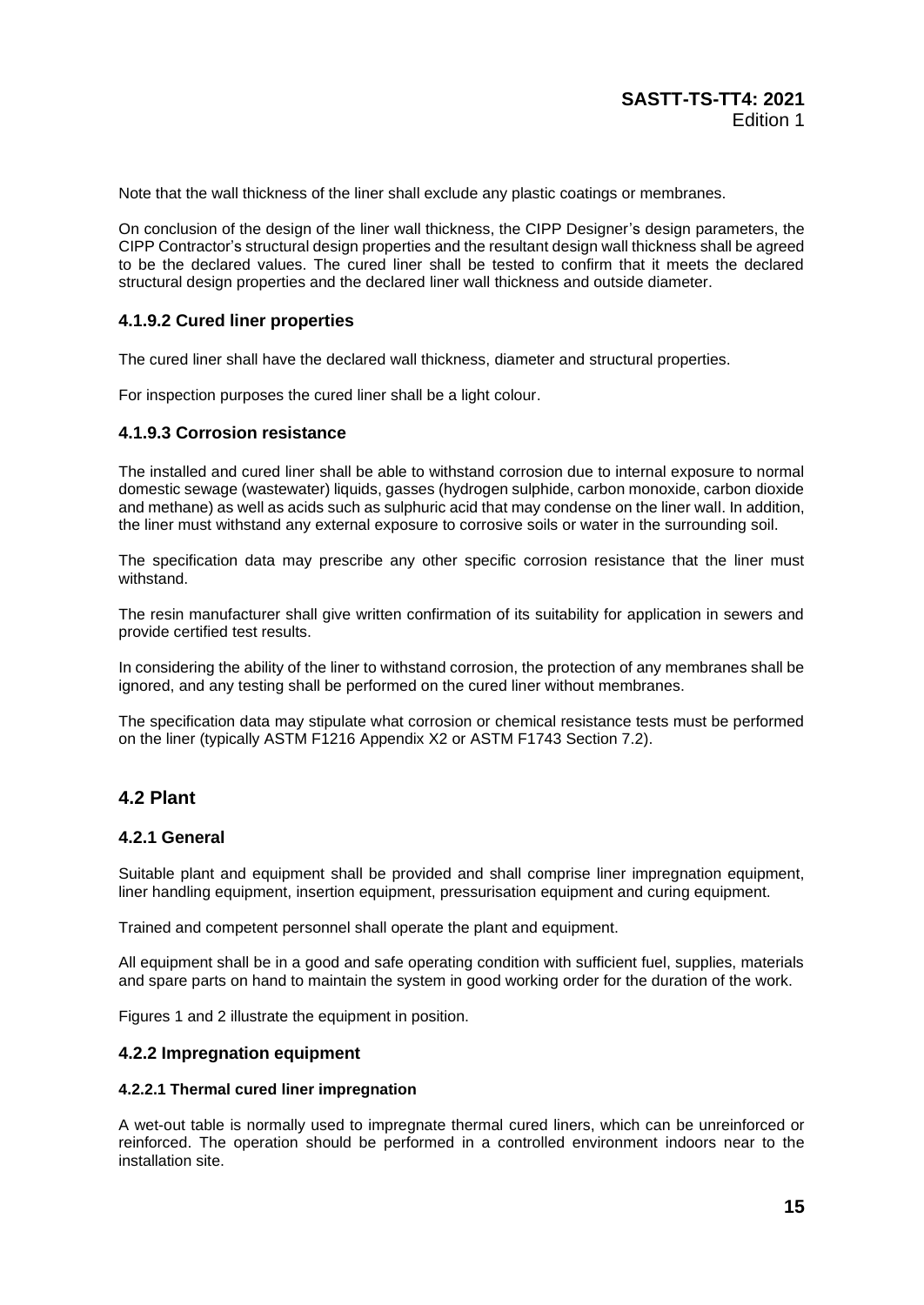The wet-out table has a powered, wide conveyor belt with a set of pinch rollers that the impregnated liner is rolled through. The resin is mixed, and a pre-measured amount injected into the fabric tube which is drawn through the calibrated pinch rollers set to a gap that achieves the required design wall thickness. The liner must be evenly saturated with the correct volume of resin without dry patches or air pockets. This is assisted by performing the impregnation under a vacuum to exclude air and ensure the uniform distribution of resin.

## **4.2.2.2 UV cured liner impregnation**

UV cured liners are usually impregnated with resin at a manufacturer's premises. The wet-out procedure is complicated by the resin being light sensitive and the fabric tube having both an inner and an outer membrane.

#### **4.2.2.3 Ambient cured liner impregnation**

Liners that cure in the ambient air temperature are impregnated with resin like the thermal cured resins described above.

# **4.2.3 Liner handling equipment**

A liner that is thermal cured, once wetted out must be stored and transported in a chilled or refrigerated vehicle with temperature controls and thermometers.

A liner that is UV cured, once wetted out, must be put in light proof packaging and strong crates, with appropriate signage, for storage and transportation.

The liner must be stored near to the insertion point, ready for installation, on a vehicle or on the ground.

The liner shall be lifted off its storage position by crane and pulled towards the insertion point. The use of raised rollers may be necessary to support the liner. In addition, for pulled in liners suitable rollers must be located where the liner will turn to enter the host pipe.

# **4.2.4 Insertion equipment**

#### **4.2.4.1 Water pressure inversion equipment**

The inversion equipment will comprise a scaffold tower supporting the inversion guide tube and a regulated water supply to fill the liner. Rollers and a crane shall be positioned near the stored liner to assist in conveying the liner to the scaffold tower.

The scaffold tower shall be designed to support the liner and equipment at the height calculated to provide sufficient water head to insert the liner through the host pipe and apply sufficient pressure to ensure a tight fit and overcome any water table present.

The inversion guide tube shall have a suitable clamping collar at the top to secure the open end of the liner. The guide tube shall lead the liner into the manhole chamber and may include a bend to assist the liner turning to enter the host pipe.

At the insertion point a water supply shall be established to supply the water tower and the heating equipment. The water supply to the tower shall be regulated to control the rate of inversion.

Equipment shall be provided to slow the rate of inversion should the need arise to avoid the liner running away out of control. This might be mechanical brakes on the main roller or a braking system with capstan or anchor.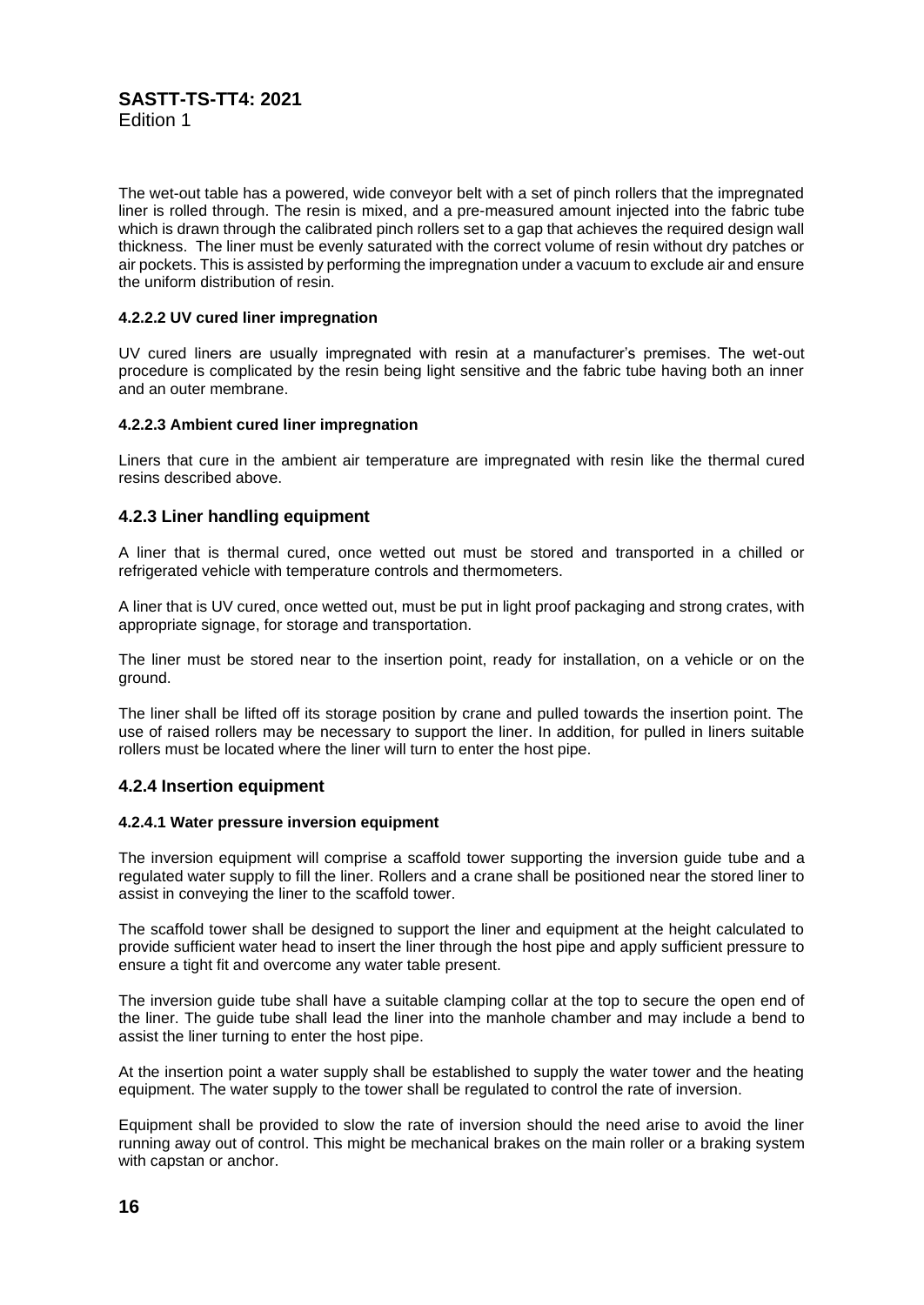The dead end of the liner shall be clamped closed to be watertight, and have a rope strongly fixed to it. The rope shall be strong enough to withstand the forces on the inverting liner and heat resistant as it will remain in the inverted liner until the liner is fully cured. The hot water delivery hose from the water heater shall be attached to the liner dead end to ensure the hot curing water circulates from the very end of the liner back to the tower.

At the end manhole it may be necessary to have bracing to support the end of the liner which will be under pressure.

## **4.2.4.2 Air pressure inversion equipment**

Another method to invert the liner is to use air pressure with an air inversion launcher also known as a blower, drum or air gun. This equipment is used for smaller and shorter liners. The impregnated liner is coiled inside a steel drum such that when the drum is pressurised with air the liner inverts out of a nozzle. The nozzle is aimed at the entrance to the pipe being lined. The air pressure in the drum is regulated to control the speed with which the liner inverts into the pipe.

## **4.2.4.3 Pulling in equipment**

A winch with sufficient power and appropriate brakes and struts shall be positioned over the pulling end of the pipeline. The winch shall be provided with sufficient fuel. The winch shall have a load gauge to measure the pulling force. The cable shall be of adequate strength for the operation. The cable shall be attached securely to the liner end with a swivel to avoid the cable twisting the liner. Cable rollers with braces, suitable for guiding the cable from the winch down and into the host pipe shall be provided. The system must ensure that the liner is not damaged during the installation. Rollers may be required to convey the liner down into the host pipe.

# **4.2.5 Pressurisation equipment**

#### **4.2.5.1 Water tower**

The scaffold tower is used to monitor the water level that indicates the pressure on the curing liner.

#### **4.2.5.2 Air pressurisation equipment**

A compressor shall be parked near the end point of the operation. The compressor shall be provided with sufficient fuel. The compressor shall be able to provide the necessary pressure to keep the liner inflated at the required pressure and pressure gauges shall be visible. The pressure hose and connectors shall be of suitable rating.

For UV light curing, the uncured liner shall have sealing end packers fitted at each end. They shall make an airtight seal with the liner and have air locks allowing pulling and power cables of the UV light train to operate. The packers shall be secured to the liner such that they will not be forced off once the liner is pressurised. The packers shall be located outside the host pipe ends to avoid damaging the liner in the host pipe end.

For steam cured liners manifolds shall be connected to the ends of the liner. The manifolds shall be connected to inlet and outlet air/steam hoses. The manifolds shall be mounted with temperature and pressure sensors. The inlet air/steam hose shall be connected to an air compressor and steam generator of sufficient capacities and shall have monitoring and control equipment.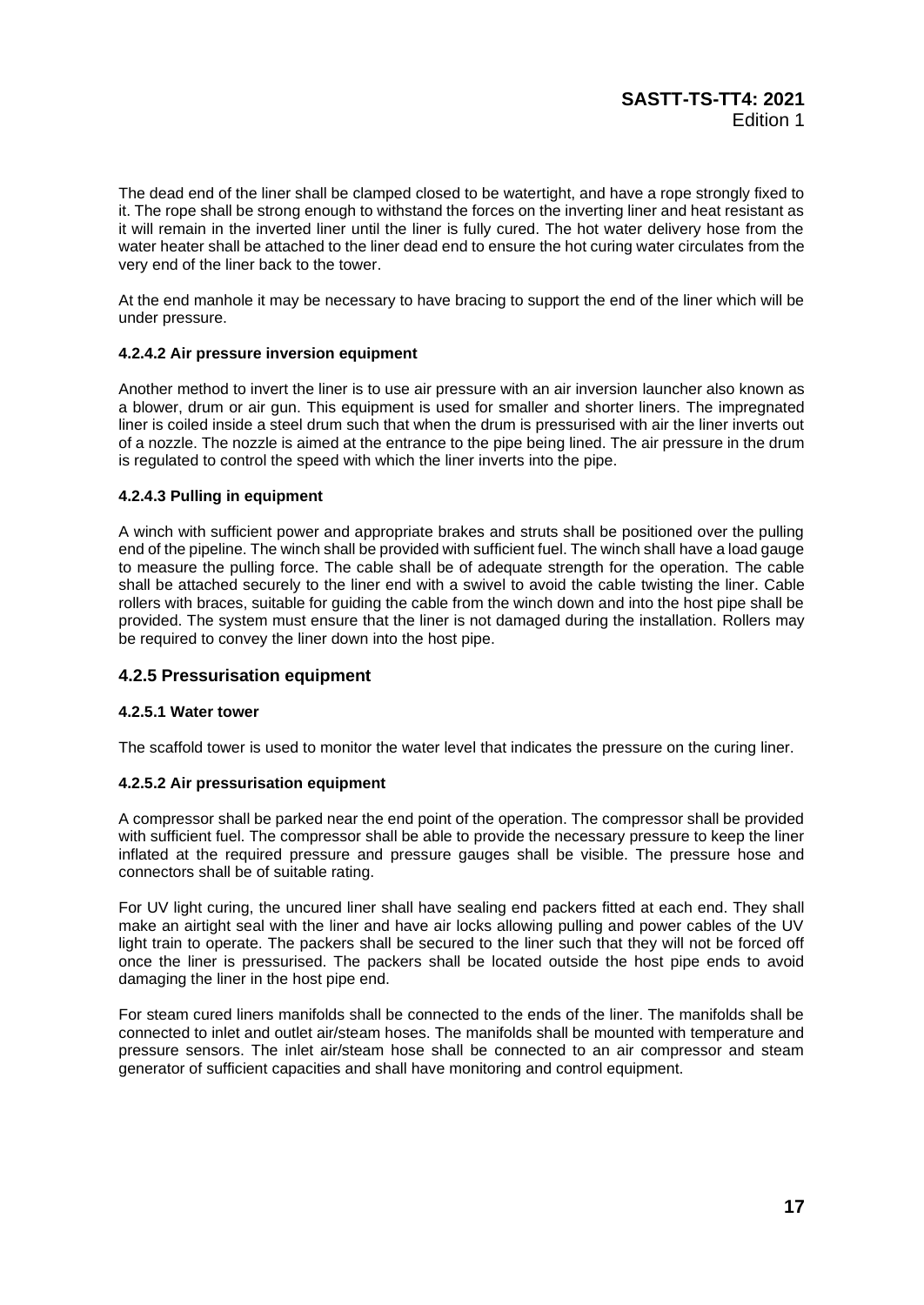**4.2.6 Curing equipment**

## **4.2.6.1 Hot water curing equipment**

The water heating unit (boiler) is a large item of plant that is usually mounted on a vehicle. It heats the water and circulates it through the liner. The plant must have sufficient capacity and heating capability to cure the liner. It shall have sufficient fuel for the duration of the curing process. There shall be gauges displaying the pressure, height of water column, the rate of circulation and the temperature out of boiler, of the return water as well as at the two ends of the host pipe.

The hot water delivery hose(s) from the water heater is attached to the liner dead end to ensure the hot curing water circulates from the end of the liner. These hoses are usually lay flat hoses. A hot water return hose shall be inserted into the water column to take the returning hot water back to the water heater completing the hot water circulation. The hoses shall be suitably strong and of sufficient diameter and length.

The curing process shall be planned in terms of temperature cycles, timing, pressures and flows. The pressure, height of water column, the rate of circulation and the water temperature out of the boiler, of the return water as well as along the liner and at least at the two ends of the host pipe (using sensors) must be measured and recorded in a log and presented to the Owner on completion of each curing operation.

## **4.2.6.2 UV light curing equipment**

The curing control unit is usually self-contained with a winch, power supply and operating controls. The cable from the winch travels over braced rollers to enter the liner through a sealing end packer and is attached to the light train.

The lights may be ultraviolet (UV) lamps or LEDs.

The light train comprises lights mounted on a carriage that can be adjusted for length and diameter. The light train shall be adjusted so that the lights are centred in the liner diameter to ensure equal light intensity around the liner perimeter. The emission spectrum of the lights must match the absorption wavelength range of the photo-initiator in the resin. The lights shall be cleaned and checked prior to use. Each light should have a logbook of use and must be replaced once its usable life has been exceeded. The power, number of lights and travel speed are calculated to provided sufficient light to cure the liner. The controls must indicate the travel rate of the UV light train and power supplied.

The light train usually has a CCTV camera to allow the inspection of the inflated liner before curing to see that it is correctly positioned. The light train may have infrared sensors and thermocouples to record the exothermic temperatures on the interior surface of the liner at regular intervals during the curing process to gauge the cure progress.

A temperature sensor system is required along the liner and at least at the two ends of the liner. The sensors must have calibration certificates.

The curing process shall be planned in terms of liner air pressure, number of lights, power, timing, travel rate, distance and liner inner surface temperature.

The liner air pressure, which lights are operating, power, intensity limits, timing, travel rate, distance and liner inner surface temperature must be measured and recorded in a log and presented to the Owner on completion of each curing operation.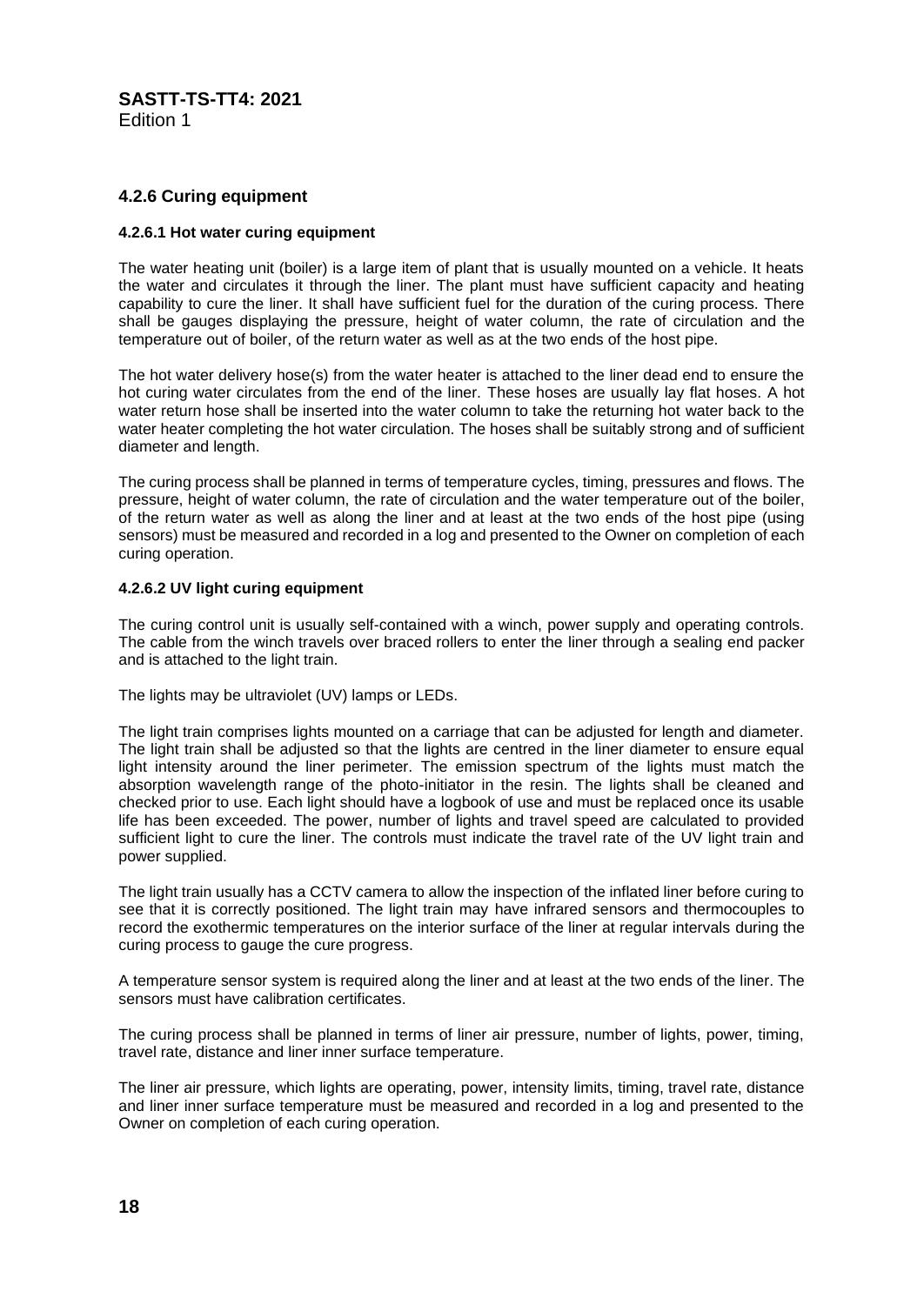## **4.2.6.3 Steam curing equipment**

The steam generator (boiler) shall have sufficient capacity and equipment to monitor and control the pressures, temperatures and flows.

## **4.2.7 Other equipment**

#### **4.2.7.1 CCTV camera equipment**

The CCTV camera shall be purpose built for inspecting pipelines, mounted on a tractor with lights, display and recording equipment.

#### **4.2.7.2 Robotic cutter**

The robotic cutter shall be purpose built for operating in pipelines, mounted on a tractor with lights, cutters, display and recording equipment. The equipment will be used to open holes in the liner where the lateral pipes need reconnecting. The robotic cutter might be used in conjunction with a separate CCTV camera.

# **4.3 Construction**

The insertion and curing of the liner between two or more manholes can typically be done within a day or two. However, the proper planning and preparation needed is critical to the successful installation of the liner.

## **4.3.1 Preliminary planning**

#### **4.3.1.1 Planning the lining**

Liners are typically installed between manholes. It can be advantageous to line through an intermediate manhole as this reduces the number of setups and provides a convenient place to arrange for liner test samples. Liners are typically inverted downstream to allow the free drainage of any water away from the liner inversion face. A plan showing the details and sequence of individual linings is essential to planning and coordinating the entire works.

#### **4.3.1.2 Wayleaves**

All wayleaves and permissions necessary for occupation and excavation must be planned and applications made.

#### **4.3.1.3 Safety**

All safety plans must be reviewed. This must include a plan for working in confined spaces.

With reference to styrene, work areas must be well ventilated and good housekeeping practiced on the project and installation site. Styrene odours should be minimised to avoid creating a nuisance to residents. House traps must be full of water. The measures to be applied shall be recorded in a styrene safety plan.

#### **4.3.1.4 Notices to residents**

Any residents affected by the work must be notified in writing and any queries answered and problems resolved.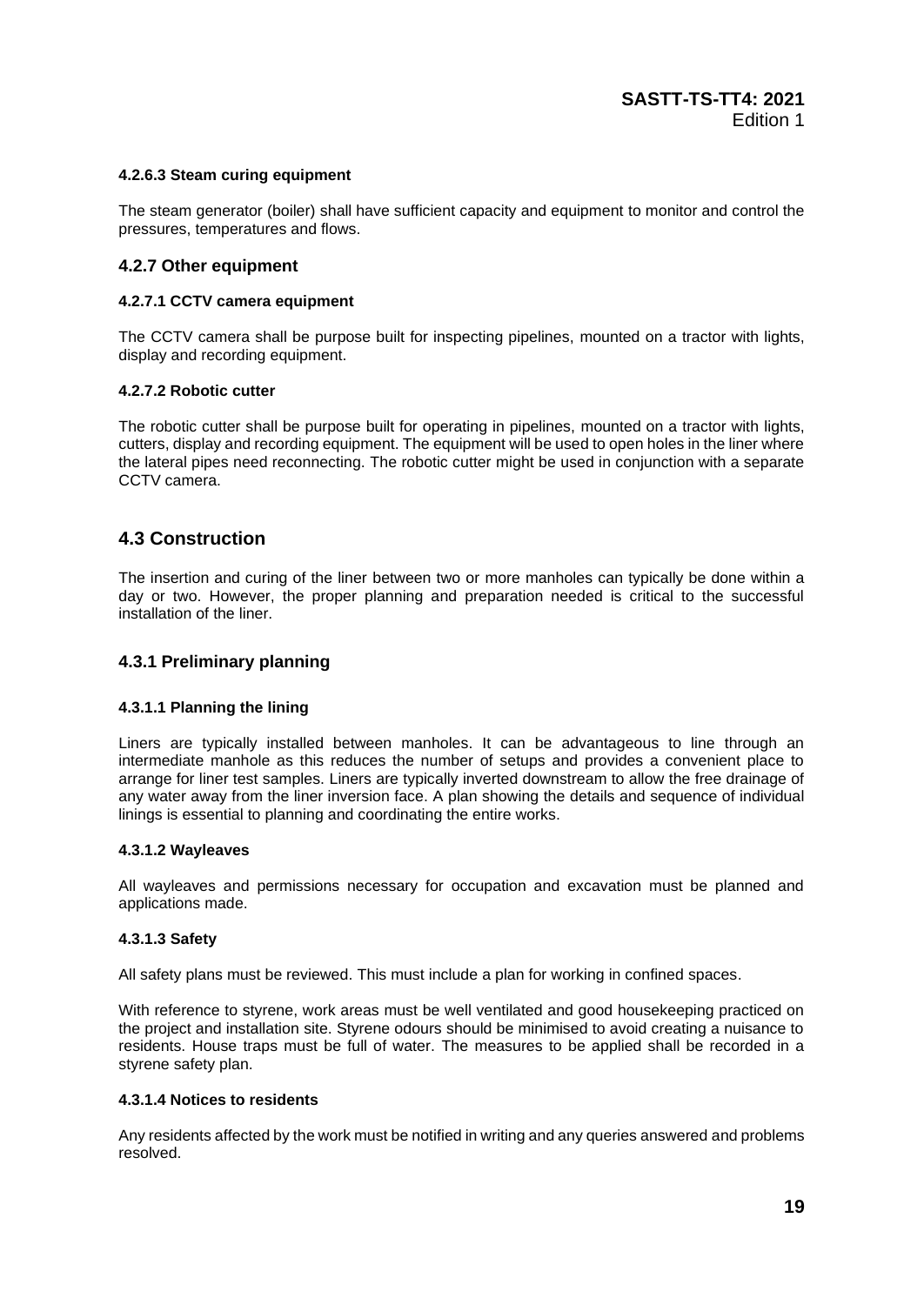# **4.3.1.5 Planning for traffic accommodation**

The accommodation of traffic shall be planned, including all signage and notices. All necessary arrangements with the relevant authorities for approvals, road closures, traffic deviations and traffic control must be confirmed.

## **4.3.1.6 Pipe inspection and re-connection plan**

A detailed CCTV inspection of all defects and connections into the pipeline to be lined shall be done and a recording and report on this inspection shall be made available to the CIPP Designer.

The internal diameter of the host pipe must be measured to verify previous measurements, records or assumptions, before the liner is ordered.

The exact length of the host pipe should be measured and recorded. That length, together with other installation requirements is then used to determine the length of liner to order.

All connections with distances, sizes and positions shall be recorded for exposing after lining. This information must be correlated with the known connections from properties.

#### **4.3.1.7 Review of inspection and declared design parameters**

The inspection shall be reviewed in the light of previous inspections and the CIPP Designer shall confirm all the declared design parameters. Any changes shall be discussed with the CIPP Contractor. This may require a redesign of the liner wall thickness.

Any new risks or concerns revealed must be discussed, and amelioration measures implemented if possible. Any new risk must be attributed to one of the parties.

#### **4.3.1.8 Planning point repairs**

Any point repairs must be planned in terms of excavations, shoring, dewatering, traffic, managing flows and repairs, and included in the works programme. It may be advantageous to repair short sections of the host pipe with a short CIPP repair liner using an inflatable packer.

#### **4.3.1.9 Planning for pipeline cleaning**

The current state of the host pipe must be evaluated to plan its cleaning and inspection.

#### **4.3.1.10 Planning for overpumping**

The overpumping of the sewage or stormwater shall be planned so that it is discharged past the section of pipeline being lined. The planning shall include the checking of pipeline capacities, actual flow volumes (using a 24 hour dip survey) including an allowance for peak, wet weather or surcharged flows. The plan shall include flow extraction, location of pumps and power plants, hoses, pipes, pipe routes and discharge points.

There shall be a contingency plan for failure of the overpumping system that includes having standby pumps and power supplies.

The overpumping system shall remain in place until the works (lining, testing, re-connections) have been accepted by the Owner.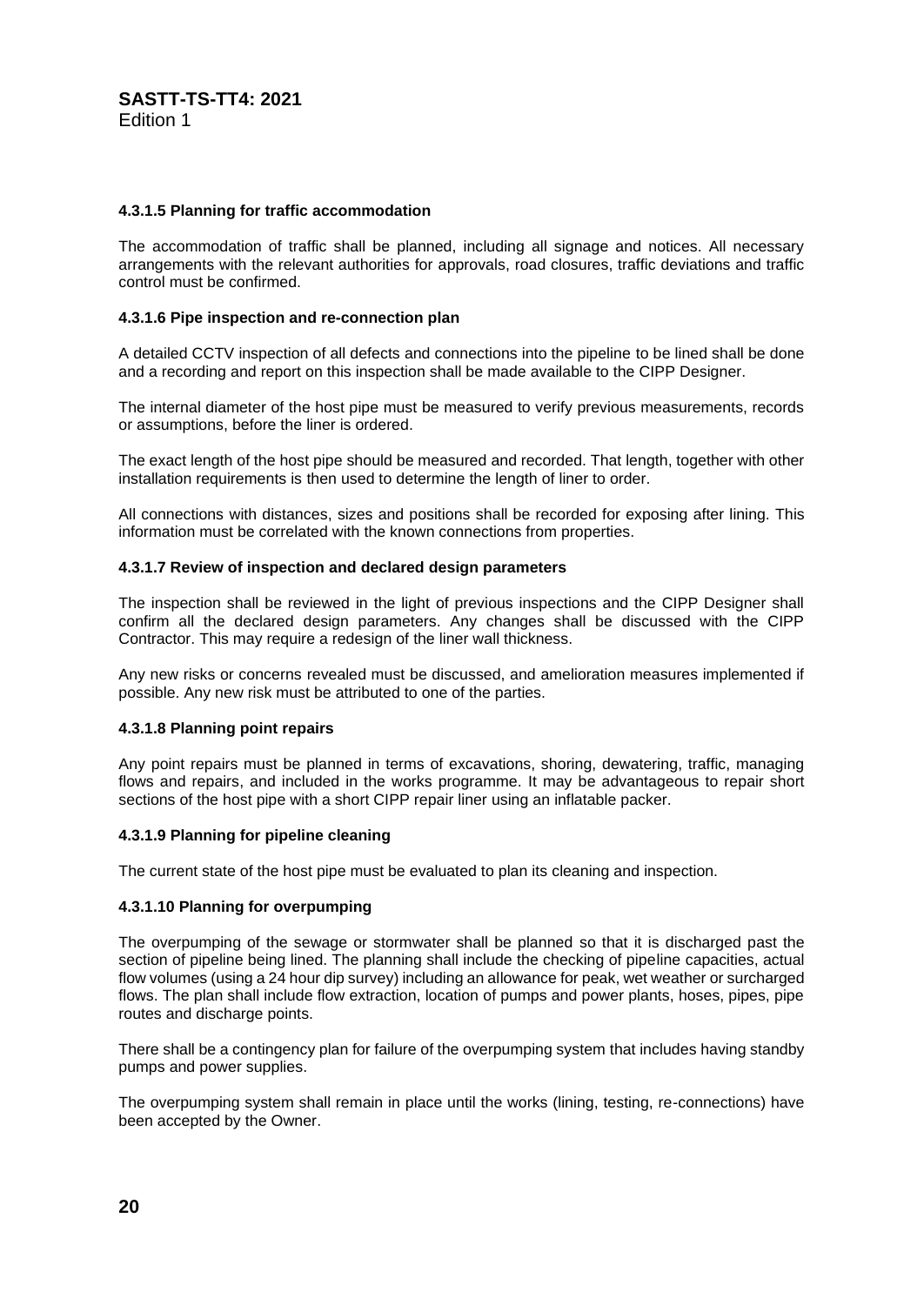#### **4.3.1.11 Planning for taking liner samples for testing**

Samples shall be prepared and tested for each and every section of lining installed and cured.

The location(s) for taking test samples shall be planned. The liner must be constrained to go through a special pipe section that has the same internal diameter as the host pipe, where the samples can be taken and that part of the liner must also be properly and fully cured.

For small to medium size pipes, a sample should be cut from the liner at an intermediate manhole or at the termination pipe. The liner shall have been inverted through a pipe section of the same diameter, which has been held in place by a suitable heat sink, such as sandbags.

For larger pipe sizes and where it is not possible to insert the liner through a special pipe section, the sample shall be prepared before curing by fabricating the sample from material taken from the tube and the resin/catalyst system used. The sample is then put in a clamped mould and inserted into the inversion guide tube for curing in hot water with the liner, or is positioned in the liner for UV curing liners.

The samples shall be large enough to provide 5 specimens (3 specimens minimum) for flexural and tensile testing.

The CIPP Contractor and the Owner shall agree on a nominated laboratory to test the samples, unless a specific laboratory has been specified in the specification data. The chain of custody of the test samples shall be planned and recorded.

#### **4.3.1.12 Planning for resin impregnation (wetting out)**

The resin impregnation of UV cured liners is usually performed in the manufacturer's premises under factory controlled conditions.

For thermal cured liners impregnated by the CIPP Contractor, the location, equipment and materials for wetting out shall be planned to include the roller gaps, mix proportions, and volumes.

The subsequent storage and transportation must be planned to avoid damage or premature curing of the liner.

#### **4.3.1.13 Planning for the insertion of the liner**

The insertion of the liner, whether by pulling in or inversion must be planned, with details of the scaffold tower or winching system and pressurisation equipment. The maximum allowable pulling load for the liner shall be determined. The required water column or air pressure for inversion shall be calculated. If specified, the installation of hydrophilic seals must be included.

#### **4.3.1.14 Planning the pressurisation of the liner**

The curing pressure is the pressure required to ensure the liner fits tightly to the inside of the host pipe and overcome any water table pressure and any potential pressures from wastewater in lateral connections.

For hot water cured liners, the required water column for inversion and for curing shall be calculated.

For liners installed by air inversion, the required air pressures must be calculated.

For liners cured by steam, the air/steam pressure shall be calculated.

For UV curing the required air pressure shall be calculated.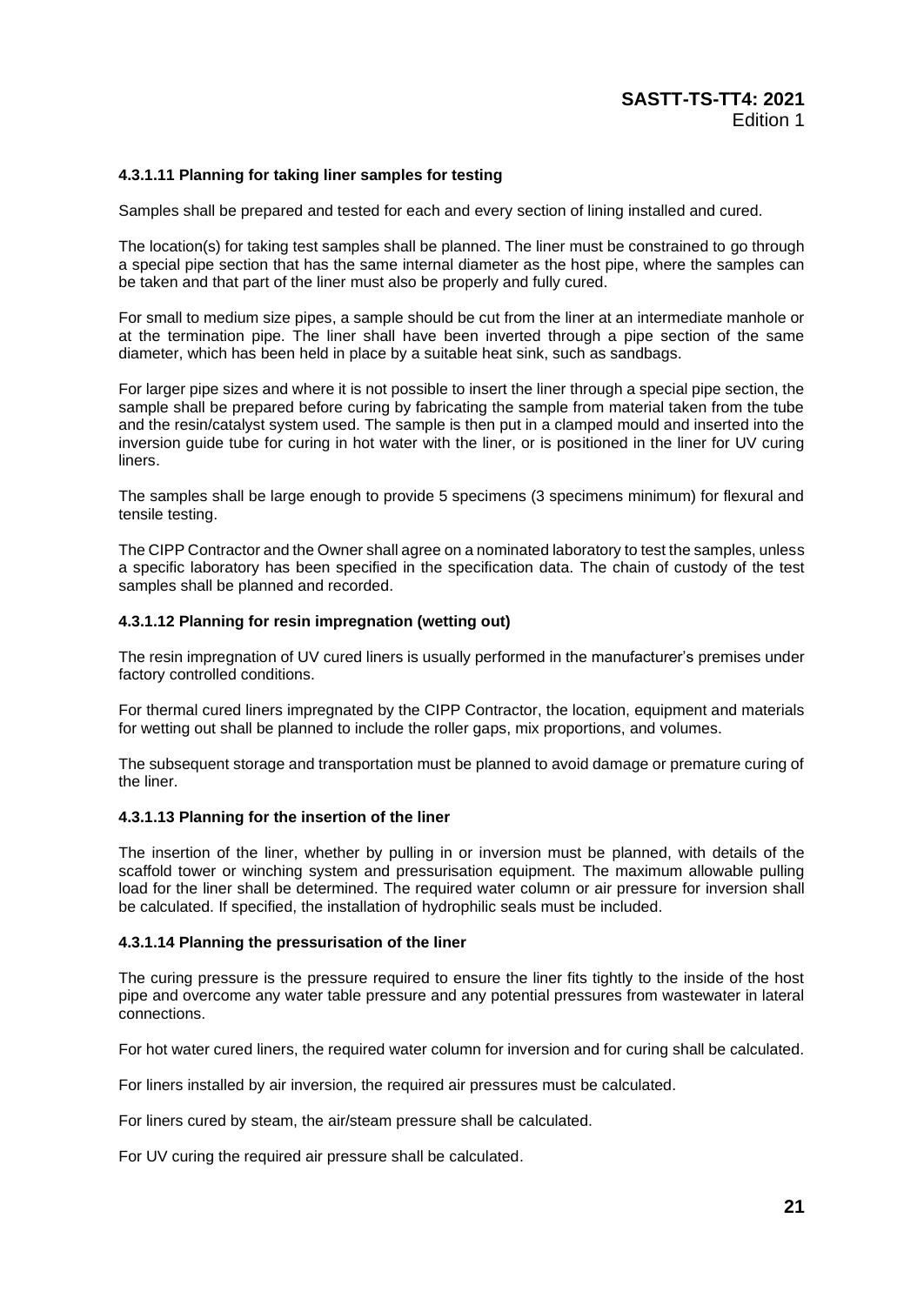In calculating the required pressures, the need to create dimples to find lateral connections should also be considered.

The maximum allowable internal and external pressures that the liner can withstand shall also be noted, so that they are not exceeded.

#### **4.3.1.15 Planning for curing of the liner**

For hot water curing of the liner the temperatures, times, pumping rates and sensor locations shall be planned.

For steam curing, the generation rates, exhaust rates, temperatures, pressures, times and sensor locations shall be planned. The planning shall include the safe release of exhaust steam into the atmosphere.

The curing cycle for hot water and steam curing, is usually a two-stage heating process followed by a cooling down stage. The times and temperatures of the curing stages are highly variable and depend on the liner, length, diameter, thickness, resin type, catalyst formulation, water heater size, flow rate, host pipe material ground conditions, environmental and site conditions.

For UV curing the lights, power, sensors travel rate and times shall be planned. The liner manufacturer's light intensity limits that ensure a proper and safe curing of the resin, shall be stated.

#### **4.3.1.16 Planning records**

The plans for lining, wayleaves, safety, residents' notifications, traffic accommodation, reconnections, declared values, point repairs, pipeline cleaning, overpumping, testing, wetting out, insertion, pressurisation and curing are to demonstrate due diligence and identify any problem areas. The plans shall be prepared, submitted to the Owner for comment and placed on the record, prior to their implementation.

# **4.3.2 Preparation**

#### **4.3.2.1 Works programme**

A complete detailed works programme covering all the lining operations including cleaning, CCTV inspections, overpumping, point repairs, liner impregnation, insertion, curing, testing, re-connections and final CCTV inspection showing key dates and critical path must be approved by the Owner.

#### **4.3.2.2 Wayleaves**

Copies of all the required wayleaves and permissions must be kept on site. They must be adhered to and maintained.

#### **4.3.2.3 Safety**

All the necessary safety equipment, safety measures and personnel must be in place and checked against the safety plans. Confined access measures must be implemented. The styrene safety plan must be implemented.

### **4.3.2.4 Traffic**

All traffic accommodation measures must be in place.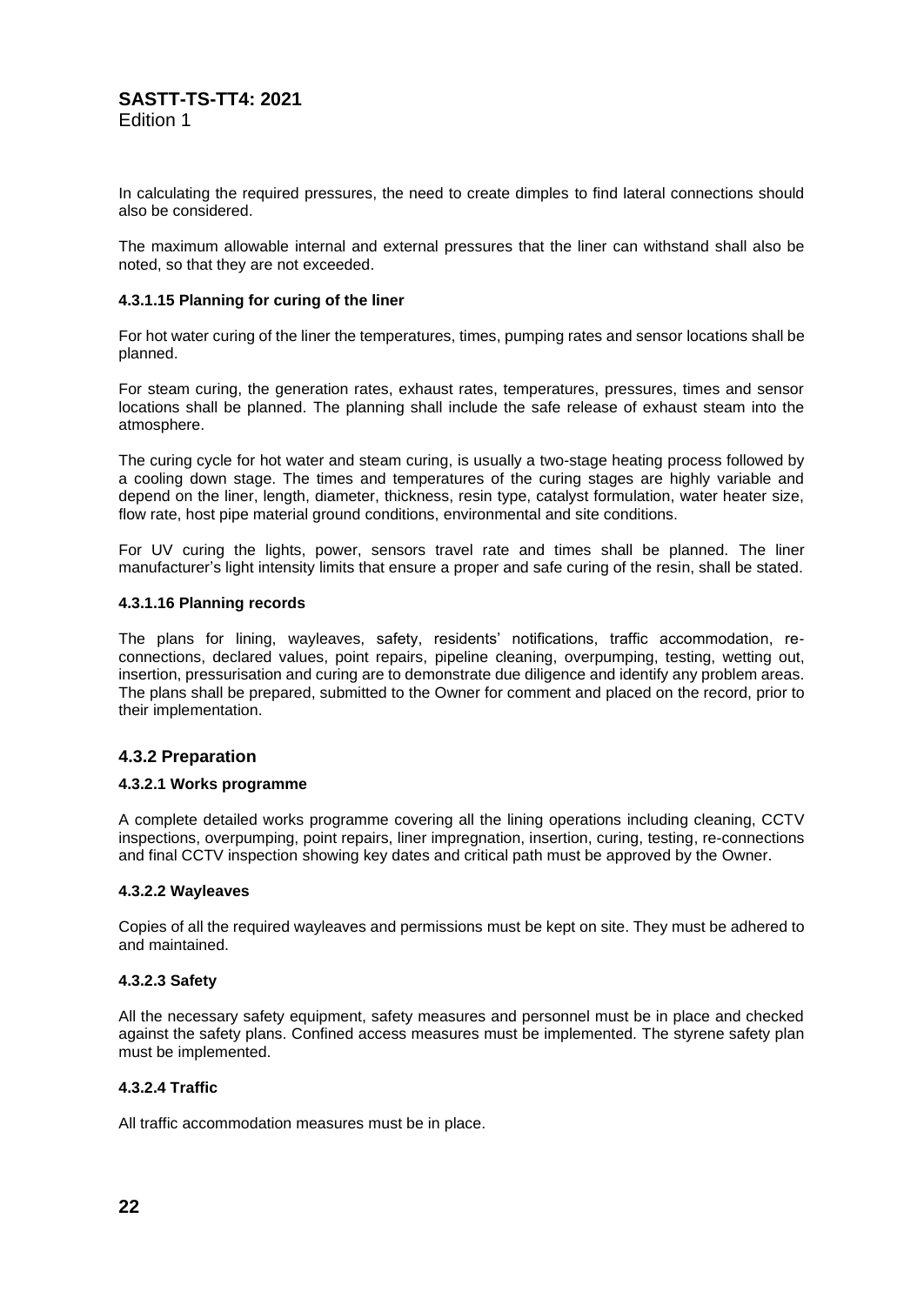#### **4.3.2.5 Detailed impregnation and curing schedule**

The mixing, impregnation and curing schedule shall be strictly in accordance with the liner/resin manufacturers specifications/instructions.

A detailed schedule for impregnating and curing the liner shall be provided. The impregnation of the liner with resin must include the resin mix, additives and mixing instructions, roller gap, transportation and storage details.

The curing schedule for hot water curing must include water column height, sensor positions, pressures, circulation rate, heating and cooling cycle temperatures and times.

For steam curing, the schedule shall include pressures, sensor positions, steam generation and exhaust rates, heating and cooling cycle temperatures and times.

For UV curing the air pressure, number of lights, power, intensity limits, travel rate, temperatures and sensor positions.

There shall be a contingency plan should any of the key equipment fail.

#### **4.3.2.6 Pipeline access points**

The access points to the pipeline must be opened up. Usually this will require the removal of the top of the manhole structure included cover and frame, access shaft and cover slab. Safe and easy access and egress for personnel, must be available at all times.

#### **4.3.2.7 Overpumping**

The overpumping system must be in place and ready.

#### **4.3.2.8 Property connections**

All connections from properties shall be plugged with the knowledge of the property Owners. It may be necessary to have a vacuum tanker on standby to relieve any potential overflows.

# **4.3.3 Host pipe preparation**

## **4.3.3.1 Pipe cleaning**

If necessary, the pipeline must be cleaned, and all silt, debris and roots removed and disposed of in accordance with the environmental management plan and at a waste disposal site licenced to receive such waste that may be categorised as hazardous. All this waste material must be collected at the downstream manhole using dams/screens and not allowed to pass further downstream. Care shall be exercised with jetting equipment to avoid damage if the host pipeline is fragile. Any obstructions such as protruding connections or stubborn deposits in the pipeline must be removed with specialised equipment (scrapers, robotic cutters). Any deposits or obstructions that could not be removed during the cleaning process may need to be removed using a point repair. The bore of the host pipeline must be sufficiently clean to allow the liner to fit into it tightly.

The cleaned pipeline must be inspected with CCTV to confirm that it is clean.

#### **4.3.3.2 Point repairs**

Point repairs shall be implemented as planned. This work is subject to other SANS standard specifications relating to sewer or stormwater construction.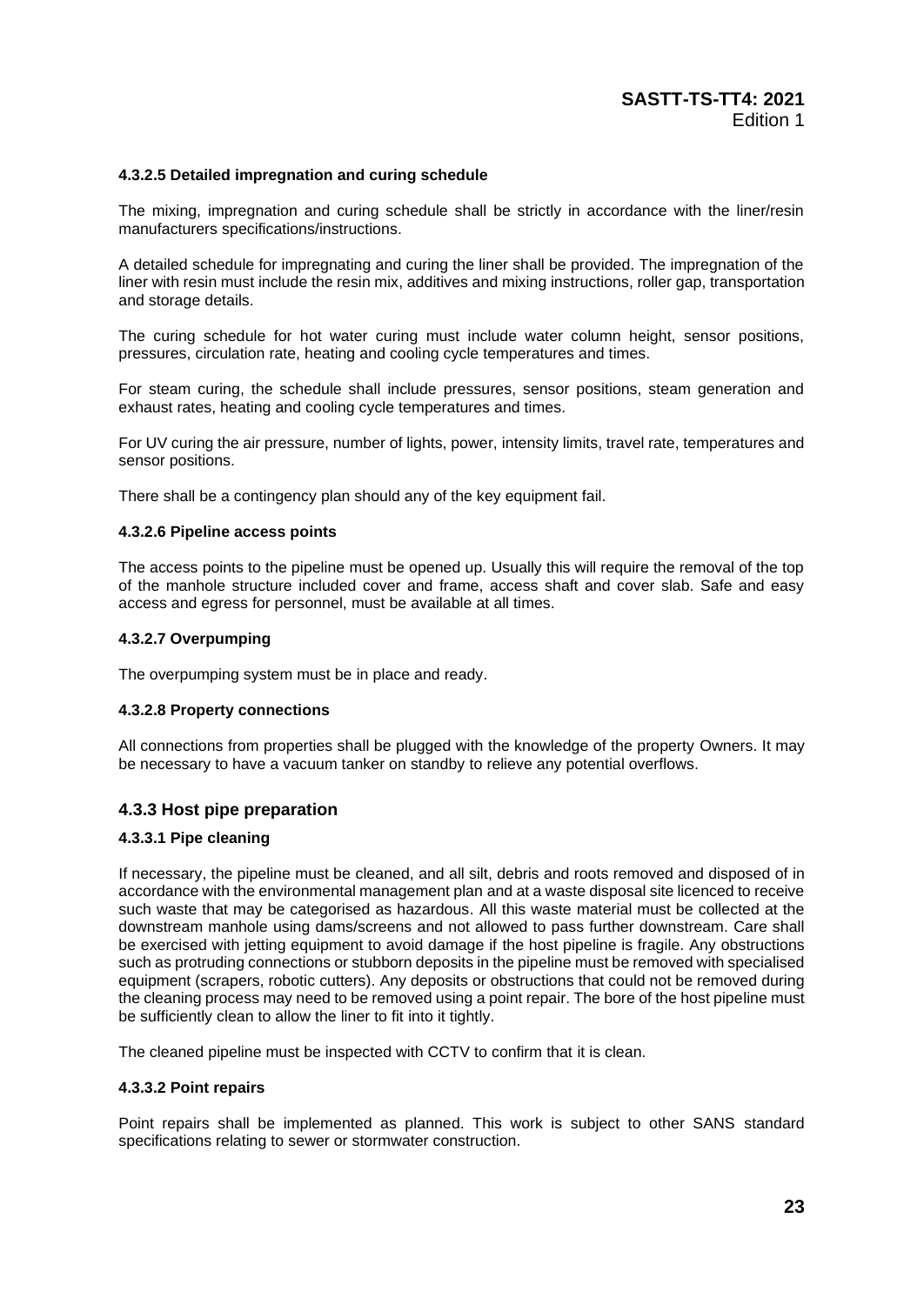# **SASTT-TS-TT4: 2021**

Edition 1

# **4.3.3.3 Overpumping**

Pipe cleaning and point repairs may require overpumping or flow deviations/stoppage to be implemented.

# **4.3.3.4 State of host pipe to be lined**

A CCTV inspection of the host pipeline shall be made after cleaning and after point repairs have been completed. This inspection recording shall be kept as a record of the state of the host pipeline condition prior to lining and be agreed and accepted by the CIPP Contractor and Owner as such. The recording may be used to determine if any irregularities in the host pipe caused any irregularities in the cured liner.

# **4.3.4 Liner preparation**

## **4.3.4.1 Timing**

The timing of the impregnation of the liner with resin is dependent on the programming of other operations and where the impregnation will take place.

In the case of wetting the liner out on site, it is usually inserted into the pipeline soon afterwards.

If the liner is impregnated in the factory of a European manufacturer and transported by sea or air, all site operations are dependent on the arrival of the liner.

## **4.3.4.2 Resin volume**

The volume of resin used shall be adjusted for the resin absorption properties of the particular liner and resin system, change in resin volume due to the polymerization and thermal expansion and contraction. If there will not be a membrane between the resin and the host pipe wall, an allowance may be necessary for the migration of resin into cracks and joints in the host pipe. The CIPP Contractor shall calculate the required roller gap taking the above into consideration as well as the longitudinal folds in the liner. The impregnated fabric tube shall have a uniform thickness so that when compressed at installation pressures, the cured wall thickness excluding membranes will not be less than the declared design wall thickness.

#### **4.3.4.3 Thermal cured liner impregnation**

The wetting out of thermal cured liners is commonly performed by the CIPP Contractor under controlled conditions.

The resin must be mixed including any additives, according to the resin manufacturer's product instructions.

The fabric tube is mounted on the wetting out table. A measured amount of catalysed resin is injected into the fabric tube which is drawn through the calibrated pinch rollers set to the required gap. The suction heads are positioned over vacuum holes made in the liner and advanced as the liner progresses. The liner must be evenly saturated with the correct volume of resin without dry patches or air pockets. The vacuum holes must be properly patched and sealed as part of the process. The impregnated liner is folded accordion style into its storage/transportation container.

# **4.3.4.4 UV cured liner impregnation**

UV cured liners are usually impregnated with resin at a manufacturer's premises or by the Contractor who has constructed suitable facilities on site. The wet-out procedure is complicated by the resin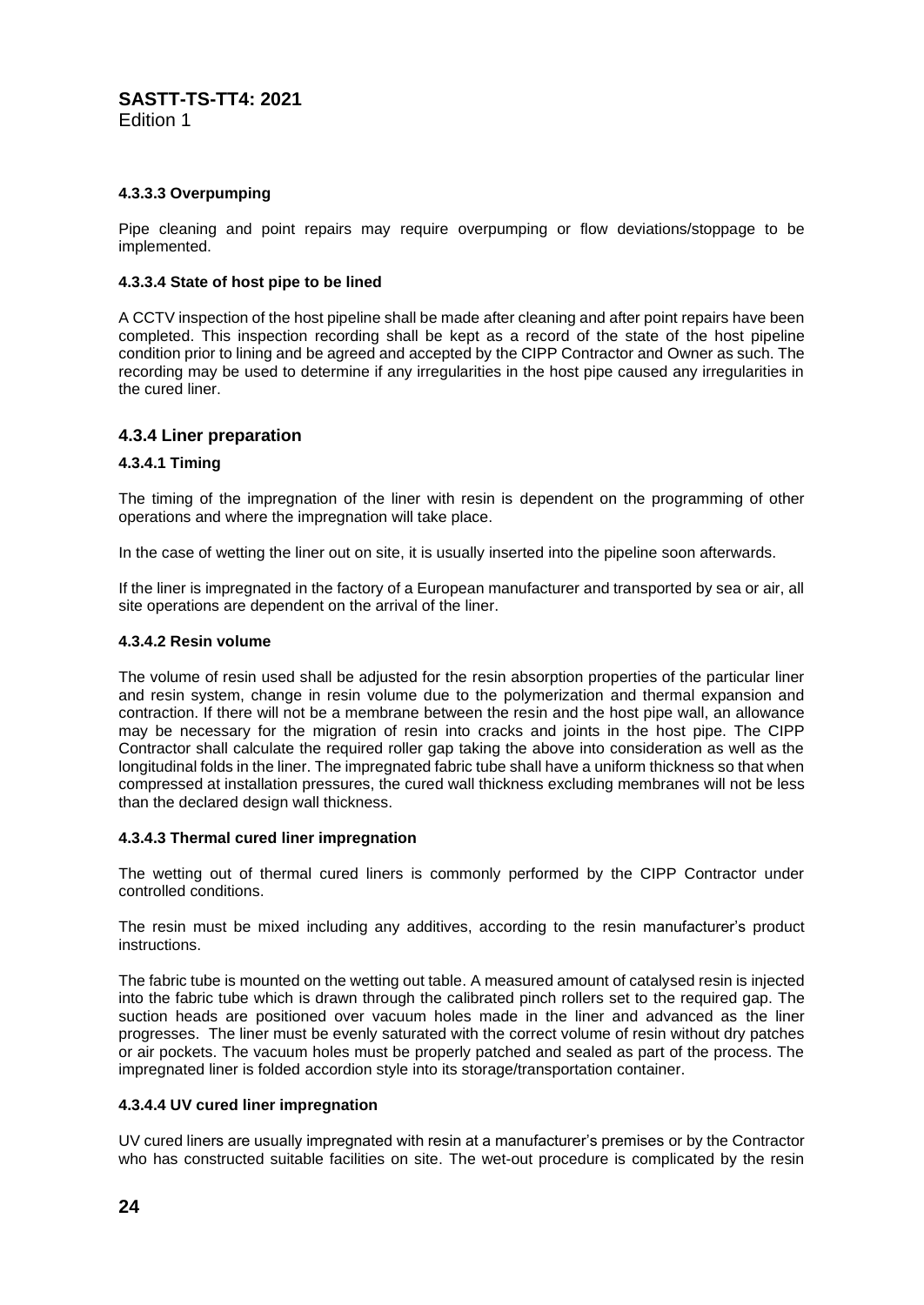being light sensitive and the fabric tube having both an inner and an outer membrane. Manufacturers might be reluctant to divulge any production details of the liner's assembly and impregnation. Again, the liner must be evenly saturated with the correct volume of resin without dry patches or air pockets.

## **4.3.4.5 Ambient curing liner impregnation**

Liners that cure in the ambient air temperature are impregnated with resin like the thermal cured liners described above. However, once the catalyst is added to the resin the curing commences and the liner must be impregnated and installed into position promptly. Ambient curing liners may be chilled or retarders used to slow the curing process.

A sample of resin should be taken from the excess resin mixed and retained to monitor the curing of the resin/liner.

## **4.3.4.6 Certified records**

Once impregnated, the CIPP Contractor or the CIPP manufacturer shall provide a certificate for the liner with project name, installation location, impregnation date, resin type, volume, wall thickness, mixing ratio, additives, temperature, fabric tube type, membranes, unreinforced fabric, reinforced fabric, length, diameter, manufacturer and manufacture date. It shall include any specific curing requirements. The liner shall be labelled with references to the certificate. The certificate shall be kept for the Owners record purposes.

## **4.3.4.7 Storage and transportation**

The impregnated liner must be stored and transported with strict adherence to the manufacturer's product instructions.

In general, a liner that is to be thermal cured must be stored and transported in a chilled or refrigerated vehicle with temperature controls and loggers.

A liner that is to be UV cured must be put in light proof packaging and strong crates, with appropriate signage. UV cured liners also have temperature limitations.

# **4.3.5 Liner insertion**

#### **4.3.5.1 Insertion by inversion**

Figure 1 illustrates the typical layout of plant and equipment using the water tower inversion method.

If required in the specification data, a preliner shall be installed by winching it into the pipeline in accordance with the requirements of the following clause. The preliner shall be secured to the inversion guide tube to ensure the liner is inverted inside the preliner.

The liner is transported to be placed as near as possible to the insertion point. Rollers and usually a crane are required to convey the liner onto the scaffold tower. Care shall be taken to avoid overstressing the fabric/liner at all times.

The scaffold tower must be erected over the insertion point and the inversion guide tube set in position for the required water height requirements for insertion and curing. The insertion guide tube must be positioned to direct the liner into the mouth of the host pipeline. At the end manhole the end brace must be installed in place. Any equipment or constraints for taking test samples of the liner must also be in place. Any temperature monitoring equipment required inside the host pipe must be installed.

The dead end of the liner must be clamped closed to be watertight and a rope securely fixed to it. The hot water delivery hose must be attached to the liner dead end. The rope must be connected to the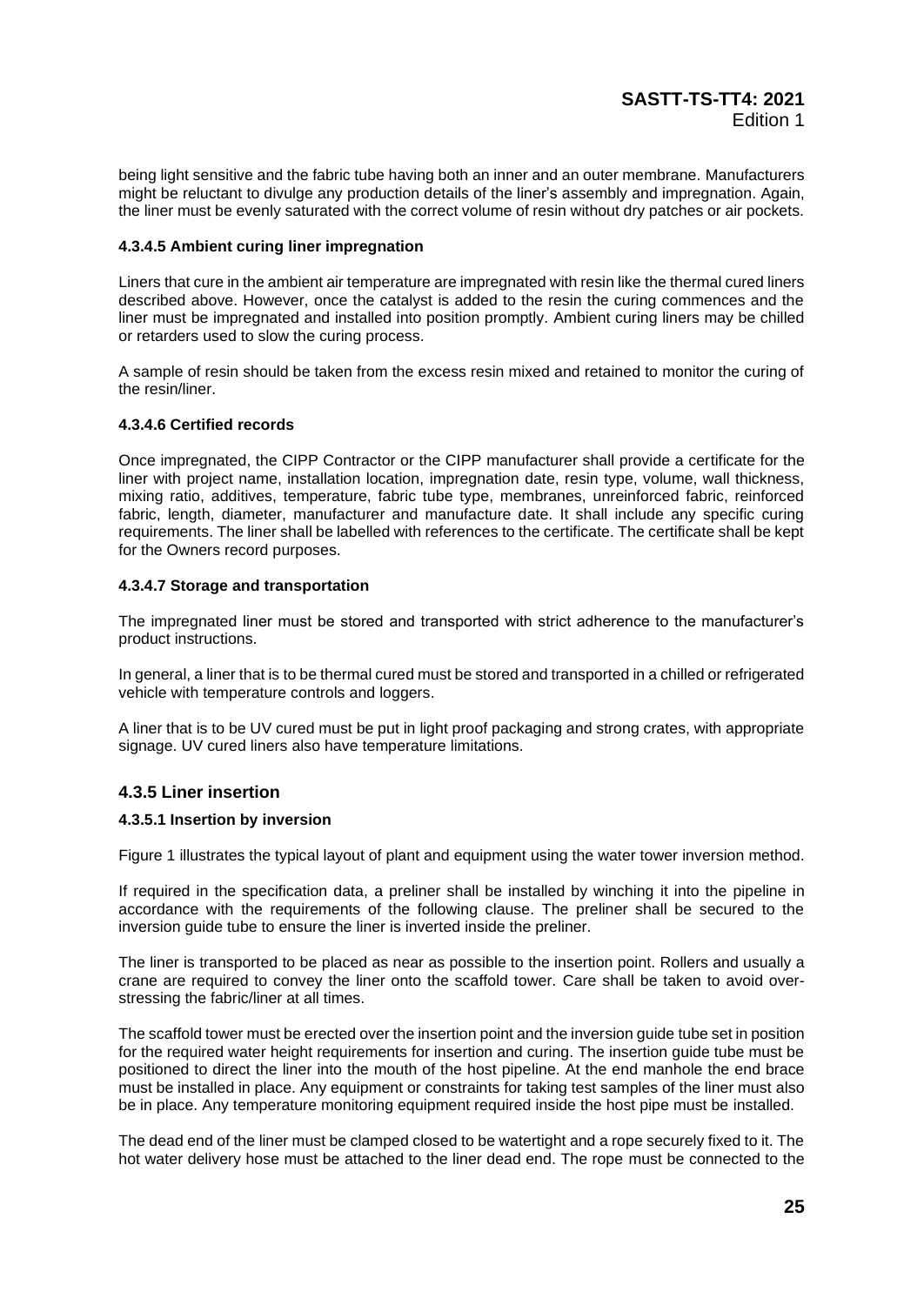braking system. The open end of the liner must be securely attached to the guide tube with the clamping collar.

To commence the inversion, the liner is lifted up and pulled towards the insertion point over the rollers. The outside of the liner end is secured onto the inversion ring to form a pocket on the inside of the guide tube. Then the liner is tucked by hand down into the guide tube carefully to avoid any damage. When sufficient liner is in, the pocket formed is filled with water. This will assist the insertion until the liner continues entering the guide without assistance by hand. Thereafter the rate of inversion is controlled by the height of the water column and any necessary braking of the rope.

Lubricants may be used to assist the liner overcome friction.

Once the liner has inverted into the mouth of the host pipeline, the rate of progress must be carefully controlled to be slow and steady. When the liner is halfway in, the dead end of the liner with attachments must be assisted by hand to safely enter the guide tube. The insertion is completed when the liner is fully extended through to the terminal manhole and fully pressurised to the required water head.

Care shall be exercised to ensure that the liner inverts through any pipeline section that is installed for the purpose of taking liner test samples.

The inversion of liners by air pressure follows a similar procedure.

#### **4.3.5.2 Insertion by pulling in**

Figure 2 illustrates the typical layout of plant and equipment using the pull in method of insertion. This method is used for UV and ambient curing liners.

The liner is transported to be placed as near as possible to the insertion point. Braced rollers are positioned to convey the liner down and into the host pipeline. Care shall be taken to avoid overstressing the fabric/liner at all times.

The winch is positioned at the terminal manhole with rollers positioned to guide the cable into the host pipeline. The rollers shall be adequately braced to bear the pulling forces on the cable.

Any equipment or constraints for taking test samples of the liner must be in place. Any temperature monitoring equipment required inside the host pipe must be installed.

The cable is threaded through the host pipeline and the sliding foil fixed to its end with a swivel. On commencing the winching, the foil must be carefully guided down into the host pipeline to avoid damage to the foil. The rate of insertion must be carefully controlled to be slow and steady, and the pulling load monitored to ensure it is below the maximum allowable.

Once the sliding foil is in place the procedure is repeated to install the liner in the host pipeline taking particular care not to damage it.

Hydrant water can be carefully allowed to flow through the host pipeline to allow the tube to slide more easily.

Care shall be exercised to ensure that the liner is pulled and cured through any pipeline section that is installed for the purpose of taking liner test samples.

After the liner is pulled in, the longitudinal elongation of the liner shall be less than 5%.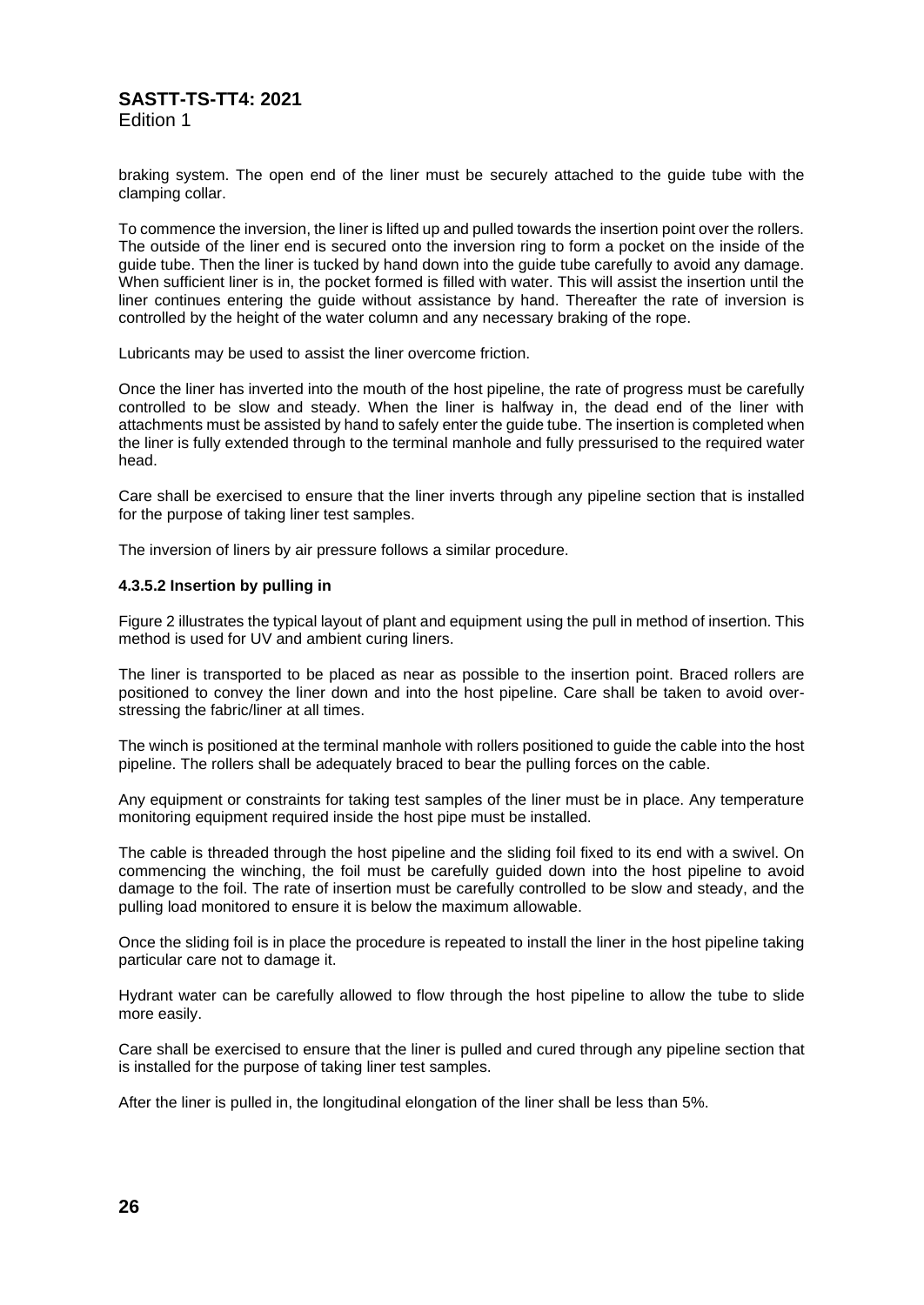#### **4.3.5.3 Calibration hose**

If a calibration hose is required in the specification data, it shall be inserted, pressurised and incorporated into the above operations as detailed in the specification data.

#### **4.3.5.4 Hydrophilic seals**

If hydrophilic seals are required in the specification data, they shall be installed and secured in position as detailed in the specification data, prior to inserting the liner.

# **4.3.6 Liner pressurisation**

#### **4.3.6.1 Thermal curing**

The pressure during the curing of the liner with hot water is determined by the height of the water column at the scaffold tower. This level must be continuously monitored during the curing and adjusted as necessary to be between the required pressure and the maximum allowable pressure.

Similarly for steam curing, the air/steam pressure must be continuously monitored and adjusted as necessary to be between the required pressure and the maximum allowable pressure.

#### **4.3.6.2 UV curing**

Sealing end packers shall be secured into the ends of the liner that protrudes beyond the ends of the host pipe. The air hose from the compressor is connected onto the packer in the end manhole. The compressor shall inflate and hold the required air pressure in the liner. The air pressure shall be continuously monitored and adjusted as necessary to be between the required pressure and the maximum allowable pressure.

#### **4.3.6.3 Ambient curing**

These liners are pulled into the host pipe and then inflated using either a reusable calibration hose or an integral calibration hose which becomes a permanent part of the liner. For liners that are inverted with water, the column of water must be maintained in the tower until the cure is completed.

# **4.3.7 Liner curing**

## **4.3.7.1 Hot water curing**

Figure 1 illustrates the typical layout of plant and equipment.

The inflow and return hoses shall be connected up to the water heater (boiler). The boiler pump must circulate the heated water at the required rate through the hoses and the liner. The pressure, height of the water column, the rate of circulation and the water temperature out of the boiler, of the return water as well as along the liner and at least at the two ends of the host pipeline (using sensors) must be measured, monitored and adjusted in accordance with the curing plan for the duration of the curing cycle.

The curing cycle must be continuous including the necessary cooling down stage, which usually entails stopping heating the water but continuing circulation of the water until the water cools to the required temperature. To achieve this, it may be necessary to replace some of the heated water with cold water. The readings shall be recorded in a log and presented to the Owner on completion of the curing operation.

As a contingency measure to ensure adequate circulation and curing of the end of the liner, small holes may be punched into the end of the liner to allow heated water to flow through right to the end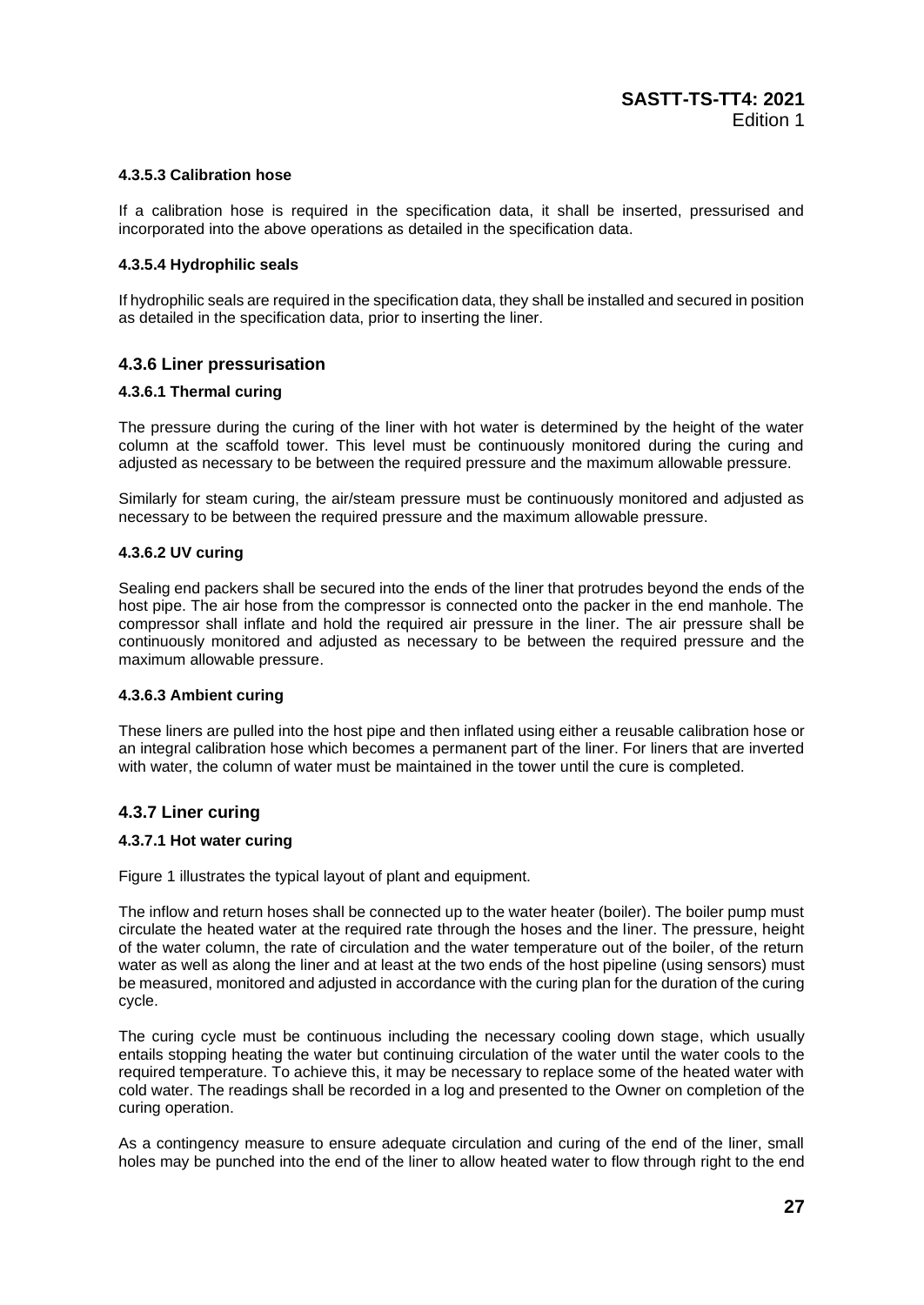# **SASTT-TS-TT4: 2021**

Edition 1

of the liner. Adjustments must be made to the heating, pumping rate and water level to take this into account.

# **4.3.7.2 Steam curing**

The inflow and outlet hoses shall be connected up to the steam generator. The generator must distribute the steam at the required rate through the hoses and the liner. The pressures, temperatures, rate of circulation must be measured, monitored and adjusted in accordance with the curing plan for the duration of the curing cycle.

The safe discharge of exhaust steam shall be monitored.

The curing cycle must be continuous including the necessary cooling down stage, which usually entails gradually replacing the steam with air to cool the liner down to the required temperature. To achieve this, it may be necessary to replace some of the heated water with cold water. The readings shall be recorded in a log and presented to the Owner on completion of the curing operation.

# **4.3.7.3 Ultraviolet light curing**

Figure 2 illustrates the typical layout of plant and equipment.

The UV light train shall be connected up, checked and tested on the surface before being introduced into the liner. The compressor shall maintain the required pressure in the liner. The light train cables and the winch cables shall pass through the seals in the end packers.

The light train with CCTV camera attached is winched through the liner to confirm that the liner is correctly in position. The light train is then lit and winched through the liner at the required travel rate for curing. The lights shall be set at the required power. The liner air pressure, which lights are operating, power, intensity limits, timing, travel rate, distance and liner inner surface temperature must be measured, monitored and adjusted in accordance with the curing plan for the duration of the curing cycle. The readings shall be recorded in a log and presented to the Owner on completion of each curing operation.

#### **4.3.7.4 Ambient curing**

Ambient curing liners commence curing once the catalyst is added to the resin and harden relatively quickly. In the event of an early cure before installation these liners are to be removed and not reused.

A sample of resin retained from the excess resin mixed is used to monitor the curing of the resin/liner.

# **4.3.8 Completion of installation**

# **4.3.8.1 Re-establishment of flow**

Care shall be exercised emptying water from the liner, to avoid low pressures or a vacuum that could damage the liner.

# **4.3.8.2 Removal of plant and equipment**

On the successful completion of the liner installation and curing, the plant and equipment used for the insertion and curing of the liner may be removed. The overpumping system may only be removed with permission of the Owner or once the liner has been accepted by the Owner.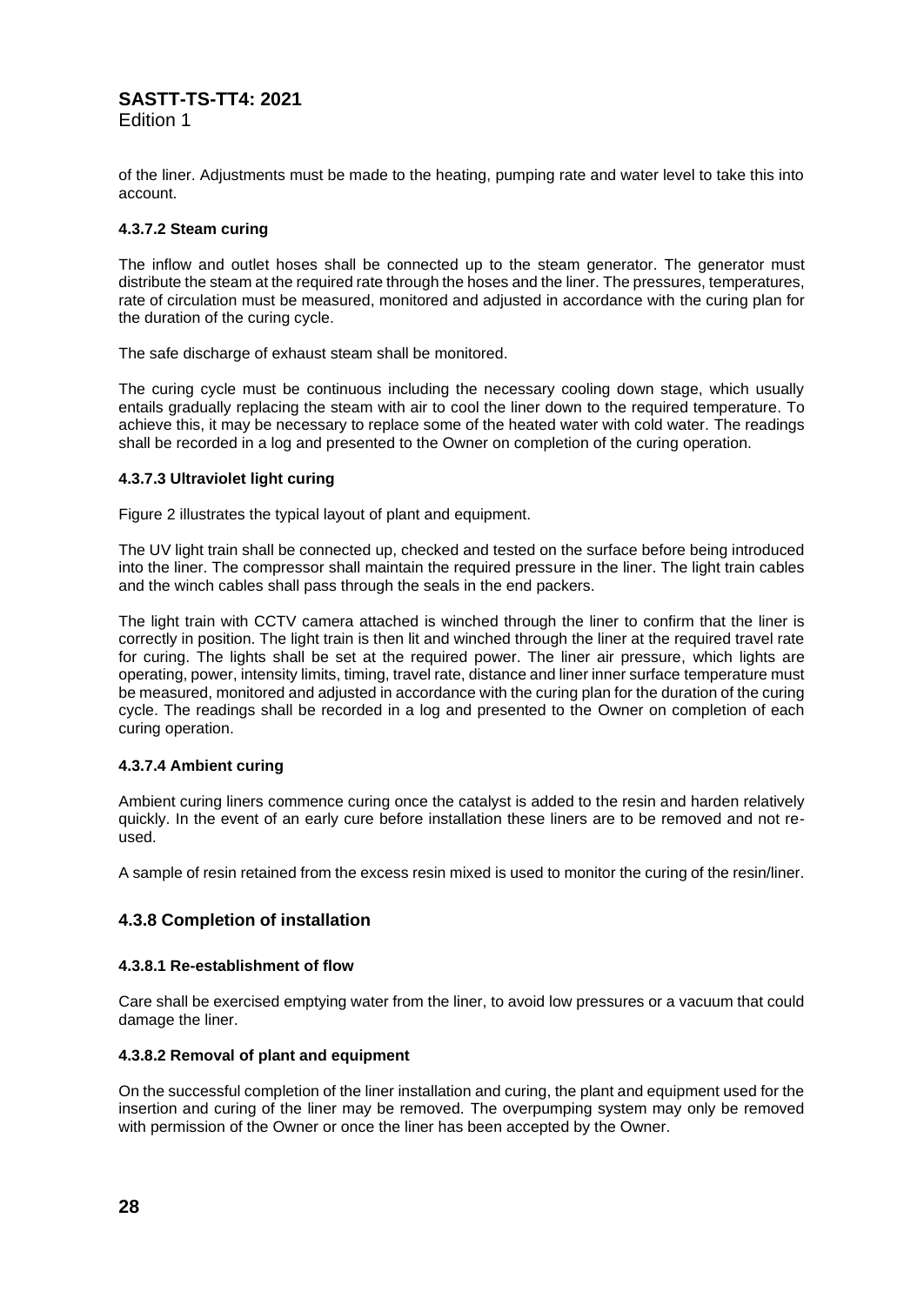## **4.3.8.3 Treatment of liner end**

The parts of the cured liner outside of the host pipe shall be removed and the liner ends trimmed neatly back to the end of the host pipe. The seating of any hydrophilic seals required by the specification data shall be checked. If the liner does not fit tightly against the host pipe at the pipeline ends, the annulus between the liner and the host pipe ends shall be sealed with an appropriate cement or epoxy grout to a depth of at least ten times the width of the annulus to provide a watertight seal.

## **4.3.8.4 Re-establishing connections**

On completion of the curing of the liner and after the liner has cooled and been allowed to relax such that relative movement between the liner and the host pipe has stopped, all existing property connections shall be re-established. The resulting dimples in the liner must be used together with the connection record to ensure all connections are remade.

Wherever possible the connections shall be remade without excavation by means of a robotic cutter and a CCTV camera (or by hand if man entry is permissible). The cutting tool shall leave a smooth bevelled edge free and shall be flush with the inside surface of the connecting pipe. The bottom of the opening in the liner and the invert of the connection pipe shall match to allow the connection pipe invert to drain into the main pipe. The opening shall be such that the connection shall have at least 90% of its original capacity. The opening shall be free of any sharp edges or protrusions, which could cause paper, rags, or debris to snag or accumulate on.

If required in the specification data, the lateral connections shall be rehabilitated in accordance with the supplementary specifications. This may include lining the connection pipe, installing a junction liner (Top Hat), chemical grouting, resin injection or rehabilitation by point repair.

A CCTV recording of all the re-established connections shall be provided. Once the Owner has accepted the liner and re-connections, and the pipeline has been re-commissioned, plugs in the property connections shall be removed and the property owners advised accordingly.

#### **4.3.8.5 Reinstatement of manholes**

The manholes used for access for the installation shall be re-established including walls, cover slabs, access steps, cover and frames and surface reinstatement. The reconstruction shall be in accordance with other SANS standard specifications and any additional improvements detailed in the specification data.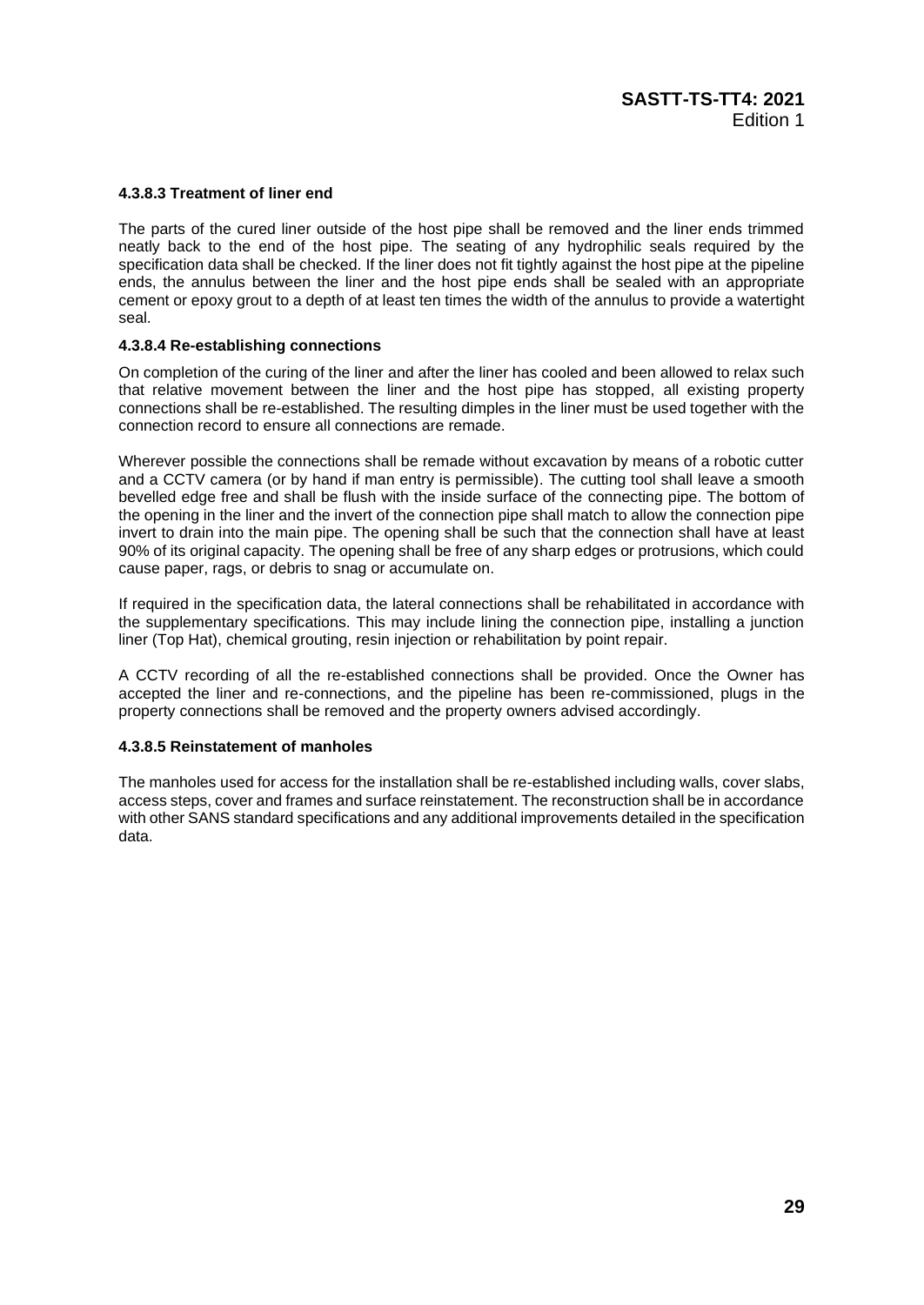# **SASTT-TS-TT4: 2021**

Edition 1

# **5 Compliance with the requirements**

# **5.1 Tolerances**

Unless stated otherwise in the specification data, the tolerances to be checked are stated in 5.2.6.

# **5.2 Testing**

# **5.2.1 General**

The specification data shall prescribe any tests in addition to those specified below.

# **5.2.2 CCTV Inspection**

A CCTV inspection shall be performed of the cured liner and recorded with a written report including all connections remade and all defects found. Photographs of the ends of the host pipe and liner shall be included.

The video recording of the CCTV inspection of the lined pipeline shall be assessed to check that the liner is continuous over its entire length and has no leaks, deformations or other defects that will affect the performance or structural integrity of the pipeline. Any such defects shall be recorded.

# **5.2.3 Acceptable liner finish**

The liner shall be continuous over the whole length of the host pipeline, it shall be fully cured throughout its length and be a tight fit to the shape of the existing pipeline. There shall be no deformations (except in sympathy with defects in the existing pipeline), twists, wrinkles, bubbles, cracks, foreign inclusions, dry spots, lifts, pinholes or delaminations. The liner shall be free of leaks and defects that will affect the integrity or strength of the lining.

Wrinkles should not be of a height greater than 2.5% of the liner diameter but may be acceptable if the liner rounds a curve or bend.

Horizontal fins are usually acceptable, they are a consequence of the inner face of the liner not having enough perimeter to expand into the host pipeline due to the liner being too large or there is a reduction in the inner diameter of the host pipeline. They should have no significant effect on the function of the pipe and can usually remain.

If the liner has run over debris on the invert of the host pipe, it shall be removed and repaired if it significantly affects the hydraulics of the flow through the pipeline.

All unacceptable defects shall have their location, description and proposed repair recorded.

The Owner may accept defects that are not significantly detrimental to the long term structural and/or hydraulic performance of the liner. It might be desirable to keep the liners finished integrity intact, instead of making repairs to the liner which may introduce other imperfections.

Should there be defects that indicate deficiencies in the liner in terms of liner construction or curing, the Owner may order liner samples, additional to those planned, to be taken for testing.

# **5.2.4 Liner repairs**

The defects in the liner shall be repaired and the repairs re-inspected and accepted before the pipeline is re-commissioned.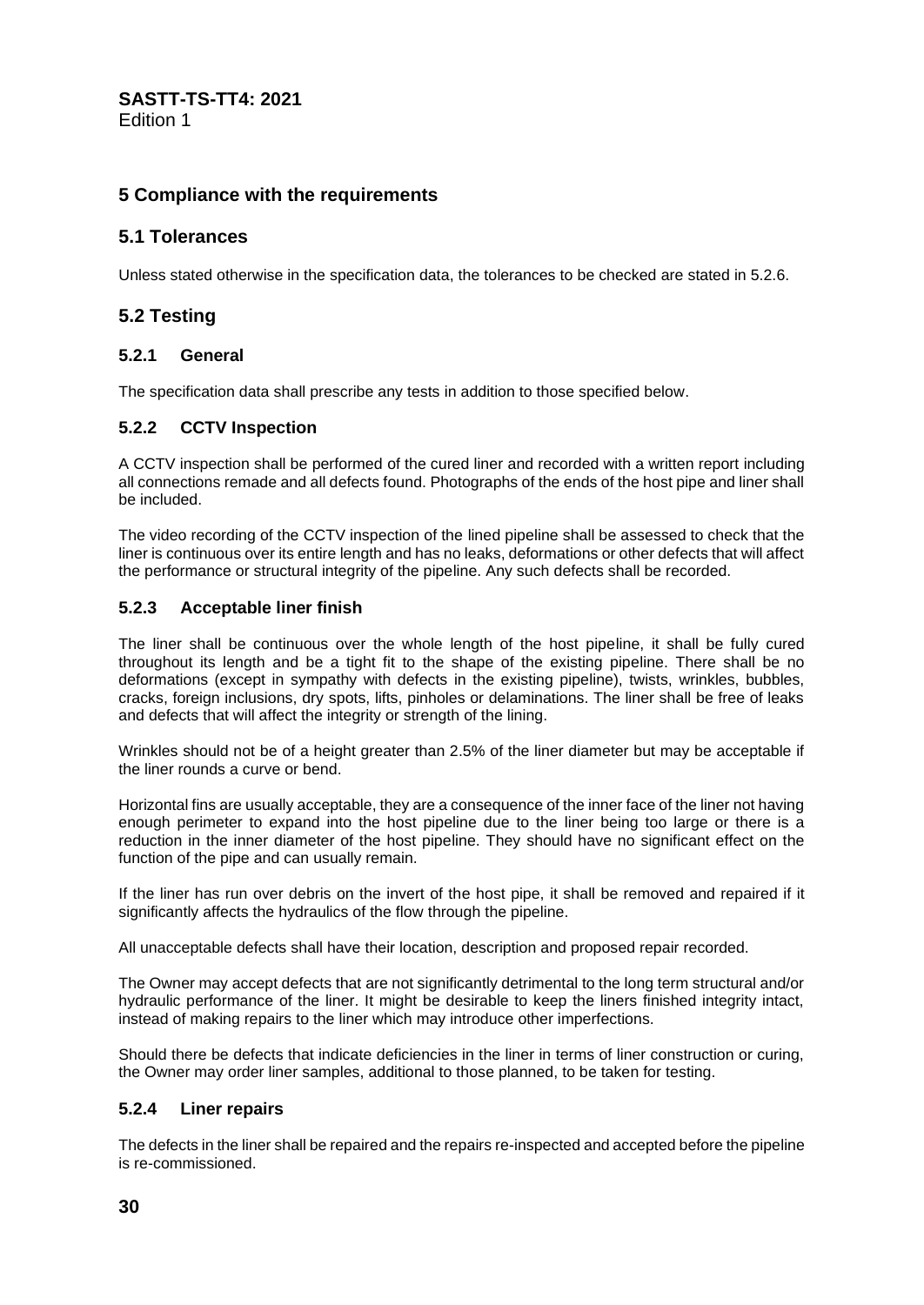# **5.2.5 Structural testing**

## **5.2.5.1 CIPP Test Samples**

When the liner has fully cured, test samples shall be taken from the liner as planned. The samples shall be large enough to provide 5 specimens (test coupons) (3 specimens minimum). The specimens should be cut from the sample using machining, water jet cutting or laser cutting. The sample details shall be recorded, and the samples labelled and taken to the nominated testing laboratory. There shall be a complete record of the chain of custody.

Specimens shall be cut with their longitudinal axis orientated perpendicular to the longitudinal axis of the liner. The aim is to measure the flexural properties in the hoop direction of the pipe.

For reinforced liners the specimens shall be at least 50 mm wide (measured in the axial direction (along the length of the liner)), to include representative amounts of reinforcing fibres.

#### **5.2.5.2 Laboratory testing**

The short term flexural (bending) properties shall be determined. The initial tangent flexural modulus of elasticity and the flexural strength shall be measured in accordance with ASTM D790.

For flexural and tensile tests any specimens with plastic membranes, that have not been included in the structural design, must have these carefully ground off prior to testing.

The CIPP liner diameter and wall thickness shall be determined in accordance with ASTM D5813 Section 8.1.2 and ASTM D3567. Note that the wall thickness of the liner shall exclude any plastic coatings or membranes.

Where ordered by the Owner, samples shall be submitted for long term testing in accordance with ASTM 2990.

Where specified in the specification data, samples shall be taken and submitted for chemical testing.

# **5.2.6 Acceptance**

#### **5.2.6.1 Acceptable structural properties**

The minimum allowable outside diameter of the liner shall be 98% of the declared inside diameter of the host pipe or special pipe section for taking samples. This is to allow for diametric shrinkage of the liner during curing.

The average thickness shall be calculated from all the measured values (excluding the thickness of any membranes) and shall meet or exceed the declared design wall thickness. The minimum wall thickness at any point shall not be less than 87.5% of the declared design wall thickness.

The Short Term Flexural Modulus of Elasticity and the Short Term Flexural Strength of the test specimens shall not be less than the declared values.

#### **5.2.6.2 Testing records**

The CIPP Contractor shall submit a compilation of all test results for each CIPP liner installation.

All leaks, deformations or defects shall be rectified, and a further CCTV inspection undertaken and re-submitted for assessment.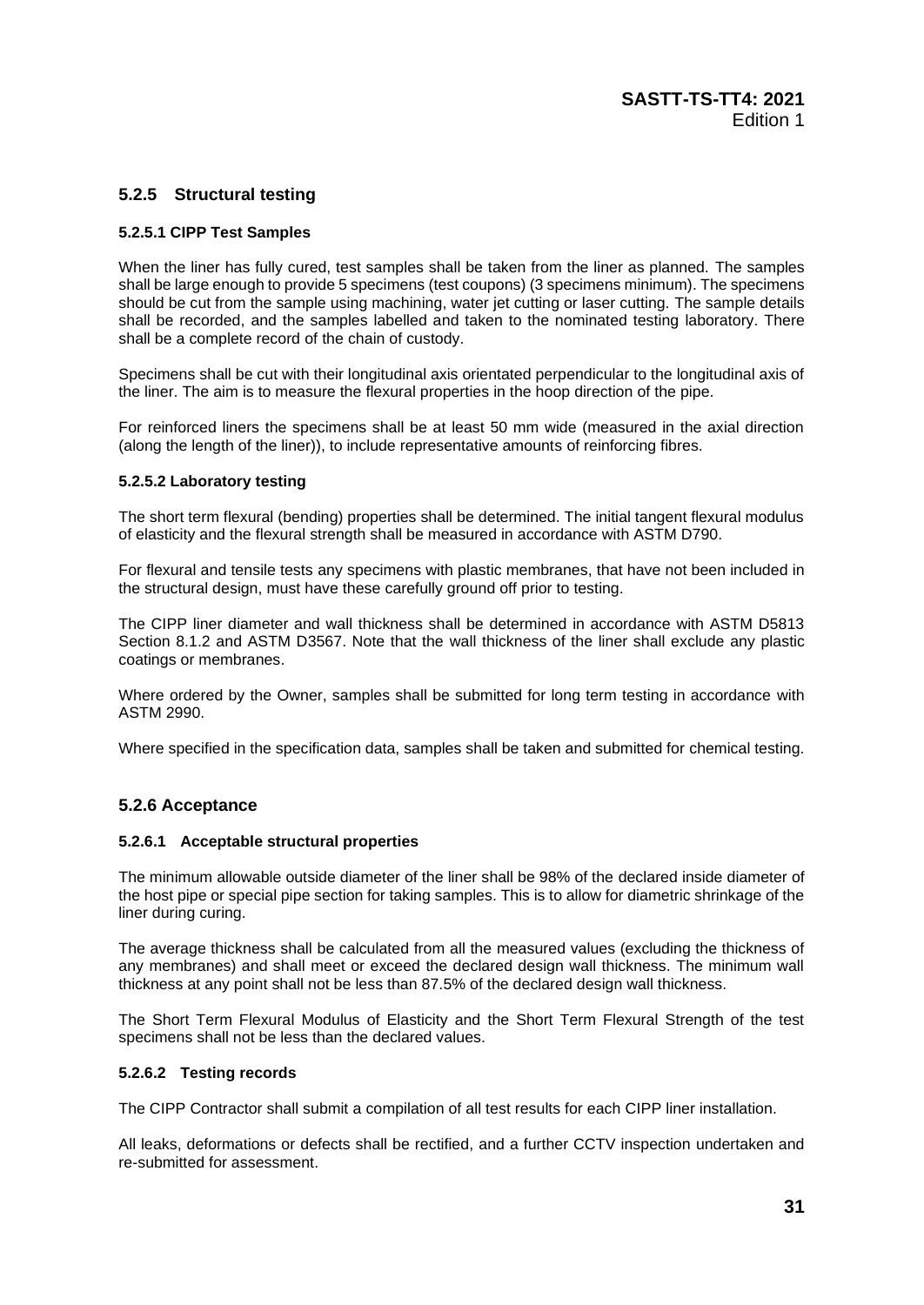# **5.2.6.3 Review of design**

On request, the CIPP Designer may review the design of the liner, where any test results fail. This may be the consequence of one property being less, but another higher than requirements (for example the flexural modulus is less than the declared value, but the thickness is higher than the declared value). Such design review shall include a review of all design parameters. The acceptance of any such reviewed designs that meet the design requirements shall be at the discretion of the Owner.

# **5.2.6.4 Approval of installed pipeline**

The section of pipeline that has been installed may only be accepted by the Owner, once it has passed all the required tests and the CCTV inspection, confirming that any defects have been rectified, has been accepted.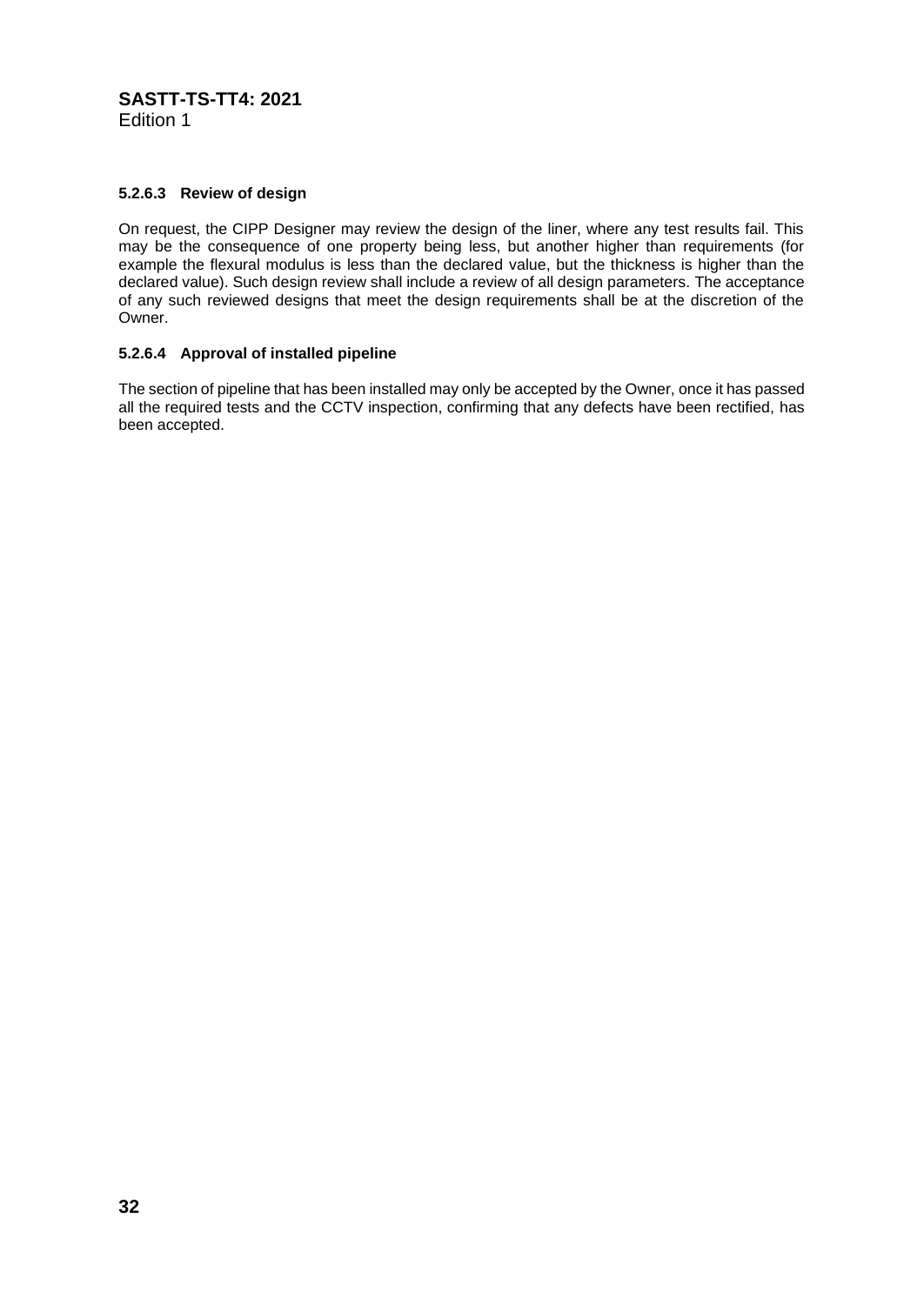# **Annex A**

(normative)

# **Preparation of specification data associated with this part of SASTT-TS-TT4 for inclusion in the scope of work**

This specification data forms an essential element of this part of SASTT-TS-TT4; without such data, the requirements are incomplete.

The format for the specification data has been developed to be compatible with the requirements of table D.1 of SANS 10403:2003. The specification data should be incorporated in the scope of work as illustrated in table A.1.

|                                | 2                                                                  | 3                                                                                                                                                                                                                                                                                                                                                                                                            |  |  |
|--------------------------------|--------------------------------------------------------------------|--------------------------------------------------------------------------------------------------------------------------------------------------------------------------------------------------------------------------------------------------------------------------------------------------------------------------------------------------------------------------------------------------------------|--|--|
| Topic                          | <b>Aspect</b>                                                      | <b>Text</b>                                                                                                                                                                                                                                                                                                                                                                                                  |  |  |
| <b>CONSTRUCTION</b>            |                                                                    |                                                                                                                                                                                                                                                                                                                                                                                                              |  |  |
| <b>Works</b><br>specifications | Applicable part(s)<br>of SASTT-TS                                  | The following parts of SASTT-TS and associated specification<br>data are applicable:<br>$1)$ SASTT-TS<br>SASTT-TS<br>$\mathbf{2}$<br>The associated specification data are as follows:<br>Specification<br><b>Essential Data:</b><br>data pertaining<br>The requirements for  are<br>to SASTT-TS - I<br>The requirements for  are<br>Variations:<br>.<br>$1)$<br>$2)$ <u></u><br>Additional clauses:<br>$1)$ |  |  |
|                                | Applicable<br>national<br>and<br>international<br><b>standards</b> |                                                                                                                                                                                                                                                                                                                                                                                                              |  |  |
|                                | Particular/generic<br>specifications                               |                                                                                                                                                                                                                                                                                                                                                                                                              |  |  |

## **Table A.1 — Incorporating this part of SASTT-TS-TT4 in the scope of work**

Develop the specification data based on the contents of table A.2.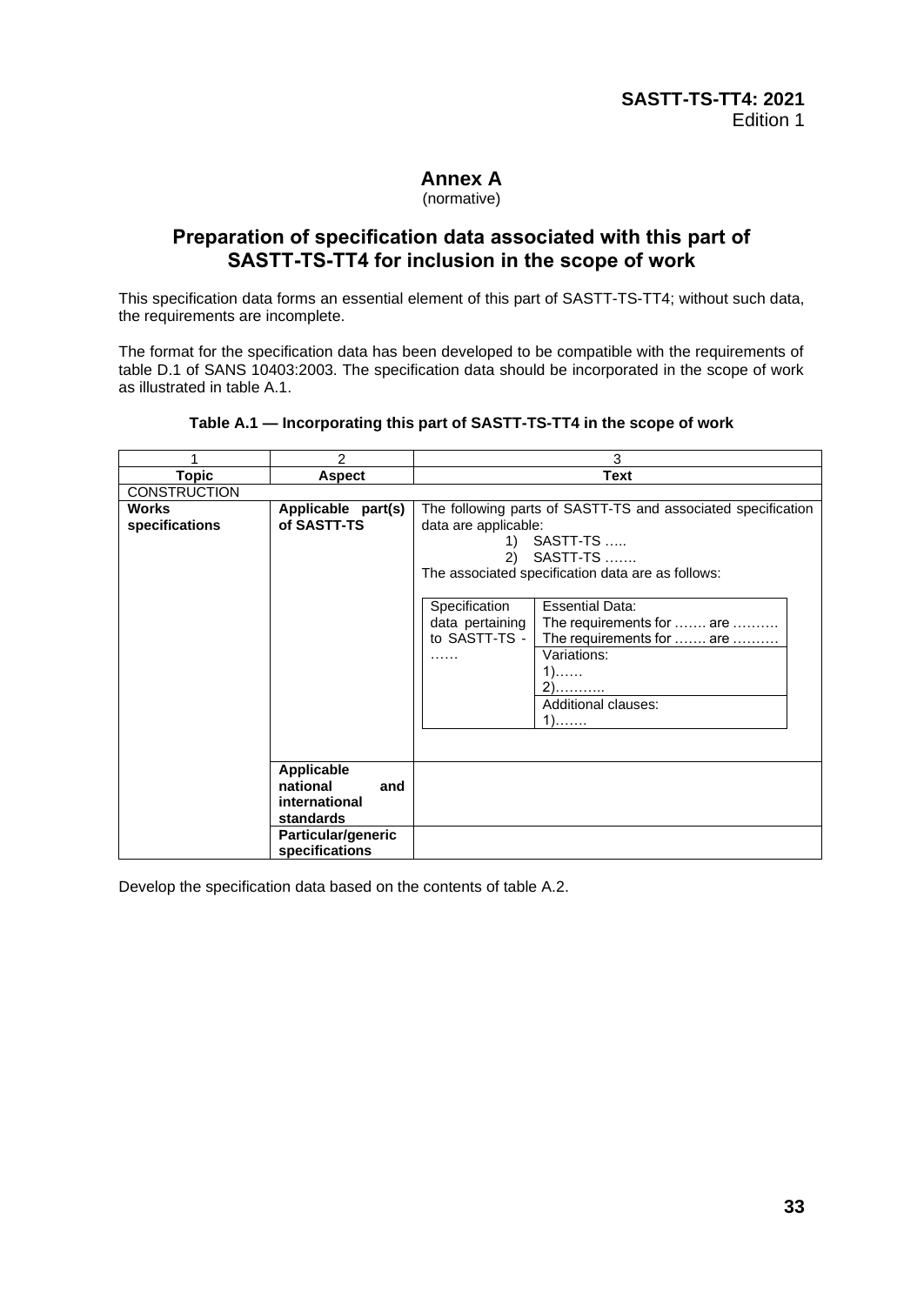|  |  | Table A.2 - Specification data associated with this part of SASTT-TS-TT4 |  |  |
|--|--|--------------------------------------------------------------------------|--|--|
|--|--|--------------------------------------------------------------------------|--|--|

| 1                                                                                              | 2                     |                                                                                                       |  |
|------------------------------------------------------------------------------------------------|-----------------------|-------------------------------------------------------------------------------------------------------|--|
| Specification data associated with this                                                        | Guidance notes.       |                                                                                                       |  |
| part of SASTT-TS-TT4                                                                           | <b>Clause number</b>  | <b>Consideration</b>                                                                                  |  |
| <b>Essential Data</b>                                                                          |                       |                                                                                                       |  |
| The fabric tube shall $\ldots$                                                                 | 4.1.1                 | Particular requirements of the fabric<br>tube required for the project.                               |  |
| The resins shall $\ldots$                                                                      | 4.1.5                 | Particular requirements of the resins<br>required for the project.                                    |  |
| A preliner shall be installed prior to the<br>liner insertion.                                 | 4.1.2/4.3.5.1         | Specify if a preliner is required for<br>unreinforced liners, reinforced liners<br>or both.           |  |
| The sliding foil for pulled in liners shall<br>be …                                            | 4.1.3                 | Specify any specific requirements if<br>any.                                                          |  |
| A calibration hose of  shall<br>be supplied and used in the installation<br>of the liner.      | 4.1.4/4.3.5.3         | Specify if a calibration hose is to be<br>used with details.                                          |  |
| Hydrophilic seals shall be installed                                                           | 4.1.8/4.3.5.4/4.3.8.3 | Specify if hydrophilic seals are<br>required and their specifications.                                |  |
| The liner shall have resistance to the<br>following additional specific corrosion<br>agents    | 4.1.9.3               | Specify if the liner must withstand<br>corrosion agents in addition to the<br>ones stated in 4.1.10.2 |  |
| The following chemical resistance tests<br>shall be performed on the liner.                    | 4.1.9.3/5.2.5.2       | Specify if the liner must be subject to<br>chemical resistance tests.                                 |  |
| Testing of liner samples shall be<br>performed by                                              | 4.3.1.11              | Specify if a specific laboratory is to<br>perform the tests.                                          |  |
| Lateral connections shall be<br>rehabilitated as follows                                       | 4.3.8.4               | Specify the methods, specifications<br>and payment clauses accordingly.                               |  |
| Manholes used for access shall be<br>reinstated with the following additional<br>requirements. | 4.3.8.5               | Specify what additional requirements<br>there must be.                                                |  |
| Additional tolerances are                                                                      | 5.1                   | Specify any additional tolerances                                                                     |  |
| Additional tests to be performed on the<br>liner are $\dots$                                   | 5.2.1                 | Specify any additional tests.                                                                         |  |
|                                                                                                |                       |                                                                                                       |  |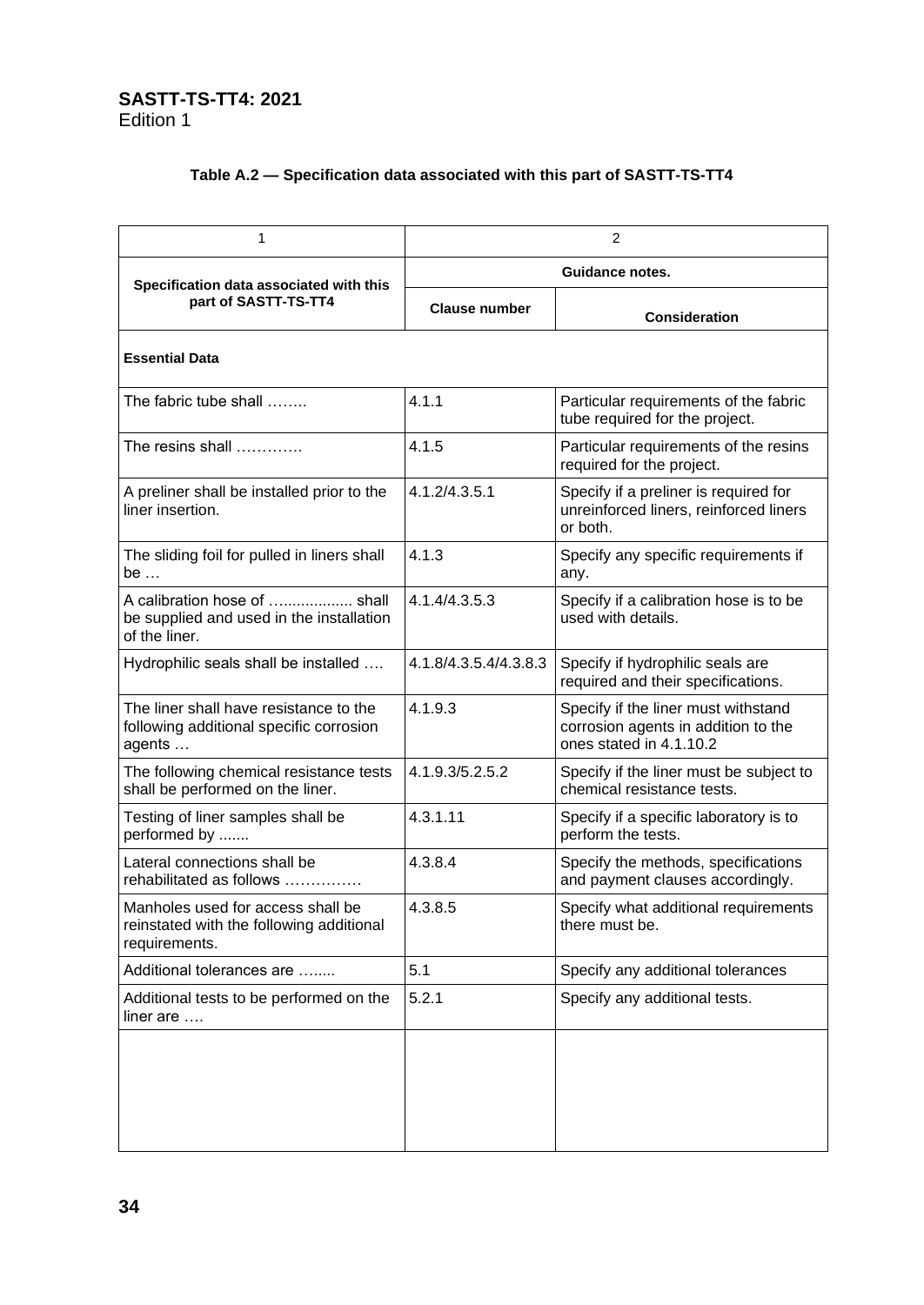|                                                                                            | 2                    |                                        |  |
|--------------------------------------------------------------------------------------------|----------------------|----------------------------------------|--|
| Specification data associated with this                                                    | Guidance notes.      |                                        |  |
| part of SASTT-TS-TT4                                                                       | <b>Clause number</b> | Consideration                          |  |
| <b>Additional clauses:</b><br>.<br>.                                                       |                      | State additional requirements, if any. |  |
| <b>Variations:</b><br>1 Replace  with the following:<br>2 The provisions of  do not apply. |                      | State variations, as applicable.       |  |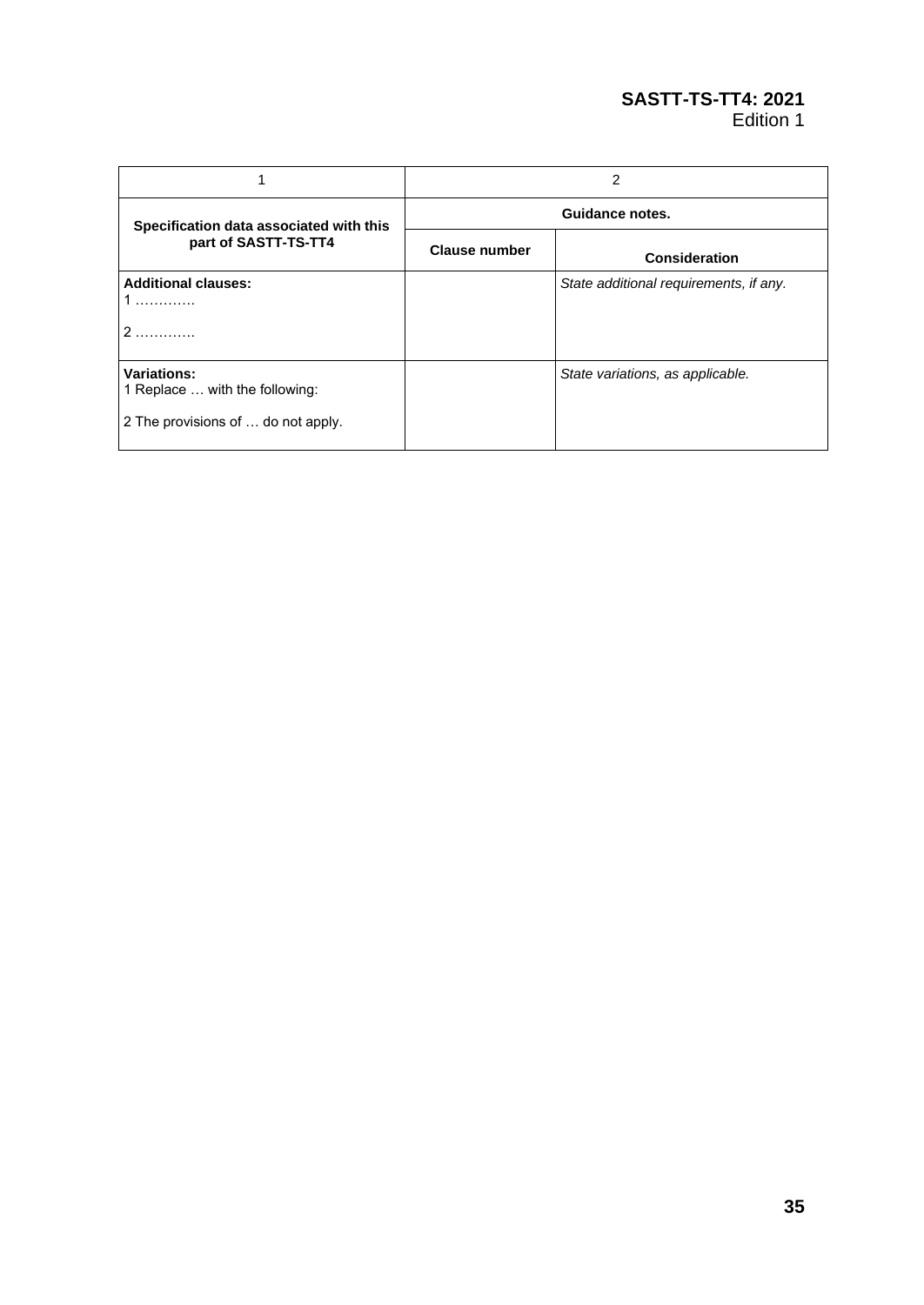# **Annex B**

(informative)

# **Notes on the application of**  *ASTM F1216 Appendix X1 – Design Considerations* **to the liner design**

## **B.1 Introduction**

It is stated in this standard that the liner wall thickness shall be designed in accordance with American ASTM F1216 Appendix X1 – Design Considerations<sup>1</sup>. In this instance, the word "design" means the determination of a liner wall thickness that will theoretically withstand the various loads and loading conditions exerted on the liner after installation.

This Appendix X1 has been used for the design of many CIPP liners. It is straightforward and once the parameters and properties are determined, the calculations can be performed easily, and it is suitable for spreadsheets. Methods from other countries are either complicated, theoretical or difficult to use. It has been said that Appendix X1 tends to be more conservative, but not overly so. ASTM F1216 Appendix X1 is internationally a well-accepted design method and it is recommended for application in South Africa, where it is applied quite widely.

# **B.2 Tendering**

Initially the project will be at a tender or negotiation stage. At this stage there may be several CIPP Contractors bidding to get the work. There may be several types, manufacturers and strengths of liner available and suitable for the lining. For each bid there will be a different liner, wall thickness and price. In order to evaluate the different tenders, the tender documentation must state the design parameters and the tenderers must tender on a liner giving its wall thickness, structural properties and price. To do this the tenderers must perform the calculations in Appendix X-1. In the evaluation the liners tendered must meet the requirements and then the award can be made on price. This method of tendering is fair but does require the tenderer (or manufacturer) to perform the calculations. It also requires the Owner or CIPP Designer to determine the design parameters as accurately as possible. It is important that the CIPP Designer checks the tenderer's calculations. The installed liner is tested to check that it meets the structural properties tendered by the CIPP Contractor.

Another method of tendering for CIPP work is for the tender to specify a selection of pipe wall thicknesses to be priced and require that the tendered structural properties of the tendered liners must meet minimum values. The award of the tender is then based on price. In this instance the Owner or CIPP Designer must determine the thickness of liner required for lining a particular pipeline and order the CIPP Contractor to install it. This tender method does not allow liners with higher structural properties to compete with liners that just meet the minimum values.

# **B.3 Application**

Essentially Appendix X1 is divided into two types of pipelines, gravity pipelines and pressure pipelines and two types of pipe condition, partially deteriorated and fully deteriorated.

The scope of this standard covers gravity pipelines only.

For partially deteriorated gravity pipelines there are two equations to be used to calculate the minimum wall thickness. The greater of these shall be adopted.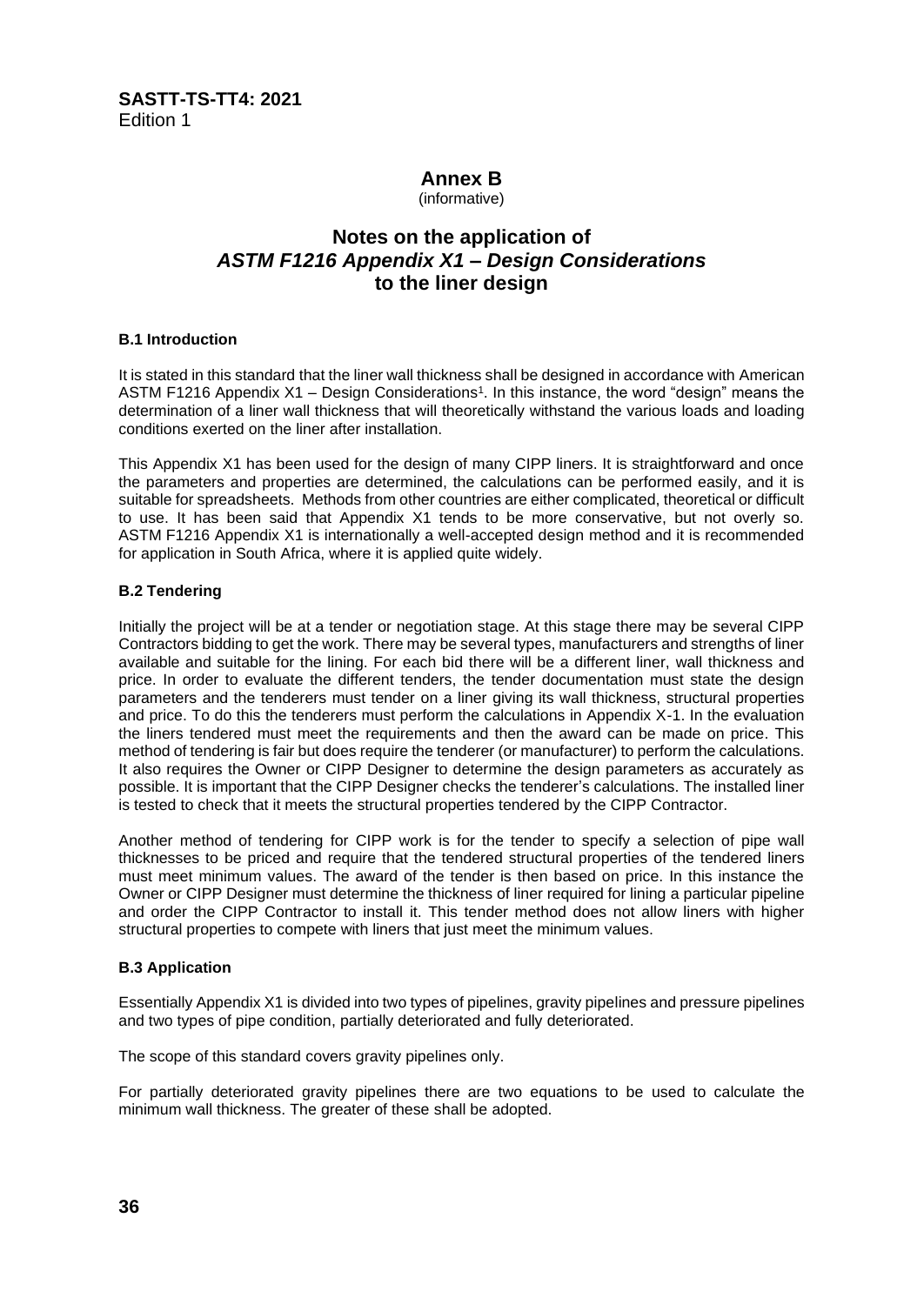For fully deteriorated gravity pipelines there are four equations (the two used for the partially deteriorated condition plus two others), to be used to calculate the minimum wall thickness for each. The greatest of these shall be adopted.

Overriding the equations for calculating wall thickness is a statement "NOTE X1.2 - If there is no groundwater above the pipe invert, the CIPP should typically have a maximum SDR of 100, dependent upon design conditions." There is no description of such design conditions, however this statement introduces an absolute minimum liner wall thickness, which prevents very thin liners. Therefore, a 200 mm diameter pipe will not have a liner thinner than 2 mm and a 1000 mm pipe will not have a liner thinner than 10 mm, which makes sense from an empirical point of view.

It is recommended that this maximum SDR of 100 be applied in addition to the formulae. (This means a minimum wall thickness of 1% of the liner diameter.)

## **B.4 Parameters and properties**

In order to calculate the design wall thickness of the liner, several design parameters must be determined, and structural properties of the proposed liner stated. Once done, these design parameters and liner properties can be used to determine the design wall thickness of the liner.

#### **B.4.1 Design parameters**

The design parameters must be determined by the CIPP Designer. These must be determined as accurately as possible at tender stage, so that little or no changes need to be made to the design before the liner is installed.

The following notes are a guide and engineering judgement must be applied when determining the design parameters.

# **B.4.1.1 Gravity Pipe or Pressure Pipe**

This standard is intended for the lining of gravity pipelines.

#### **B.4.1.2 Partially or Fully Deteriorated Design Condition**

#### **B.4.1.2.1 Design**

Appendix X-1 states:

"X1.1.1 *partially deteriorated pipe –* the original pipe can support the soil and surcharge loads throughout the design life of the rehabilitated pipe. The soil adjacent to the existing pipe must provide adequate side support. The pipe may have longitudinal cracks and up to 10.0% distortion of the diameter. If the distortion of the diameter is greater than 10.0%, alternative design methods are required (see Note 1)."

(Note 1 on Page 3 is about tensile stress. However, Note X1.3 on Page 6 has no references to it and it discusses designing the liner by tunnel load analysis or "Finite element analysis is an alternative design method for noncircular pipes.")

"X1.1.2 *fully deteriorated pipe –* the original pipe is not structurally sound and cannot support soil and live loads or is expected to reach this condition over the design life of the rehabilitated pipe. This condition is evident when sections of the original pipe are missing, the pipe has lost its original shape, or the pipe has corroded due to the effects of the fluid, atmosphere, soil, or applied loads."

A third condition that may occur is when a pipeline displays no structural deterioration but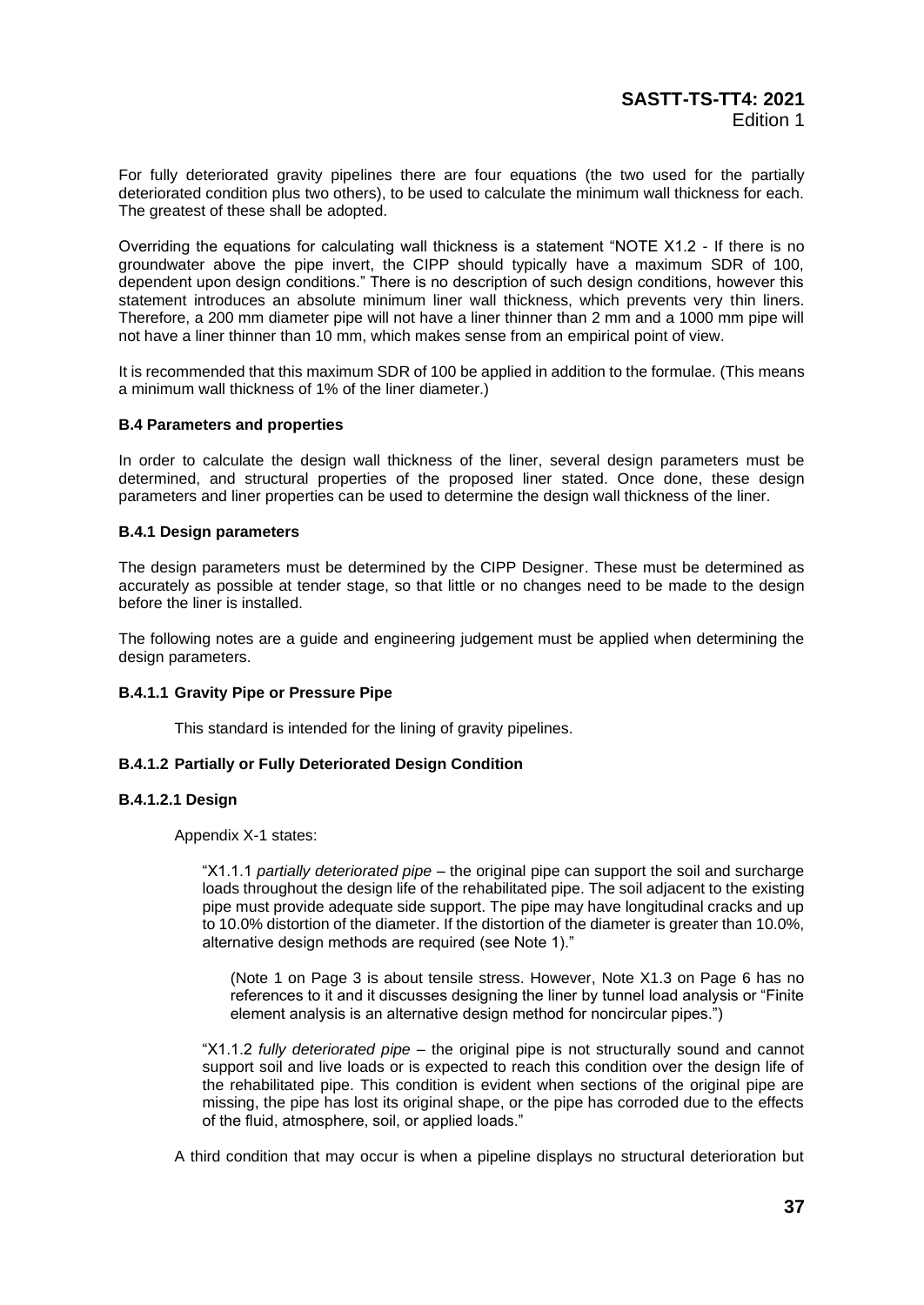may need to be lined as the joints are leaking and in the long term the loss of bedding into the pipeline may result in the loss of bedding support and structural collapse of the pipeline. This condition would be considered as a partially deteriorated condition for design purposes.

To decide whether a pipeline is partially or fully deteriorated requires engineering judgement.

The design for the partially deteriorated pipe condition assumes that the existing pipeline can support the soil and surcharge loads and the liner is designed to withstand the hydrostatic forces due to any groundwater. If there is groundwater present it is presumed that the water will infiltrate into the annulus between the liner and the host pipe and exert the full hydrostatic load on the liner. If the liner is not strong enough it will buckle from the hydrostatic pressure. The first equation (X1.1) in Appendix X-1 is the modified Timoshenko equation for buckling. The second equation (X1.2) checks the effect of the pipe ovality.

The design for the fully deteriorated pipe condition assumes the liner must carry all the hydrostatic, soil and live loads. The design comprises four equations, the two (X1.1 and X1.2) equations for the partially deteriorated design plus the (modified AWWA) equation for a buried flexible pipe (X1.3) and equation X1.4.

## **B.4.1.2.2 Discussion**

A pipe that is declared fully deteriorated is consistent with pipe condition grade 5 (WRc SRM<sup>2</sup>) where a pipe is considered to have failed or failure is imminent, has collapsed or collapse is imminent. If a pipe is declared fully deteriorated the liner wall thickness can be calculated, however the risk of collapse whilst working over and inside the pipe must be considered. If a pipe or section of pipe collapses during the installation and curing of the CIPP liner, it will be a catastrophe for all concerned. The Owner should bear all risks associated with lining a fully deteriorated pipe. It could be said that if a pipe is fully deteriorated it is past rehabilitation. (The concept of a fully deteriorated pipe condition is questioned and discussed in the ASCE Emerging Concepts for the Design of pipeline Renewal Systems 2007.)

A pipe that is declared partially deteriorated is consistent with pipe condition grade 4 (WRc SRM<sup>2</sup>) where a pipe is considered in poor condition and collapse is likely in the foreseeable future. Grade 4 pipes are the pipes in any system that should be rehabilitated before they reach Grade 5. Pipes graded 1 to 3 should not need any planned rehabilitation. In the asset management of pipe systems, the trick is to inspect pipes (especially those that are suspect) and find the Grade 4 and Grade 5 pipes timeously. Once a problem manifests itself as a blockage or collapse on the surface it might be too late or risky to rehabilitate.

A pipe that is partially deteriorated might be in equilibrium with its bedding and the surrounding soil when well consolidated. If there is a collapse or breakage that requires excavation to repair it, then the mere exposure of the pipe might lead to the collapse of adjacent pipes and a progressive collapse of the pipeline as it gets more exposed for repair. This is exacerbated if the pipeline is leaking and infiltration of groundwater and exfiltration of wastewater occurs. This might lead to the removal of fines adjacent to the pipeline and the removal of side support.

This is where the controlled exposure of the pipe for inspection is important. Just one inspection pit can reveal many aspects of the pipe that are important to its assessment and the design of the liner. Firstly, it can reveal how good the bedding and side support is. After excavating down to within 0.5 m or 1.0 m of the pipe, probes or a DCP can be used to assess the existing side support and the existence of any cavities. It might be found that the pipe is encased or haunched in concrete, which cannot be determined from an internal inspection of the pipeline. After exposing the pipe, it can be inspected for external corrosion. The pit should be long enough to encompass a joint, so that it can then be also inspected and the configuration determined. A pipe wall sample must be cut from the pipe. The sample should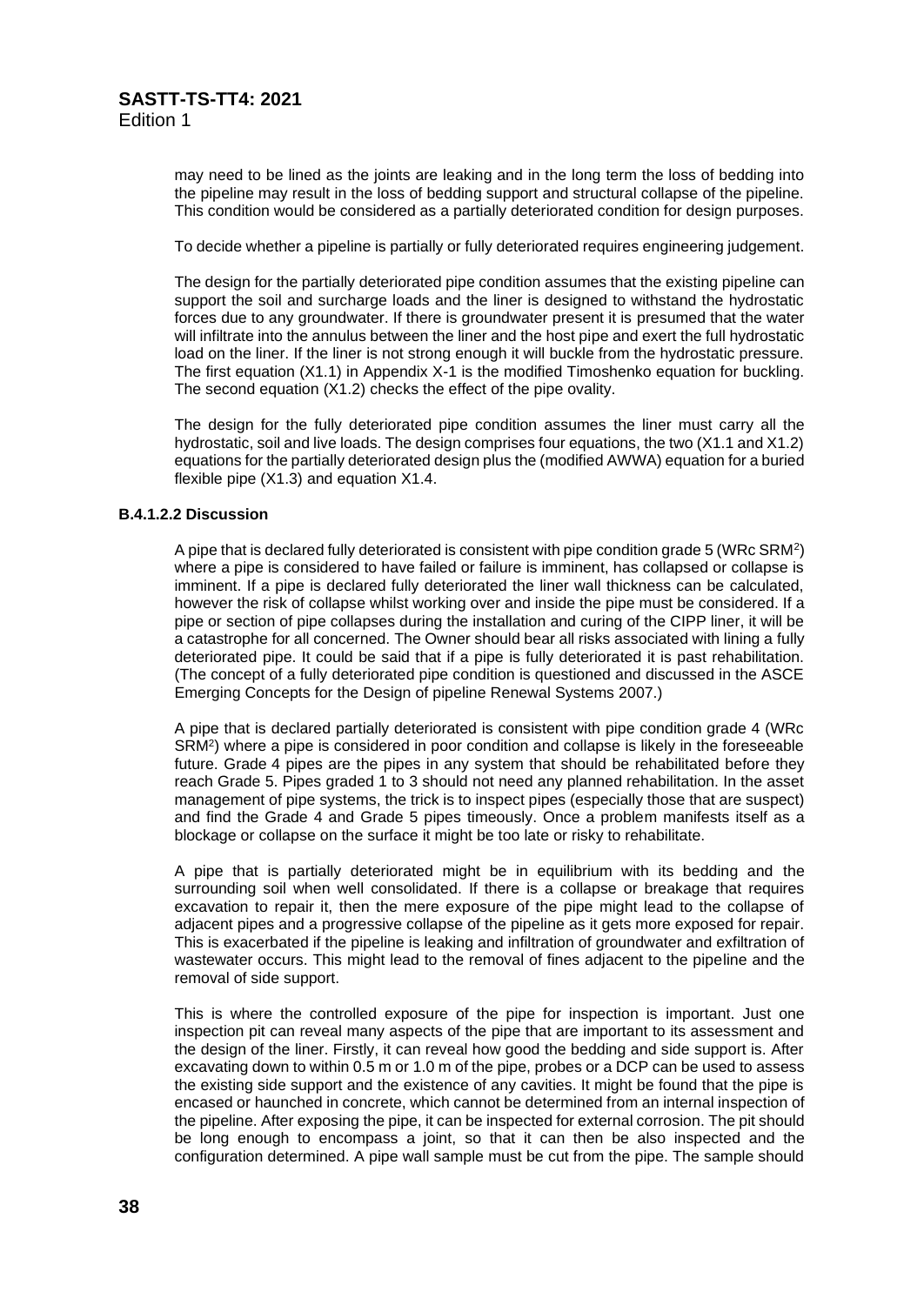be cut at an angle so that it can be glued/fitted back in place. The size of the sample should be big enough for the inside of the pipeline to be inspected. The pipe wall sample will reveal the thickness of the pipe, the material it is made from, dolomitic aggregate, sacrificial layer, CAC dolomitic layer, reinforcement and any corrosion products. If the sample is corroded, it might be advantageous to take another sample (eg below the flowline) to determine the original wall thickness. The existence of hydrogen sulphide in the pipe atmosphere should be noted and precautions taken. If possible, the external outside diameter should be measured accurately with callipers.

If possible, the internal dimensions of the pipe should also be measured, and any corrosion lips/shoulders noted and their dimensions estimated. An important measurement is from the invert to the outside top of the pipe, this is a dimension unlikely to be affected by corrosion and can be used when looking up the pipe details in pipe catalogues. Probing with a steel rod can give a good indication of unseen erosion or corrosion features. Cracks and fractures must also be explored. Photographs of the exterior and interior of the pipe should be taken. The findings must be evaluated together with the CCTV inspections along the same length of pipeline. The information gleaned from such an inspection may inform the need to perform more inspections elsewhere on the pipeline to check for consistency of the conditions found.

The external inspection of the pipeline is important in determining if a pipe is fully or partially deteriorated. It must be undertaken by the Owner or CIPP Designer. It is also the only opportunity to assess the Modulus of Soil Reaction.

#### **B.4.1.3 Host pipe internal diameter**

The internal diameter should be shown on the services drawings but must be checked on site. If the pipe is an imperial size the diameter might not be a round figure (eg 36 inches  $=$ 914 mm). Sizes may vary due to mould differences and tolerances. In addition, some concrete sewer pipes included an additional sacrificial layer which reduced the internal diameter.

#### **B.4.1.4 Height of water table above the pipe invert**

The existence of a water table must be investigated and if evident then its maximum height above the pipe invert must be decided. If there is no indication of a water table or its height, it might be a reasonably conservative approach to assume the water table is at ground level. If the pipeline is located in an area subject to flooding the water height would be above ground level.

#### **B.4.1.5 Ovality Reduction Factor**

Pipe ovality reduces the strength of the liner and if over 10% a different design method must be undertaken. The Ovality Reduction Factor is calculated from the Ovality which is calculated from

Ovality (%) = (Maximum diameter – Minimum diameter) / (Maximum diameter + Minimum Diameter)

If the diameters cannot be measured directly, they can be measured from a photograph of a joint, provided the camera was located near the centre of the pipe.

#### **B.4.1.6 Poisson's Ratio**

This is a ratio of the lateral strain to the longitudinal strain of a material loaded longitudinally. Appendix X.1 states that 0.3 is an average value. This value has widespread use.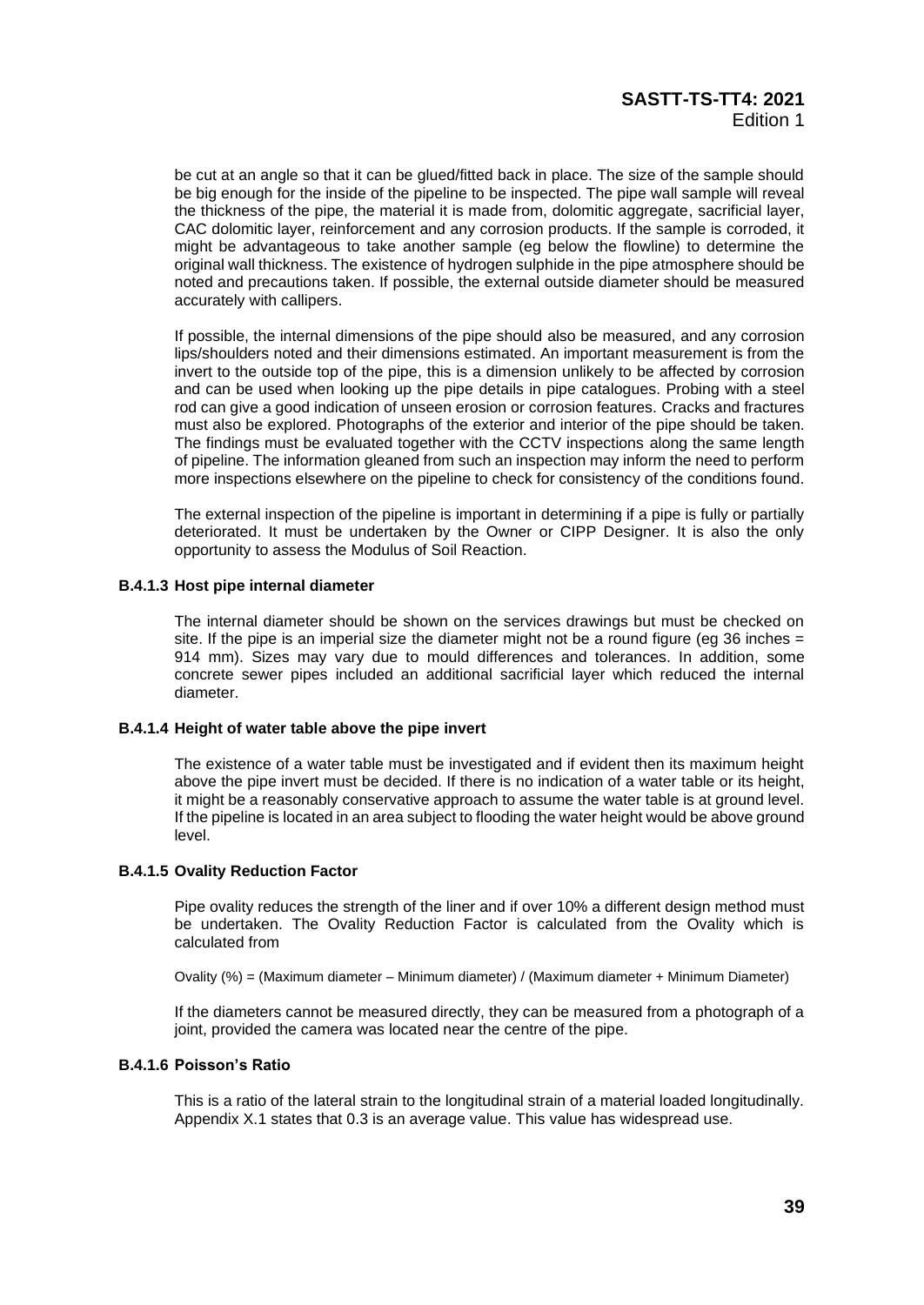# **SASTT-TS-TT4: 2021**

Edition 1

## **B.4.1.7 Enhancement factor (K)**

The enhancement factor is a factor in the design of a tight fit liner to take into account the casing support provided by the host pipe that reduces the external pressure needed to buckle the liner (compared to an unrestrained liner). The recommended value for this empirical coefficient that was based on statistical analysis of experimental data is 7. It takes into account not only the liner-pipe interaction but also a relatively large annular gap (Aggarwal and Cooper 1984). The WRc (UK) Sewerage Rehabilitation Manual gives a K value of 7 for good conditions (full support) and a value of 4 for worse conditions. If the liner is a very loose fit the enhancement factor could be as low as 1.0.

An Enhancement Factor of 7 has been widely adopted for CIPP applications. Use of other values would need motivation.

#### **B.4.1.8 Factor of safety**

This is a factor in design equations that increases the safety and reduces the risk of failure of a product. It also increases the price of the product. It is defined as the ratio between the strength of a material and the maximum allowable stress on it. Factors of safety take into account various unknowns in the design and construction of a product.

The factor of safety is typically 2.

NASSCO<sup>5</sup> specifies 2.0 (1.5 for pipes 36" or larger).

Any reduction in the factor of safety introduces an increased risk that the Owner must understand and accept.

#### **B.4.1.9 Long term creep retention factor for flexural modulus**

When the long term flexural modulus is not known the long term creep retention factor (50 year extrapolated) is to be applied to the short term flexural modulus to get a long term flexural modulus.

Flexural modulus is the ratio of flexural stress versus resultant strain (MPa). A high flexural modulus indicates a stiffer material. The short term flexural modulus is usually known for a liner and can be determined by testing.

If a liner is subject to loading and stress in the long term, its flexural modulus will decrease. To determine the long term flexural modulus (50 year) a sample is loaded and tested for a period of 10 000 hours (417 days) and the results extrapolated to 50 years. This is a lengthy procedure and is often undertaken by manufacturers laboratories. However, for convenience a long term creep retention factor is applied to the short term value to get the long term value.

NASSCO<sup>5</sup> specifies a long term creep retention factor of 50% unless there is a long term test result in accordance with ASTM D2990 to substantiate a higher retention factor.

#### **B.4.1.10 Long term creep retention factor for flexural strength**

When the long term flexural strength is not known the long term creep retention factor (50 year extrapolated) is to be applied to the short term flexural strength to get a long term flexural strength.

Flexural strength is the strength of a material in bending expressed as the tensile stress of the outermost fibres at the instant of failure (MPa).

Typically, a long term creep retention factor of 50% is used.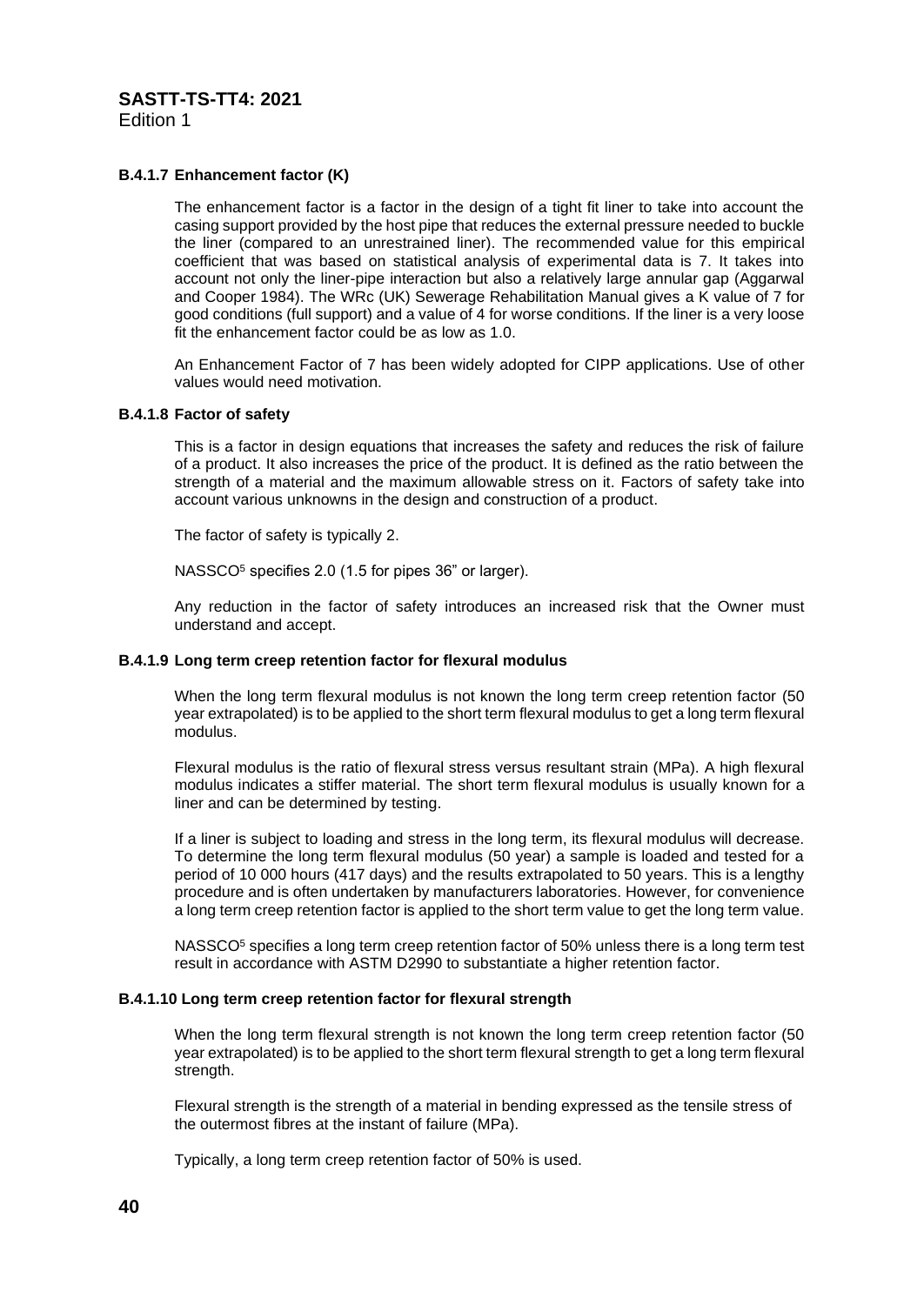The following parameters are applicable in the case of a fully deteriorated design condition:

#### **B.4.1.11 Soil density**

The soil density can be measured from a test pit or typical values adopted.

#### **B.4.1.12 Live load**

The live load is typically the traffic loads depending on the class of transportation route (roads, railways) over the pipeline.

#### **B.4.1.13 Height of water above top of pipe**

The height of water above the invert determined in B.4.1.4 can be used to calculate the same height but above the top of the pipe.

#### **B.4.1.14 Height of soil above top of pipe**

This is easily determined from drawings or measurements on site.

#### **B.4.1.15 Water buoyancy factor**

This is calculated from the height of water above the top of pipe and the height of soil above the top of the pipe.

#### **B.4.1.16 Coefficient of elastic support**

The coefficient of elastic support is calculated from the height of soil above the top of the pipe calculated in B.4.1.14 above.

#### **B.4.1.17 Modulus of soil reaction E I**

The modulus of soil reaction E<sup>I</sup> represents the stiffness of the embedment material placed on the sides of a buried flexible pipe.  $E^1$  is used to estimate the lateral resistance of the pipeline to deflect due to the vertical loads placed on top of the pipeline.  $E^{\dagger}$  varies with the type of embedment material soil and its degree of compaction.

With an existing pipeline,  $E^1$  can be estimated based on assumptions based on the construction practices used when it was buried. A much better method is to perform tests whilst making a test pit adjacent to the pipeline. A geotechnical engineer should investigate and determine the modulus of soil reaction.

If the pipeline is subject to or suspected of leaking (infiltration or exfiltration) there could have been the loss of bedding adjacent to the pipeline resulting in the loss of this side support. Under extreme conditions cavities could form adjacent to the pipeline due to this loss of support.

Determining the modulus of soil reaction  $E^1$  is important as in equation X1.3 the design wall thickness is inversely related to it. Hence the smaller  $E<sup>I</sup>$  becomes, the thicker the liner wall thickness required. If there is no side support  $(E<sup>I</sup> = 0)$  then the wall is infinitely thick. In such situations it will be necessary to decide whether the pipeline is partially or fully deteriorated. If the pipe has no side support and is fully deteriorated the pipeline should not be lined but replaced.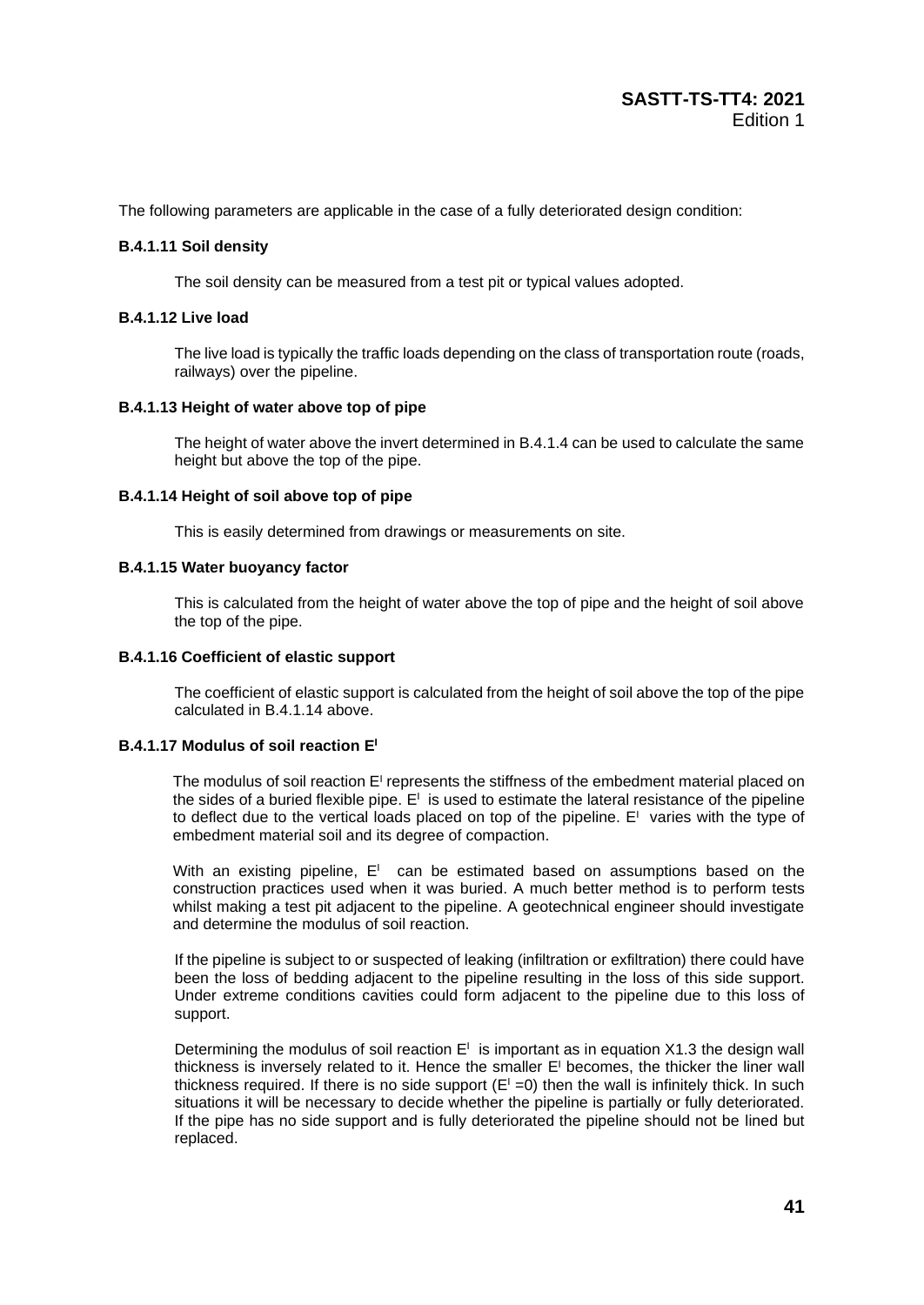# **SASTT-TS-TT4: 2021**

Edition 1

## **B.4.2 Liner structural design properties**

The CIPP Contractor shall state the structural properties of his proposed liner that shall be used for the design of the liner wall thickness. The CIPP Contractor may state structural properties less than those stated by the liner and resin manufacturers, to cover construction risks. The structural properties stated by the manufacturers are often laboratory results, whereas field results might be lower and more applicable for design.

The CIPP Contractor shall submit certificates stating the structural properties of the liner.

The short term structural properties of liners shall not be less than those given in the table below::

|                          |             | Unreinforced Liner | Reinforced Liner |
|--------------------------|-------------|--------------------|------------------|
| Property                 | Test Method | Minimum Value      | Minimum Value    |
| <b>Flexural Modulus</b>  | D790        | 1724 MPa           | 5000 MPa         |
| <b>Flexural Strength</b> | D790        | 31 MPa             | 45 MPa           |

(Note: Designers should not be too prescriptive with the liner type specified. They should focus on the end product required so that any new product innovations that are technically sound and cost effective are not inadvertently be excluded)

# **B.4.2.1 Short term flexural modulus of elasticity of the liner.**

Flexural modulus is the ratio of flexural stress versus resultant strain (MPa). A high flexural modulus indicates a stiffer material. The short term flexural modulus is usually known for a liner either by manufacturers laboratory tests or from field tests.

#### **B.4.2.2 Long term flexural modulus of elasticity of the liner.**

This is either a known value or is the short term flexural modulus multiplied by the stated long term creep retention factor.

# **B.4.2.3 Short term flexural strength of the liner.**

Flexural strength is the strength of a material in bending expressed as the tensile stress of the outermost fibres at the instant of failure (MPa). The short term flexural strength is usually known for a liner either by manufacturers laboratory tests or from field tests.

#### **B.4.2.4 Long term flexural strength of the liner.**

This is either a known value or is the short term flexural strength multiplied by the stated long term creep retention factor.

#### **B.4.3 Declared Values**

The design parameters stated by the CIPP Designer, the structural design properties stated by the CIPP Contractor and the resultant design wall thickness shall be agreed upon as the declared values. The cured liner shall be tested to confirm that it meets these declared structural design properties, liner wall thickness and outside diameter.

On request, the CIPP Designer may review the design of the liner, where any test results fail. This may be the consequence of one property being less than, but another being higher than the requirements (for example if the flexural modulus is less than the declared value, but the thickness is higher than the declared value). Such design review shall include a review of all design parameters. The acceptance of any such reviewed designs that meet the design requirements shall be at the discretion of the Owner.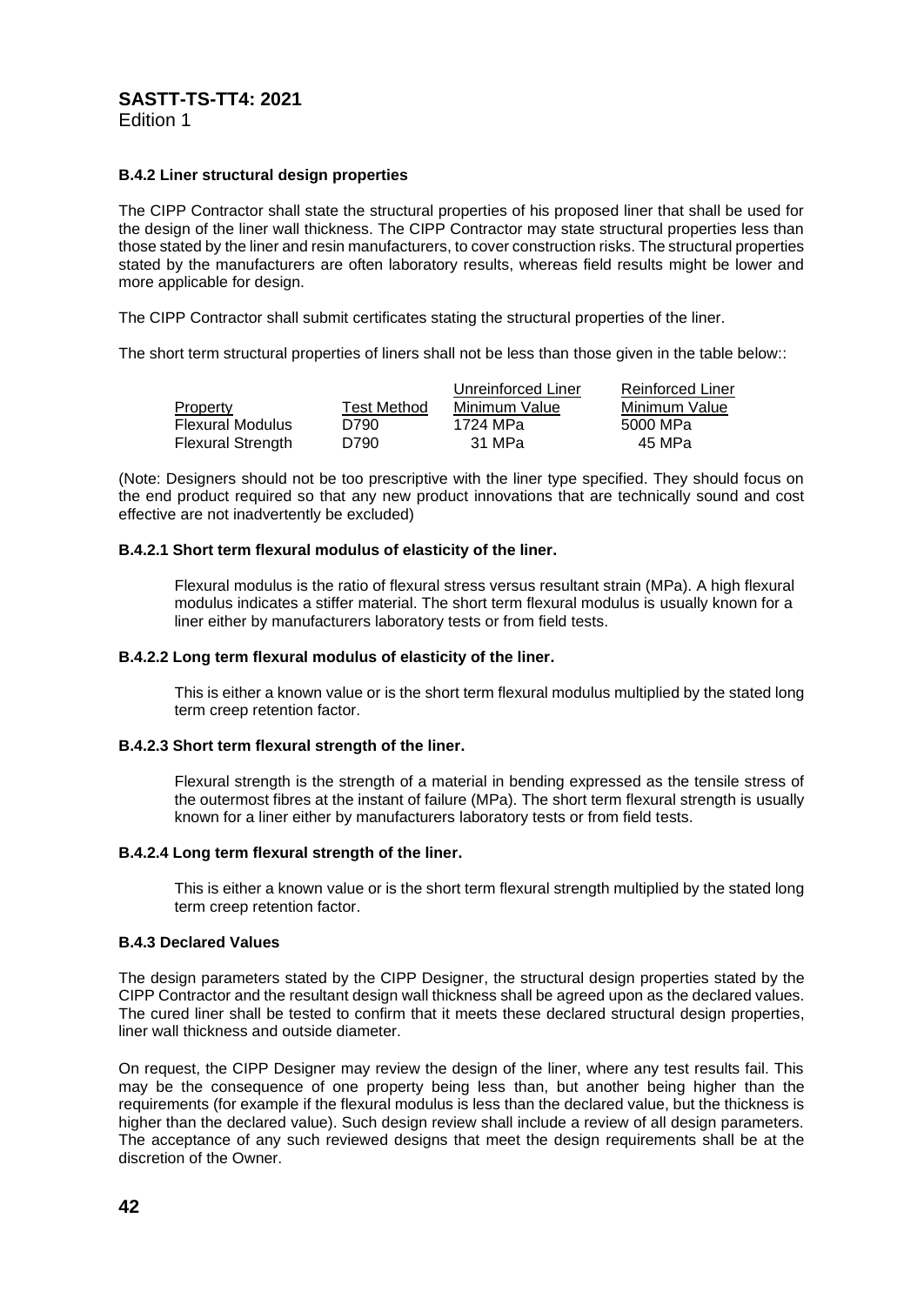## **References**

- 1. ASTM F1216-16 *Standard Practice for Rehabilitation of Existing Pipelines and Conduits by the Inversion and Curing of a Resin-Impregnated Tube APPENDIX X-1 DESIGN CONSIDERATIONS*
- 2. WRc (UK) Sewerage Rehabilitation Manual (now Sewer Risk Management)
- 3. Network Rail's Specification for CCTV Inspection of Drainage by Mott MacDonald 2013.
- 4. American Pipeline Assessment and Certification Program (PACP) Grading System.<br>5. National Association of Sewer Service Companies (NASSCO) Cured-In-Place Pi
- National Association of Sewer Service Companies (NASSCO) Cured-In-Place Pipe (CIPP) Installation – Performance Specification Guideline.
- 6. International Conference on Underground Infrastructure Research (Canada) Trenchless technology Research Colloquium 2001 – Workshop Liner Design – International Design Method Comparison Report – Olivier Thepot (Page 9 Section 2.3)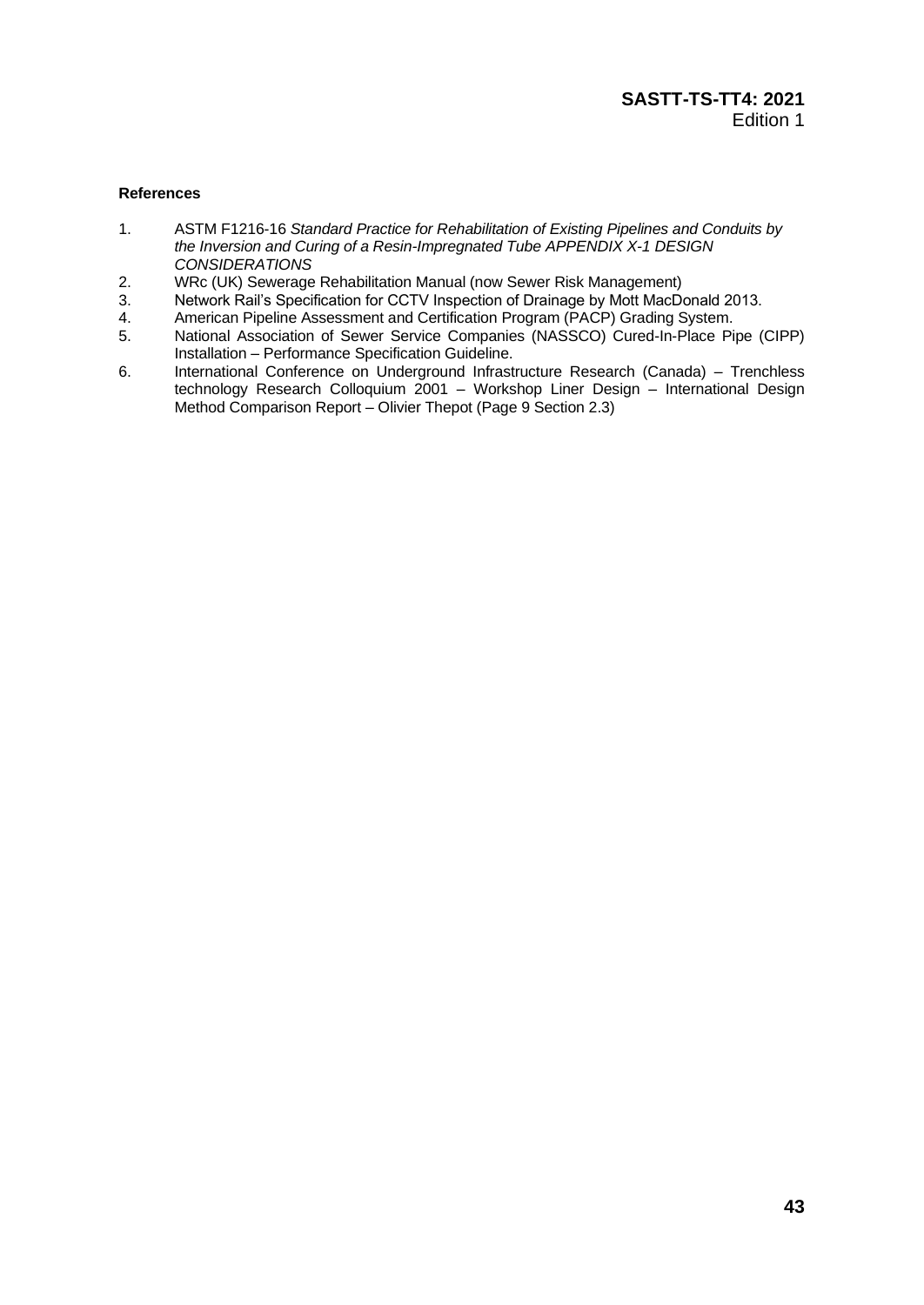# **Annex C**

(informative)

# **Items that may be needed to cover measurement and payment**

The following may have to be addressed in the Pricing Data section of the project document when compiling that section for a particular project (refer to Annex D of SANS 10403: 2003).

At present the SANS 2001 series of standards are being prepared to replace the existing SANS 1200 series of specifications.

It is planned that for measurement and payment SANS 2001 will adopt the Third Edition of the Civil Engineering Standard Method of Measurement (CESMM3) published by the UK Institution of Civil Engineers (ICE) or a South African version thereof.

Until SANS 2001 is fully completed and introduced, it will be necessary to refer back to the SANS 1200 measurement and payment clauses and/or the following particular measurement and payment clauses. This also applies to the SASTT-TS series of standards.

The following are measurement and payment clauses that would be suitable for such reference:

#### **1. MEASUREMENT AND PAYMENT**

#### **1.1 General**

CCTV inspections, pipe cleaning, point repairs, overpumping, manhole opening and repairs, and any other work shall be measured and paid separately.

#### **1.2 Scheduled items**

#### **MEASUREMENT AND PAYMENT**

#### **1.2.1 Pay Item Unit**

Supply and install cured in place pipe liner method of the method of method of  $m$ 

| Liner outside diameter ###########  | mm |
|-------------------------------------|----|
| Depth to invert category ########## | m  |
| Liner thickness                     | mm |
| Inverted or pulled in               |    |
| Reinforced or unreinforced          |    |

(###### to be scheduled in tender document) ( ………. to be inserted by tenderer)

The Cured in Place Pipe liner shall be measured on actual length of lined pipeline including manhole benching. Separate items shall be scheduled for each nominal diameter of liner and depth category. The price tendered and paid shall include full compensation for the cost of design, manufacturing, supply and installing the liner, curing, sealing at the manholes, insertion pits, final cleaning of pipelines, CCTV inspections, testing, safety measures, all supervision, labour, materials, transport, equipment and incidentals required to line the host pipeline. In the case of pulled in liners the rate shall include the supply and installation of a sliding foil.

**44**